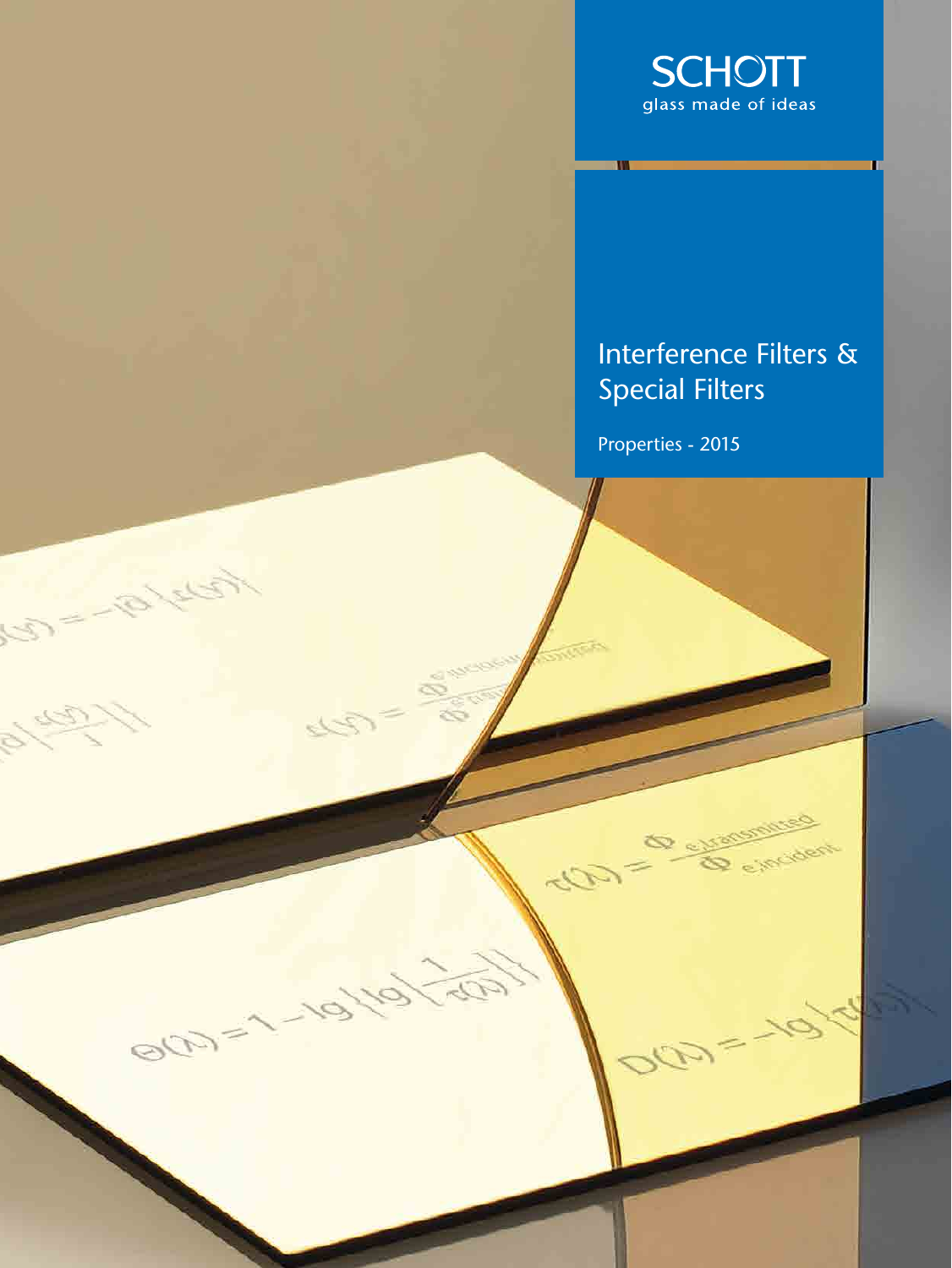## SCHOTT is an international technology group with more than 125 years of experience in the areas of specialty glasses and materials and advanced technologies. With our high-quality products and intelligent solutions, we contribute to our customers' success and make SCHOTT part of everyone's life.

SCHOTT Advanced Optics, with its deep technological expertise, is a valuable partner for its customers in developing products and customized solutions for applications in optics, lithography, astronomy, opto-electronics, life sciences, and research. With a product portfolio of more than 120 optical glasses, special materials and components, we master the value chain: from customized glass development to high-precision optical product finishing and metrology. SCHOTT: Your Partner for Excellence in Optics.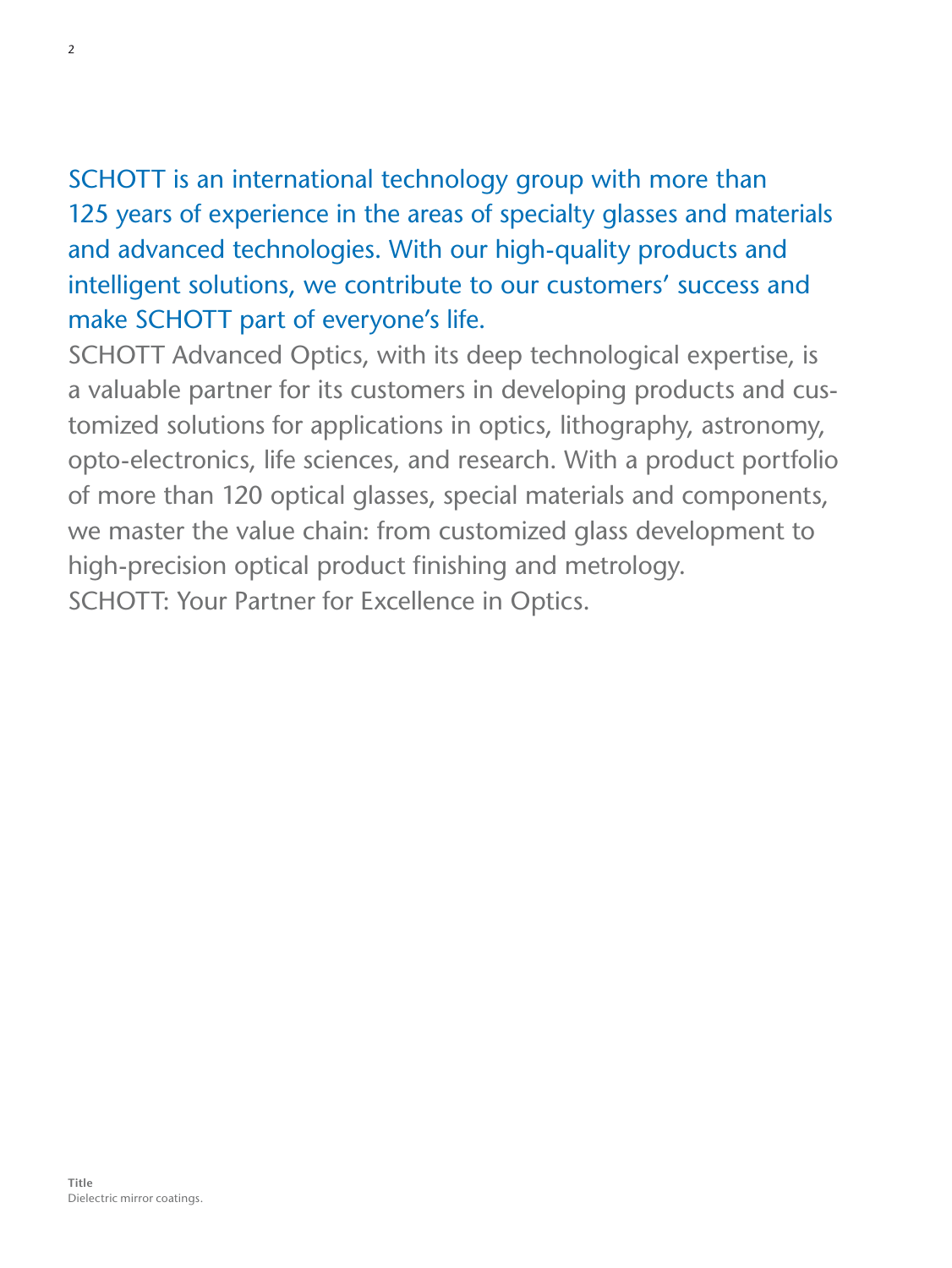

## **Contents**

|    | 1. SCHOTT interference product range4           |
|----|-------------------------------------------------|
|    | 2. General information on listed data 5         |
|    |                                                 |
|    |                                                 |
|    |                                                 |
|    | 6. Questionnaire Anti-reflection coating 9      |
|    | 7. Questionnaire Mirror coating 10              |
| 8. |                                                 |
| 9. | <b>Optical filters for color and brightness</b> |
|    | measurements: SFK 100A, SFK 101B, SFK 102A  45  |
|    |                                                 |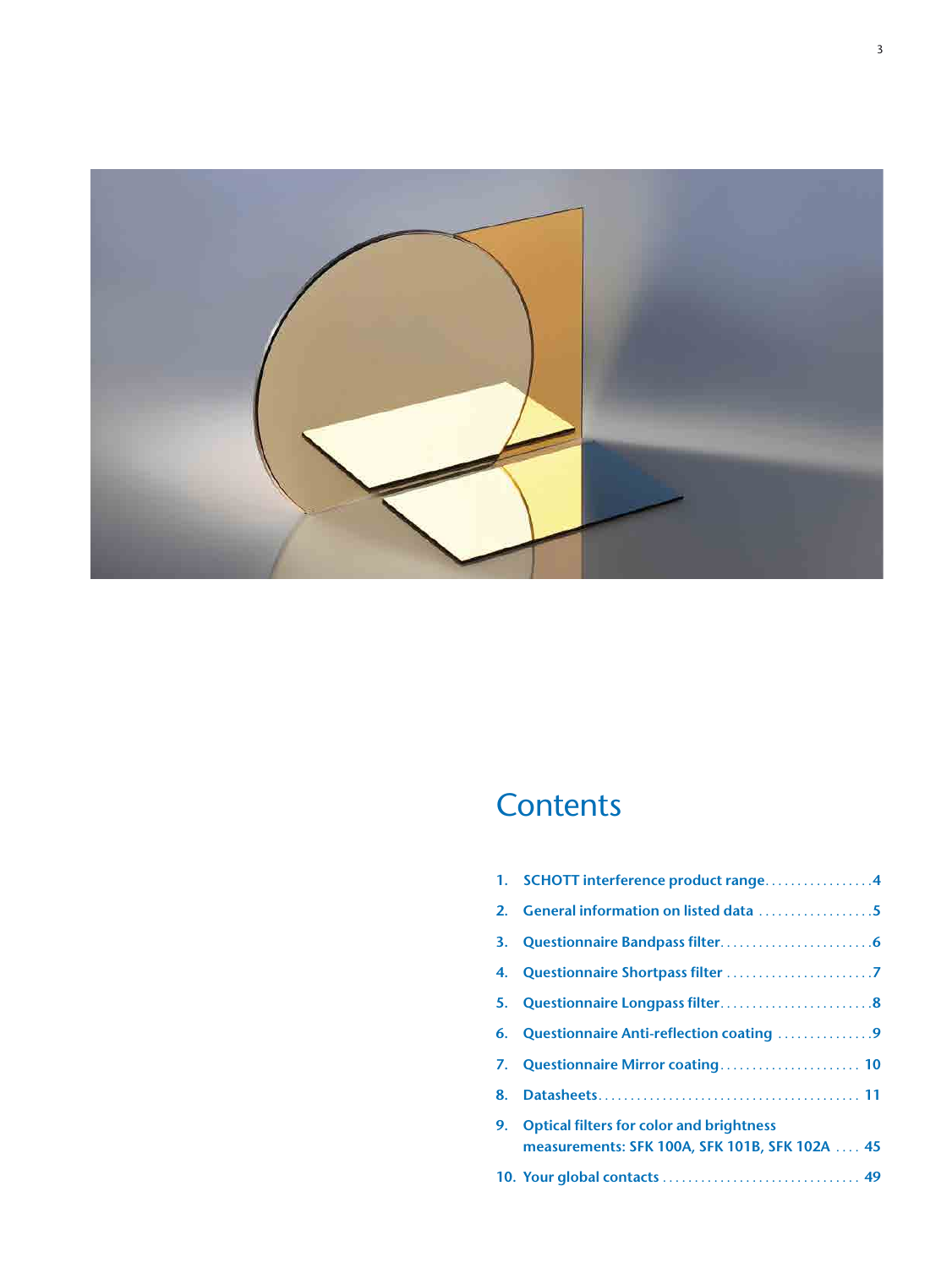## 1. SCHOTT interference product range

SCHOTT was one of the inventors of interference filters dating back since 1939. Based on this long history of experience the filter portfolio is suited to fit all applications of our customers. Most of our interference filters are designed to meet customers' specifications. Besides interference filters SCHOTT provides also optical filter glass, or a combination of interference filters and optical filter glass. The interference and special filter portfolio of SCHOTT includes the following types of filters:

- Longpass interference filters
- Shortpass interference filters
- Bandpass interference filters
- Neutral density thin-film filters
- Notch filters
- Beam splitters
- Polarizing beam splitters
- Black chrome coatings
- AR coatings: V-coating, broadband, multi-band, hard or scratch-resistant
- Transparent conductive oxide coating
- Linear variable filters
- Dielectric (laser) mirrors
- Metallic mirrors

In addition we offer barrier coatings like humidity resistant, scratch-resistant, or anti-fingerprint coatings.

Besides the filters mentioned in this "Properties" brochure we offer **customized interference filters**. Actually most of our filters are customized and we would be glad to assist you with our experienced team to find the right filter solution for your application. Please do not hesitate to contact us at an early stage of your development.

The following pages hold questionnaires on all individual filter types which should be used in order to place a request. The inquired data helps us to select the optimized filter for you and provide a customized solution reflecting your requirements.

Combinations of interference filters and optical filter glass are also part of our portfolio. Such combinations can be used for:

- Linear variable filters (VERIL), using filter glass and an additional interference filter coating
- Tristimulus filters using filter glass combinations
- Bandpass filters with broad band rejection achieved by filter glass with interference filter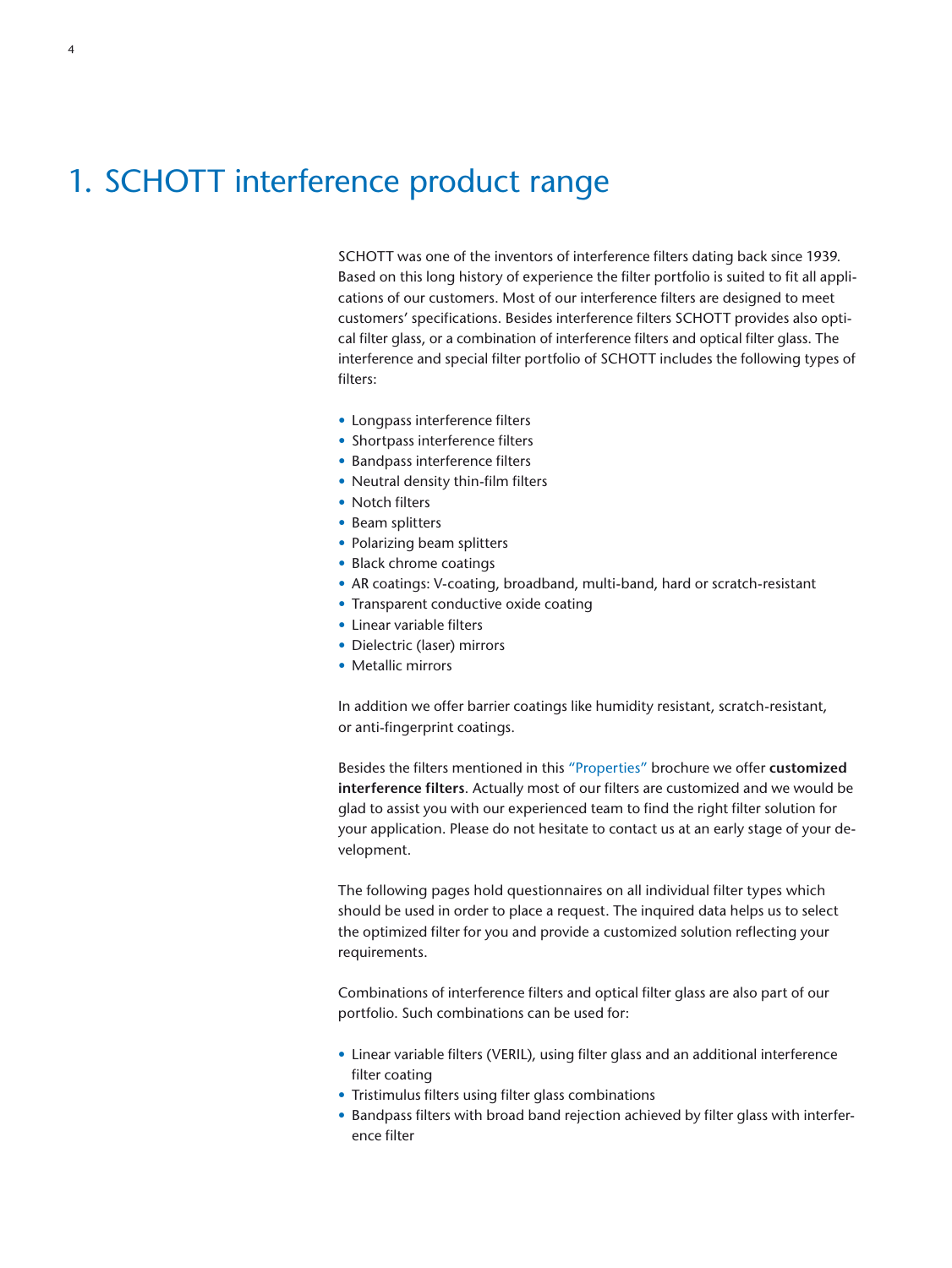## 2. General information on listed data

All data listed in this "Properties" brochure are to be understood as reference values. Guaranteed values are only those values listed in this "Properties" brochure.

The graphically depicted transmittance curves serve as an initial overview to aid you in finding the most suitable optical filter type for your application.

Unless otherwise indicated, all data are valid for a temperature of 23°C.

Upon inquiry, the reference values can be more closely specified and the guaranteed values can be adapted to your requirements, where possible.

We constantly strive to improve our products to your advantage through innovation and new technical developments. Therefore, we reserve the right to change the optical and non-optical data of our filters without prior notice.

The release of this brochure replaces all previous publications.

The new brochures were assembled with the utmost care; however, we assume no liability in the unlikely event that there are content or printing errors.

The abbreviations:

- **UV** stand for ultra-violet and corresponds approximately for wavelengths below 400 nm
- **VIS** stand for visible light and corresponds approximately for wavelength range between 380 nm and 780 nm
- **IR** stand for infrared and corresponds approximately for wavelengths above 800 nm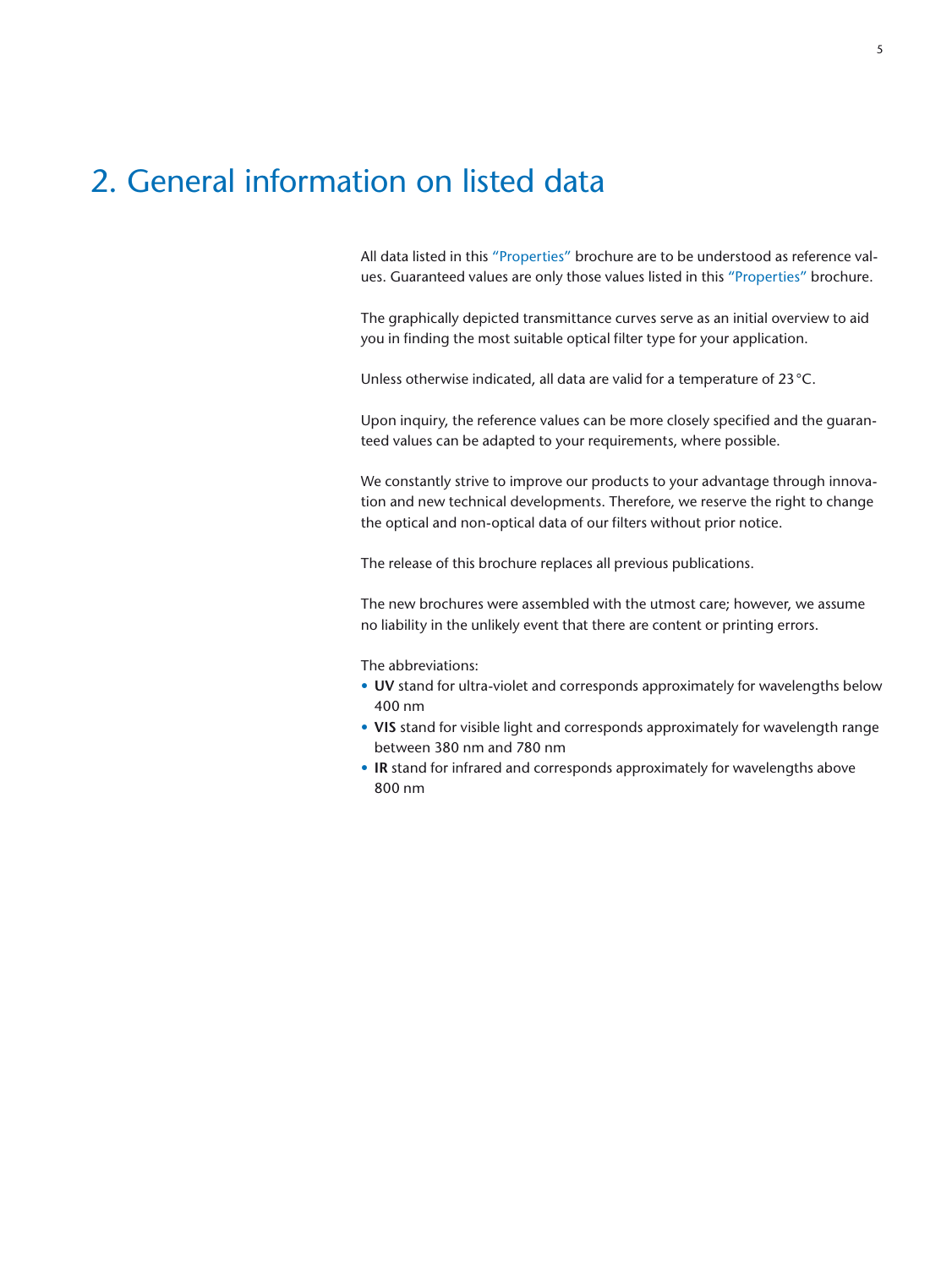## 3. Questionnaire Bandpass filter

| <b>Spectral filter values</b>                             |                                         |         | Application/problem                 |                                                             |
|-----------------------------------------------------------|-----------------------------------------|---------|-------------------------------------|-------------------------------------------------------------|
| Center wavelength                                         | $\lambda_m =$                           | [nm]    |                                     |                                                             |
| Tolerance of cwl                                          | $=$ $\pm$                               | [nm]    |                                     |                                                             |
| Half width [nm]<br>$(HW = full width at$<br>half maximum) | $HW =$                                  |         |                                     |                                                             |
| Tolerance of HW                                           | $=$ $\pm$                               | [nm]    | Kind of radiation/source:           |                                                             |
| Peak transmittance within                                 | $\tau_{max}$ $\geq$                     |         | Kind of detector:                   |                                                             |
| passband                                                  |                                         |         | <b>Optical arrangement</b>          | <b>Polarization state</b>                                   |
| Tenth width<br>Half width                                 | Q approx.                               |         | Angle of incidence:                 | of radiation<br>unpolarized                                 |
| Thousandth width<br>Half width                            | q approx.                               |         | Angle of aperture:                  | p-polarized                                                 |
| Blocking range,                                           | from $\lambda_{51}$ =                   | [nm]    | photometric beam                    | s-polarized                                                 |
| short-wave                                                | to $\lambda_{S2}$ =                     | [nm]    | imaging beam                        |                                                             |
| Upper transmittance limit                                 | $\tau_s' =$                             |         | <b>Operating conditions</b>         |                                                             |
| within short-wave block-                                  |                                         |         | Maximum operating temperature:      |                                                             |
| ing range                                                 |                                         |         | Other operating conditions:         |                                                             |
| Blocking range,                                           | from $\lambda_{53}$ =                   | [nm]    |                                     |                                                             |
| long-wave<br>Upper transmittance limit                    | to $\lambda_{S4}$ =<br>$\tau''_{\ S} =$ | [nm]    |                                     |                                                             |
| within long-wave block-<br>ing range                      |                                         |         | <b>Additional demands or wishes</b> |                                                             |
| Dimensions, with tolerances                               |                                         |         |                                     |                                                             |
| <b>External dimensions:</b>                               |                                         | [mm]    |                                     |                                                             |
| Size of utilizable area:                                  |                                         | [mm]    |                                     |                                                             |
| Maximum thickness:                                        |                                         | [mm]    |                                     |                                                             |
| <b>Requirements</b>                                       |                                         |         |                                     |                                                             |
| Quantity:                                                 |                                         | [pcs]   | <b>Quality documents</b>            |                                                             |
| Required delivery date:                                   |                                         |         | Measurement documents:              | curve per lot                                               |
| Are repeat orders to be<br>expected?                      |                                         | [pcs/a] |                                     | label per filter<br>$(\lambda_{\rm m}, HW, \tau_{\rm max})$ |
| Inquiry from:                                             |                                         |         |                                     |                                                             |
|                                                           |                                         |         | transmission                        |                                                             |
|                                                           |                                         |         | reflection                          |                                                             |
|                                                           |                                         |         | blocking (logarithmic)              |                                                             |
|                                                           |                                         |         | Other quality-documents:            |                                                             |
|                                                           |                                         |         |                                     |                                                             |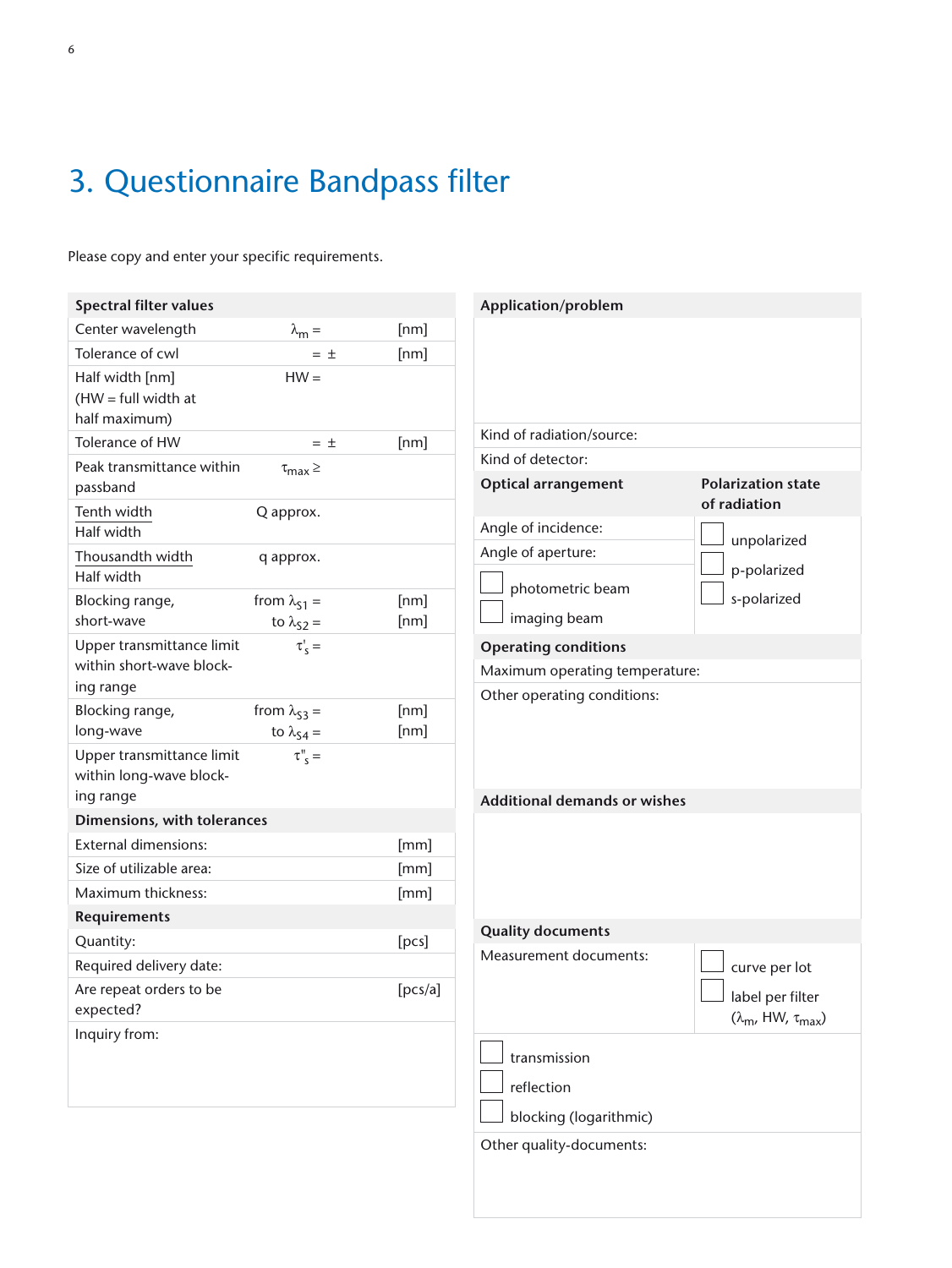## 4. Questionnaire Shortpass filter

| <b>Spectral filter values</b>        |                                                 |           |              |
|--------------------------------------|-------------------------------------------------|-----------|--------------|
| Edge wavelength                      | $\lambda_c =$                                   |           | [nm]         |
| Tolerance of $\lambda_c$             |                                                 | $=$ $\pm$ | [nm]         |
| Transmittance at $\lambda_c$         | $\tau(\lambda_c) =$                             |           |              |
| 1st passband                         | from $\lambda_{D1}$ =                           |           | [nm]         |
|                                      | to $\lambda_D =$                                |           | [nm]         |
| Minimum passband                     | $\tau'_{\rm D}$ =                               |           |              |
| transmittance in 1st                 |                                                 |           |              |
| passband<br>2nd passband             |                                                 |           |              |
|                                      | from $\lambda_{D1}$ =<br>to $\lambda_{\rm D}$ = |           | [nm]<br>[nm] |
| Minimum passband                     | $\tau'_{\rm D}$ =                               |           |              |
| transmittance in 2nd                 |                                                 |           |              |
| passband                             |                                                 |           |              |
| 1st blocking range                   | from $\lambda_{51}$ =                           |           | [nm]         |
|                                      | to $\lambda_{S2}$ =                             |           | [nm]         |
| Upper transmittance limit            | $\tau'_{\varsigma} =$                           |           |              |
| within 1st blocking range            |                                                 |           |              |
| 2nd blocking range                   | from $\lambda_{53}$ =                           |           | [nm]         |
|                                      | to $\lambda_{S4}$ =                             |           | [nm]         |
| Upper transmittance limit            | $\tau$ <sup>"</sup> $\varsigma$ =               |           |              |
| within 2nd blocking<br>range         |                                                 |           |              |
| 3rd blocking range                   | from $\lambda_{55}$ =                           |           | [nm]         |
|                                      | to $\lambda_{56}$ =                             |           | [nm]         |
| Upper transmittance limit            | $\tau^{\prime\prime\prime}$ <sub>s</sub> =      |           |              |
| within 3rd blocking                  |                                                 |           |              |
| range                                |                                                 |           |              |
| Dimensions, with tolerances          |                                                 |           |              |
| <b>External dimensions:</b>          |                                                 |           | [mm]         |
| Size of utilizable area:             |                                                 |           | [mm]         |
| Maximum thickness:                   |                                                 |           | [mm]         |
| Requirements                         |                                                 |           |              |
| Quantity:                            |                                                 |           | [pcs]        |
| Required delivery date:              |                                                 |           |              |
|                                      |                                                 |           | [pcs/a]      |
| Are repeat orders to be<br>expected? |                                                 |           |              |

| Application/problem                                                |  |  |  |  |
|--------------------------------------------------------------------|--|--|--|--|
|                                                                    |  |  |  |  |
|                                                                    |  |  |  |  |
|                                                                    |  |  |  |  |
|                                                                    |  |  |  |  |
| <b>Polarization state</b><br>of radiation                          |  |  |  |  |
| unpolarized                                                        |  |  |  |  |
|                                                                    |  |  |  |  |
| p-polarized                                                        |  |  |  |  |
| s-polarized                                                        |  |  |  |  |
|                                                                    |  |  |  |  |
|                                                                    |  |  |  |  |
| Maximum operating temperature:                                     |  |  |  |  |
|                                                                    |  |  |  |  |
|                                                                    |  |  |  |  |
|                                                                    |  |  |  |  |
|                                                                    |  |  |  |  |
| curve per lot<br>label per filter<br>$(\lambda_c, HW, \tau_{max})$ |  |  |  |  |
|                                                                    |  |  |  |  |
|                                                                    |  |  |  |  |
|                                                                    |  |  |  |  |
|                                                                    |  |  |  |  |
|                                                                    |  |  |  |  |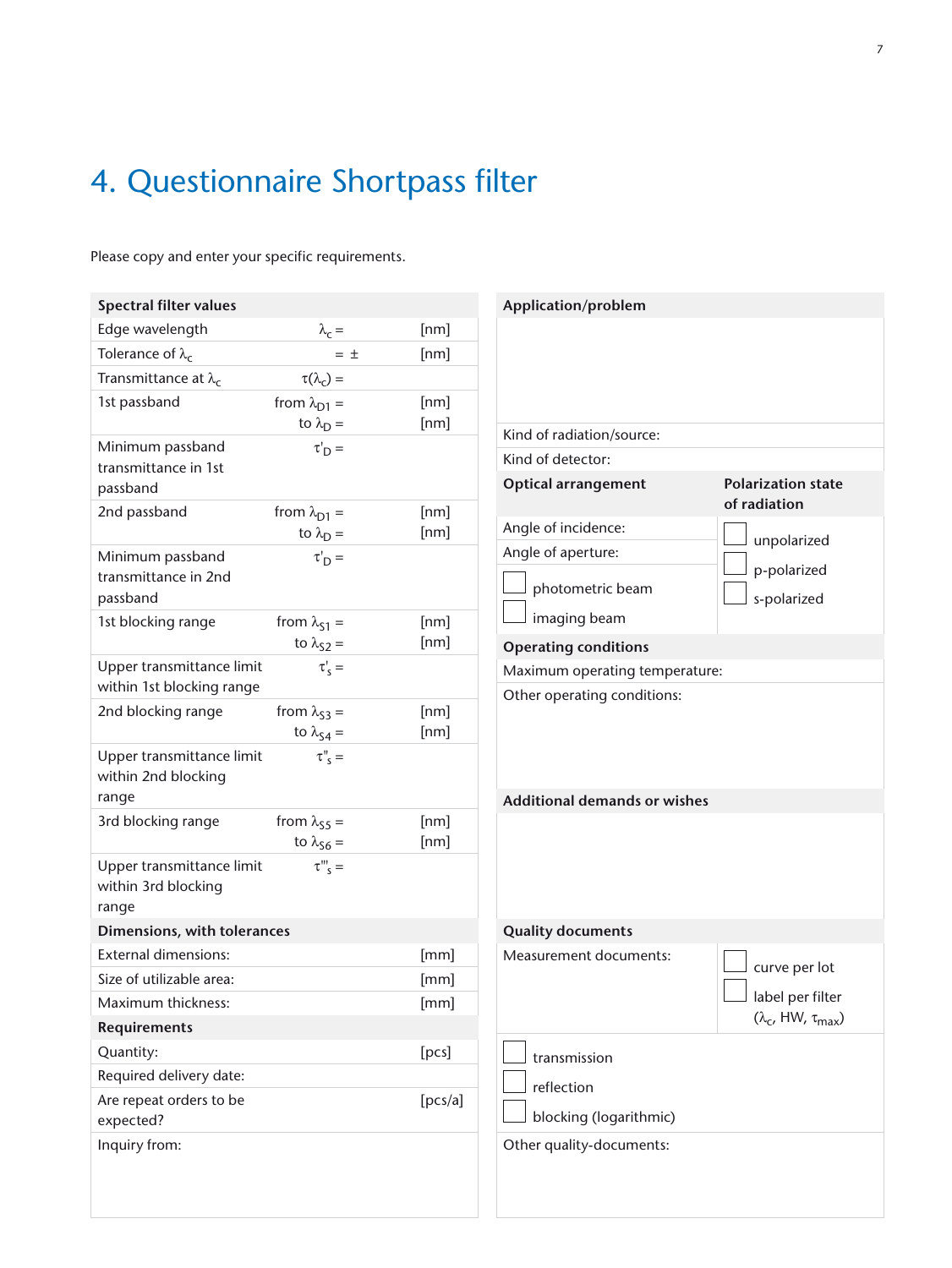## 5. Questionnaire Longpass filter

| <b>Spectral filter values</b>                    |                                            |         | Application/problem                 |                                   |
|--------------------------------------------------|--------------------------------------------|---------|-------------------------------------|-----------------------------------|
| Edge wavelength                                  | $\lambda_c =$                              | [nm]    |                                     |                                   |
| Tolerance of $\lambda_c$                         | $=$ $\pm$                                  | [nm]    |                                     |                                   |
| Transmittance at $\lambda_c$                     | $\tau(\lambda_c) =$                        |         |                                     |                                   |
| 1st passband                                     | from $\lambda_{D1}$ =                      | [nm]    |                                     |                                   |
|                                                  | to $\lambda_D =$                           | [nm]    | Kind of radiation/source:           |                                   |
| Minimum passband                                 | $\tau_D' =$                                |         | Kind of detector:                   |                                   |
| transmittance in 1st<br>passband                 |                                            |         | <b>Optical arrangement</b>          | <b>Polarization state</b>         |
| 2nd passband                                     | from $\lambda_{D1}$ =                      | [nm]    |                                     | of radiation                      |
|                                                  | to $\lambda_D =$                           | [nm]    | Angle of incidence:                 |                                   |
| Minimum passband                                 | $\tau_D'$ =                                |         | Angle of aperture:                  | unpolarized                       |
| transmittance in 2nd                             |                                            |         |                                     | p-polarized                       |
| passband                                         |                                            |         | photometric beam                    | s-polarized                       |
| 1st blocking range                               | from $\lambda_{51}$ =                      | [nm]    | imaging beam                        |                                   |
|                                                  | to $\lambda_{S2}$ =                        | [nm]    | <b>Operating conditions</b>         |                                   |
| Upper transmittance limit                        | $\tau'_{\rm s} =$                          |         | Maximum operating temperature:      |                                   |
| within 1st blocking range                        |                                            |         | Other operating conditions:         |                                   |
| 2nd blocking range                               | from $\lambda_{53}$ =                      | [nm]    |                                     |                                   |
|                                                  | to $\lambda_{S4}$ =                        | [nm]    |                                     |                                   |
| Upper transmittance limit<br>within 2nd blocking | $\tau''_{\ S} =$                           |         |                                     |                                   |
| range                                            |                                            |         | <b>Additional demands or wishes</b> |                                   |
| 3rd blocking range                               | from $\lambda_{55}$ =                      | [nm]    |                                     |                                   |
|                                                  | to $\lambda_{56}$ =                        | [nm]    |                                     |                                   |
| Upper transmittance limit                        | $\tau^{\prime\prime\prime}$ <sub>s</sub> = |         |                                     |                                   |
| within 3rd blocking                              |                                            |         |                                     |                                   |
| range                                            |                                            |         |                                     |                                   |
| Dimensions, with tolerances                      |                                            |         | <b>Quality documents</b>            |                                   |
| <b>External dimensions:</b>                      |                                            | [mm]    | Measurement documents:              | curve per lot                     |
| Size of utilizable area:                         |                                            | [mm]    |                                     | label per filter                  |
| Maximum thickness:                               |                                            | [mm]    |                                     | $(\lambda_c$ , HW, $\tau_{max}$ ) |
| <b>Requirements</b>                              |                                            |         |                                     |                                   |
| Quantity:                                        |                                            | [pcs]   | transmission                        |                                   |
| Required delivery date:                          |                                            |         | reflection                          |                                   |
| Are repeat orders to be                          |                                            | [pcs/a] | blocking (logarithmic)              |                                   |
| expected?                                        |                                            |         |                                     |                                   |
| Inquiry from:                                    |                                            |         | Other quality-documents:            |                                   |
|                                                  |                                            |         |                                     |                                   |
|                                                  |                                            |         |                                     |                                   |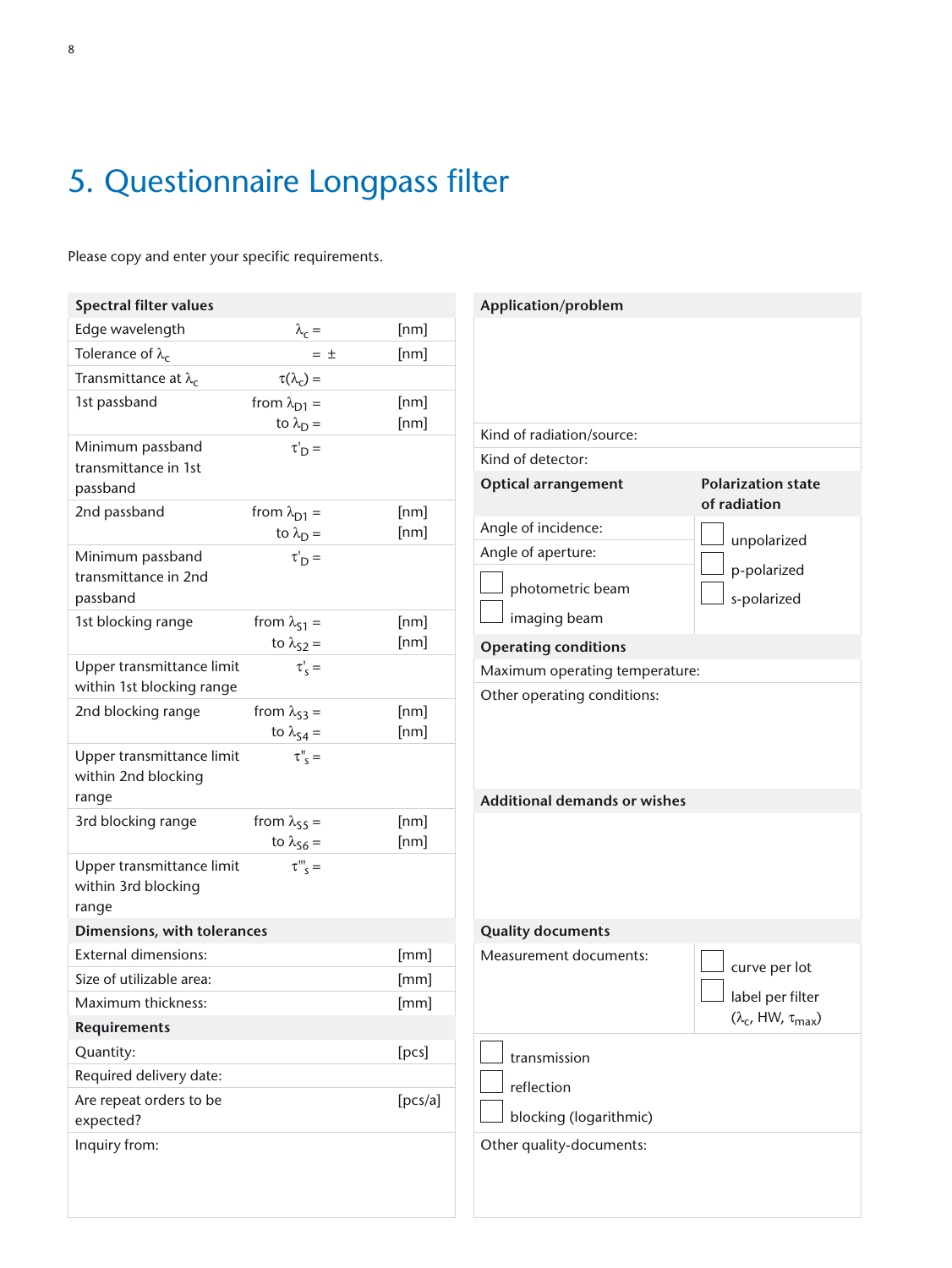## 6. Questionnaire Anti-reflection coating

| <b>Spectral values</b>              |                            |                      | Application/problem                             |                           |
|-------------------------------------|----------------------------|----------------------|-------------------------------------------------|---------------------------|
| Antireflection in 1st               | from $\lambda_{D1}$ =      | [nm]                 |                                                 |                           |
| passband                            | to $\lambda_{D2}$ =        | [nm]                 |                                                 |                           |
| Reflection level in 1st<br>passband | $\rho \leq$                | [%]                  |                                                 |                           |
| Antireflection in 2nd               | from $\lambda_{D3}$ =      | [nm]                 |                                                 |                           |
| passband                            | to $\lambda_{\text{D4}} =$ | [nm]                 | Kind of radiation/source:                       |                           |
| Reflection level in<br>2nd passband | $\rho \leq$                | [%]                  | Kind of detector:<br><b>Optical arrangement</b> | <b>Polarization state</b> |
| <b>Operating conditions</b>         |                            |                      |                                                 | of radiation              |
| For laser applications:             |                            |                      | Angle of incidence:                             |                           |
|                                     | power:                     | [kW]                 | Angle of aperture:                              | unpolarized               |
| <b>CW</b>                           | pulse width:               |                      |                                                 | p-polarized               |
| pulsed laser                        | repetition rate:           |                      | photometric beam                                | s-polarized               |
|                                     | beam diameter:             |                      | imaging beam Pixel-size:                        |                           |
| Desired LIDT:                       |                            | [J/cm <sup>2</sup> ] | <b>Additional demands or wishes</b>             |                           |
| Maximum operating temperature:      |                            |                      |                                                 |                           |
| <b>Quality documents</b>            |                            |                      |                                                 |                           |
| Measurement documents:              |                            |                      |                                                 |                           |
| Other quality documents:            |                            | curve per piece      | Inquiry from:                                   |                           |
| <b>Special functions</b>            |                            |                      |                                                 |                           |
| For scratch-resistant applications: |                            |                      |                                                 |                           |
| Easy to clean top-coat:             |                            |                      |                                                 |                           |
| Dimensions, with tolerances         |                            |                      |                                                 |                           |
| <b>External dimensions:</b>         |                            | [mm]<br>$\pm$        |                                                 |                           |
| Size of utilizable area:            |                            | [mm]<br>$\pm$        |                                                 |                           |
| Lenses: radius of curvature         |                            | [mm]<br>$\pm$        |                                                 |                           |
| (Center) thickness:                 |                            | $\pm$<br>[mm]        |                                                 |                           |
| <b>Requirements</b>                 |                            |                      |                                                 |                           |
| Quantity:                           |                            | [pcs]                |                                                 |                           |
| Required delivery date:             |                            |                      |                                                 |                           |
| Are repeat orders to be expected?   |                            | [pcs/a]              |                                                 |                           |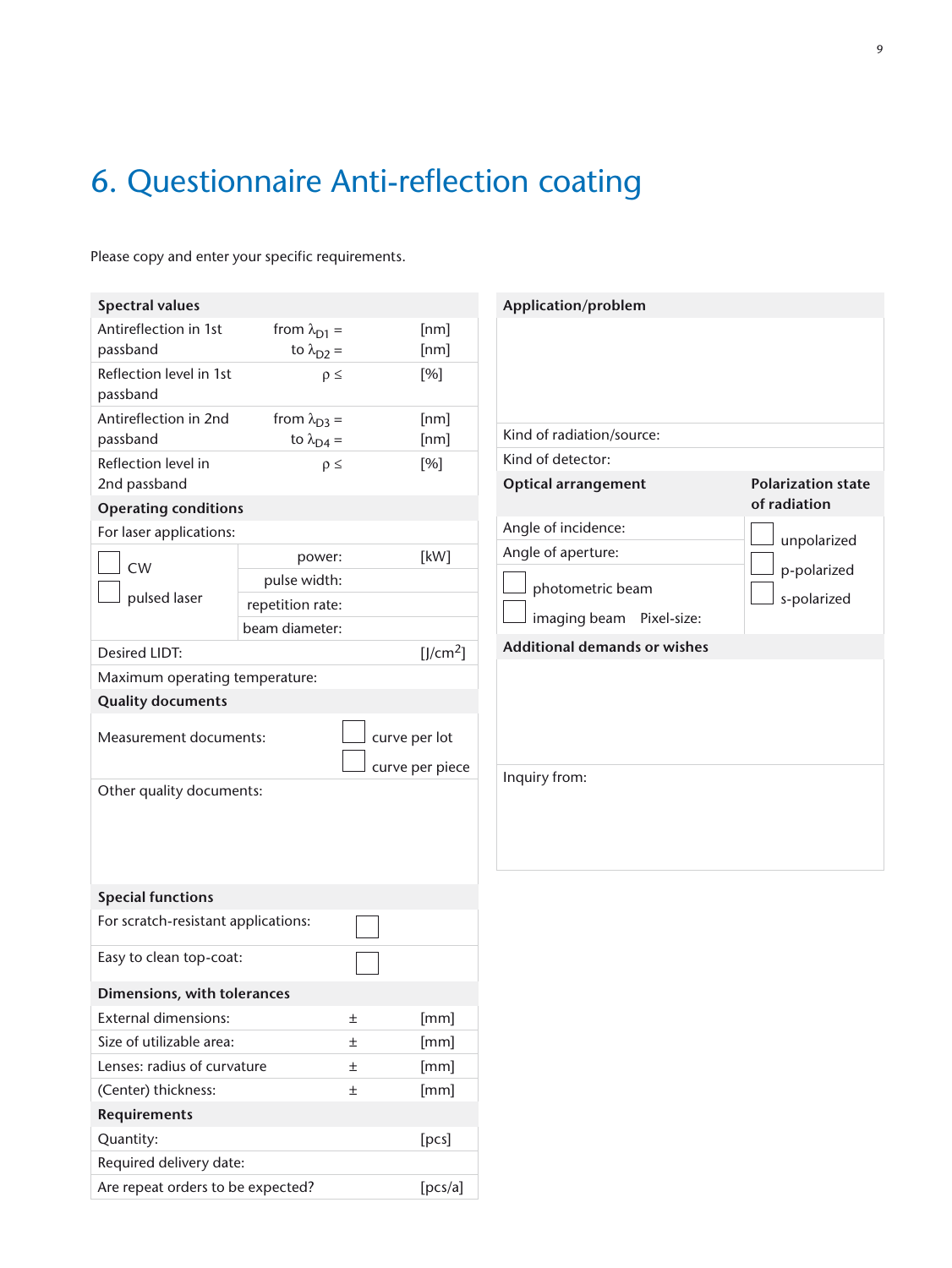## 7. Questionnaire Mirror coating

| <b>Spectral values</b>                       |                            |                                  | Application/problem                 |                           |
|----------------------------------------------|----------------------------|----------------------------------|-------------------------------------|---------------------------|
| 1st reflection-band                          | from $\lambda_{D1}$ =      | [nm]                             |                                     |                           |
|                                              | to $\lambda_{D2}$ =        | [nm]                             |                                     |                           |
| Reflection level in 1st<br>band              | $\rho \geq$                | [%]                              |                                     |                           |
| 2nd reflection-band                          | from $\lambda_{D3}$ =      | [nm]                             |                                     |                           |
|                                              | to $\lambda_{\text{D4}} =$ | [nm]                             | Kind of radiation/source:           |                           |
| Reflection level in                          | $\rho \geq$                | [%]                              | Kind of detector:                   |                           |
| 2nd band                                     |                            |                                  | <b>Optical arrangement</b>          | <b>Polarization state</b> |
| <b>Operating conditions</b>                  |                            |                                  |                                     | of radiation              |
| For laser applications:                      |                            |                                  | Angle of incidence:                 | unpolarized               |
| CW                                           | power:                     | [kW]                             | Angle of aperture:                  |                           |
|                                              | pulse width:               |                                  | photometric beam                    | p-polarized               |
| pulsed laser                                 | repetition rate:           |                                  |                                     | s-polarized               |
|                                              | beam diameter:             |                                  | imaging beam Pixel-size:            |                           |
| <b>Desired LIDT:</b>                         |                            | [J/cm <sup>2</sup> ]             | <b>Additional demands or wishes</b> |                           |
| Maximum operating temperature:               |                            |                                  |                                     |                           |
| <b>Quality documents</b>                     |                            |                                  |                                     |                           |
| Measurement documents:                       |                            | curve per lot<br>curve per piece |                                     |                           |
|                                              |                            |                                  | Inquiry from:                       |                           |
| Other quality documents:                     |                            |                                  |                                     |                           |
| Dimensions, with tolerances                  |                            |                                  |                                     |                           |
| <b>External dimensions:</b><br>土             |                            | [mm]                             |                                     |                           |
| Size of utilizable area:                     | 土                          | [mm]                             |                                     |                           |
| Thickness:<br>$\pm$                          |                            | [mm]                             |                                     |                           |
| Requirements                                 |                            |                                  |                                     |                           |
| Quantity:                                    |                            | [pcs]                            |                                     |                           |
| Required delivery date:                      |                            |                                  |                                     |                           |
| Are repeat orders to be expected?<br>[pcs/a] |                            |                                  |                                     |                           |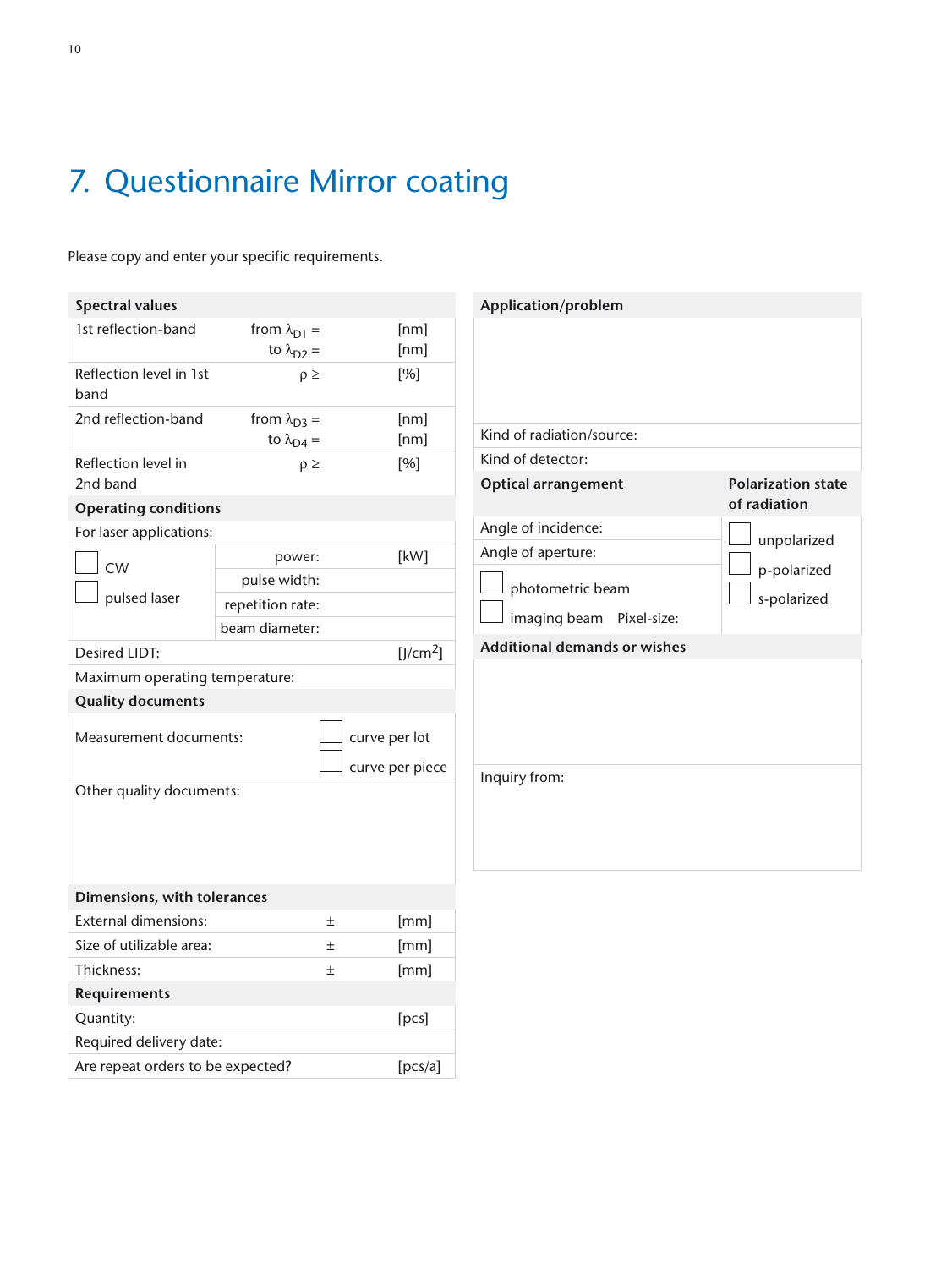## 8. Datasheets

This chapter provides technical information of interference filters, special filters and coatings offered by SCHOTT Advanced Optics. A table for each filter type is displayed containing all relevant data. The shown graphics illustrate typical curves for overview purposes.

### UV bandpass filter KMD 12 Spectral range 200–333 nm

| $\lambda_{\rm m}$ -tolerance [% of $\lambda_{\rm m}$ ]                                    | $+/- 0.5$                                                                                             |
|-------------------------------------------------------------------------------------------|-------------------------------------------------------------------------------------------------------|
| Available with $\lambda_{m}$ in range                                                     | $200 - 333$ nm                                                                                        |
| <b>Spectral values</b>                                                                    |                                                                                                       |
| $HW (= FWHM)$ [nm]                                                                        | 9–13 ( $\lambda_{\rm m}$ from 200 nm to 239 nm)<br>11 – 15 ( $\lambda_{\rm m}$ from 240 nm to 333 nm) |
| $\tau_{\rm max}$                                                                          | ≥ 0.15 (λ <sub>m</sub> from 195 nm to 239 nm)<br>≥ 0.18 (λ <sub>m</sub> from 240 nm to 333 nm)        |
| Q                                                                                         | approx. 1.8                                                                                           |
| q                                                                                         | approx. 5                                                                                             |
| Blocking range [nm]                                                                       | unlimited                                                                                             |
| $\tau_{SM}$                                                                               | $\leq 10^{-5}$                                                                                        |
| Other properties                                                                          |                                                                                                       |
| Humidity resistance                                                                       | MIL-Std-810C, method 507,<br>proc. 1: 5 cycles                                                        |
| Operating temperature                                                                     | up to 70°C for several hours<br>up to 100°C for short periods                                         |
| Temperature dependency of<br>$\lambda_{\rm m}$ : $\Delta \lambda_{\rm m}/\Delta T$ [nm/K] | approx. $+0.007$                                                                                      |
| <b>Notes</b>                                                                              | Filters delivered in mounts only<br>Face filters with mirror side towards<br>light source             |
| Preferred dimensions [mm]                                                                 |                                                                                                       |
| <b>External dimensions</b>                                                                | $Ø$ 12 +/- 0.15                                                                                       |
| Usable area                                                                               | $\varnothing$ > 9                                                                                     |
| <b>Thickness</b>                                                                          | $4.75 + (-0.1)$                                                                                       |
| Other dimensions upon request                                                             |                                                                                                       |
|                                                                                           |                                                                                                       |



**KMD 12**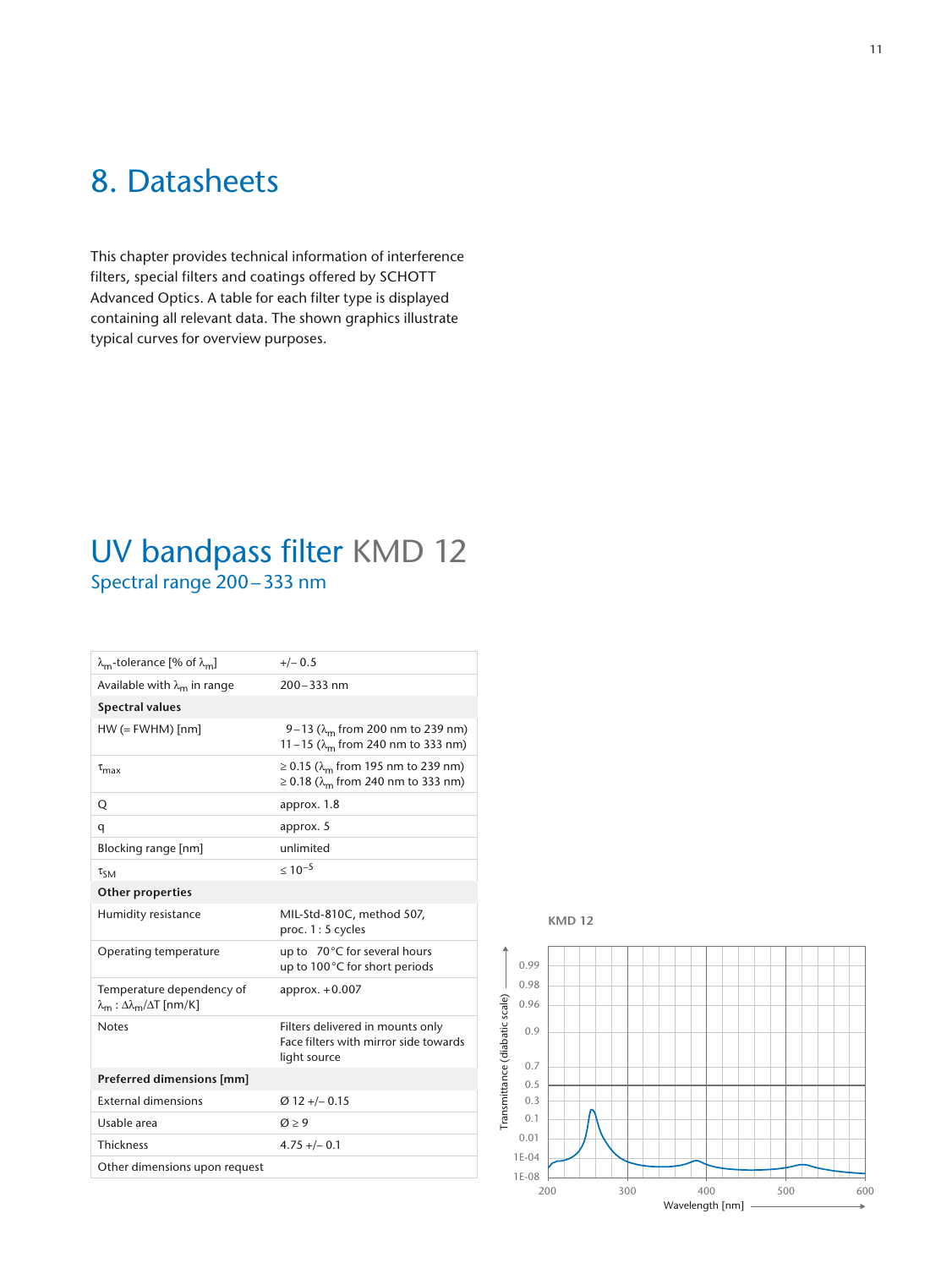## UV bandpass filter KMZ 20 Spectral range 200–333 nm

| $\lambda_{\rm m}$ -tolerance [% of $\lambda_{\rm m}$ ]                               | $+/-1.5$                                                                                  |
|--------------------------------------------------------------------------------------|-------------------------------------------------------------------------------------------|
| Available with $\lambda_{m}$ in range                                                | 200-333 nm                                                                                |
| <b>Spectral values</b>                                                               |                                                                                           |
| $HW (= FWHM)$ [nm]                                                                   | $18 - 24$                                                                                 |
| $\tau_{\text{max}}$                                                                  | > 0.20                                                                                    |
| Q                                                                                    | approx. 2.0                                                                               |
| q                                                                                    | approx. 6.0                                                                               |
| Blocking range [nm]                                                                  | unlimited                                                                                 |
| $\tau_{SM}$                                                                          | $< 10^{-4}$                                                                               |
| <b>Other properties</b>                                                              |                                                                                           |
| Humidity resistance                                                                  | MIL-Std-810C, method 507,<br>proc. 1:5 cycles                                             |
| Operating temperature                                                                | up to 70°C for several hours<br>up to 100°C for short periods                             |
| Temperature dependency of<br>$\lambda_{\rm m}$ : Δ $\lambda_{\rm m}/\Delta$ T [nm/K] | approx. $+0.007$                                                                          |
| <b>Notes</b>                                                                         | Filters delivered in mounts only<br>Face filters with mirror side towards<br>light source |
| Preferred dimensions [mm]                                                            |                                                                                           |
| <b>External dimensions</b>                                                           | $Ø$ 12 +/- 0.15                                                                           |
| Usable area                                                                          | $\varnothing$ > 9                                                                         |
| <b>Thickness</b>                                                                     | $4.75 +/- 0.1$                                                                            |
| Other dimensions upon request                                                        |                                                                                           |
|                                                                                      |                                                                                           |

**KMZ 20**

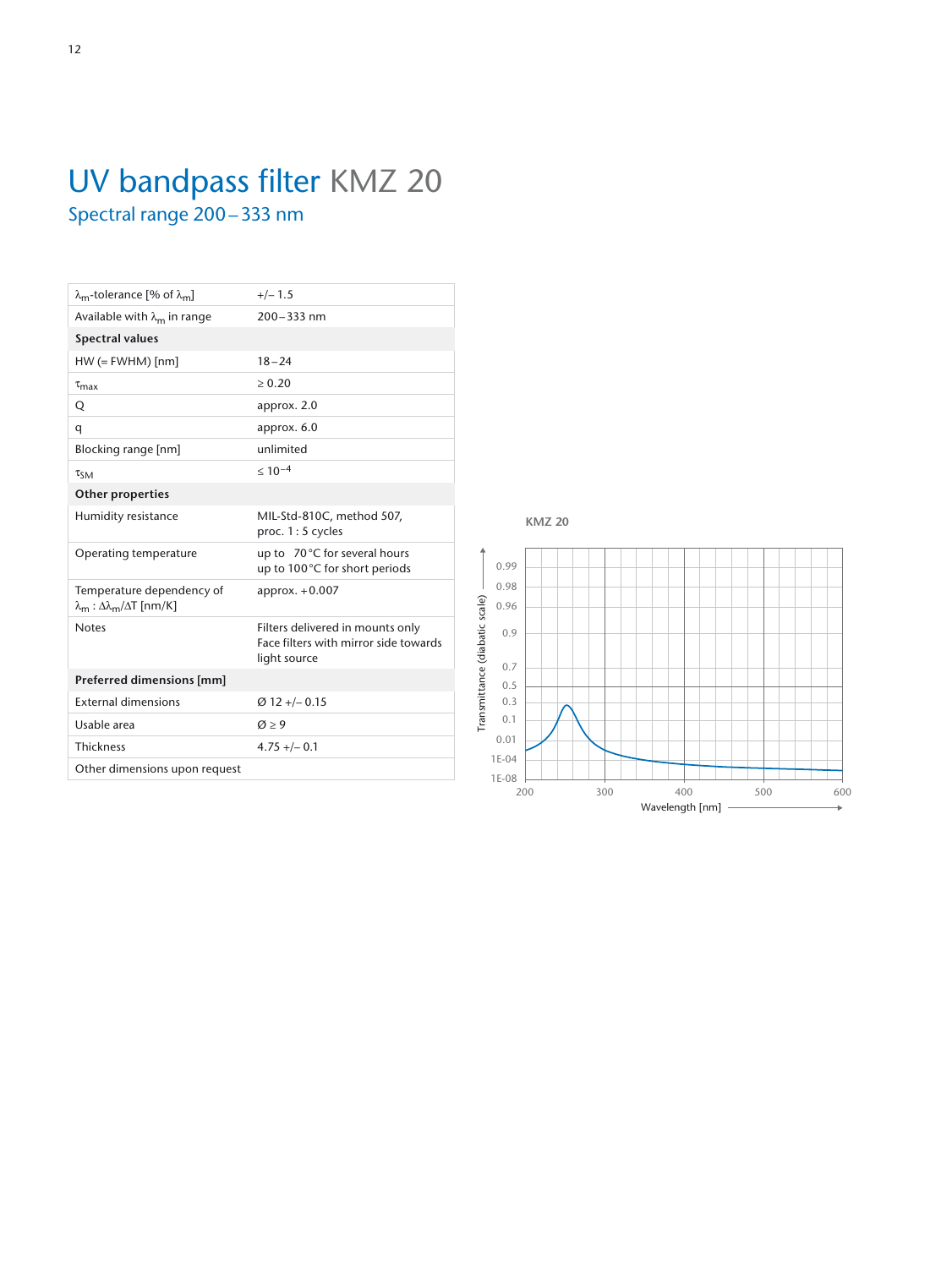## UV bandpass filter MAZ 8 Spectral range 220–333 nm

| $\lambda_{\rm m}$ -tolerance [% of $\lambda_{\rm m}$ ]                                    | $+/- 0.5$                                                                                 |  |  |
|-------------------------------------------------------------------------------------------|-------------------------------------------------------------------------------------------|--|--|
| Available with $\lambda_{m}$ in range                                                     | $220 - 333$ nm                                                                            |  |  |
| <b>Spectral values</b>                                                                    |                                                                                           |  |  |
| $HW (= FWHM)$ [nm]                                                                        | $6 - 10$                                                                                  |  |  |
| $\tau_{\text{max}}$                                                                       | > 0.15                                                                                    |  |  |
| Q                                                                                         | approx. 1.75                                                                              |  |  |
| q                                                                                         | approx. 4.5                                                                               |  |  |
| Blocking range [nm]                                                                       | unlimited                                                                                 |  |  |
| $\tau_{SM}$                                                                               | $< 10^{-5}$                                                                               |  |  |
| <b>Other properties</b>                                                                   |                                                                                           |  |  |
| Humidity resistance                                                                       | MIL-Std-810C, method 507,<br>proc. 1: 5 cycles                                            |  |  |
| Operating temperature                                                                     | up to 70°C for several hours<br>up to 100°C for short periods                             |  |  |
| Temperature dependency of<br>$\lambda_{\rm m}$ : $\Delta \lambda_{\rm m}/\Delta T$ [nm/K] | approx. $+0.007$                                                                          |  |  |
| <b>Notes</b>                                                                              | Filters delivered in mounts only<br>Face filters with mirror side towards<br>light source |  |  |
| Preferred dimensions [mm]                                                                 |                                                                                           |  |  |
| <b>External dimensions</b>                                                                | $Ø$ 12 +/- 0.15                                                                           |  |  |
| Usable area                                                                               | $\varnothing$ > 9                                                                         |  |  |
| <b>Thickness</b>                                                                          | $4.75 + (-0.1)$                                                                           |  |  |
| Other dimensions upon request                                                             |                                                                                           |  |  |
|                                                                                           |                                                                                           |  |  |



200 300 400 500 600

Wavelength [nm]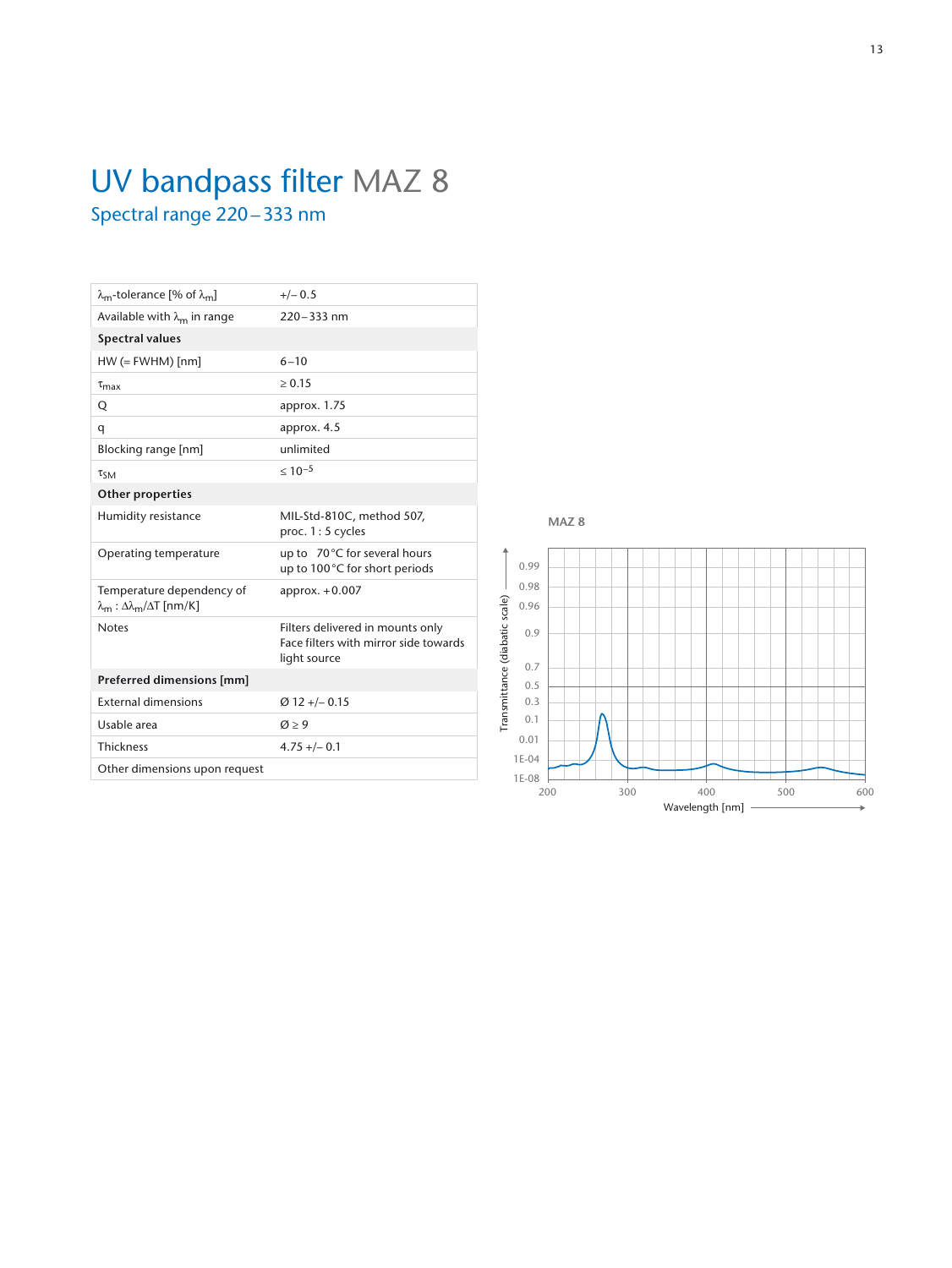| $\lambda_{\rm m}$ -tolerance [% of $\lambda_{\rm m}$ ] | $+/- 0.5$                                                                                          |
|--------------------------------------------------------|----------------------------------------------------------------------------------------------------|
| Available with $\lambda_{m}$ in range                  | 334-399 nm                                                                                         |
| <b>Spectral values</b>                                 |                                                                                                    |
| $HW (= FWHM)$ [nm]                                     | $6 - 10$                                                                                           |
| $\tau_{\text{max}}$                                    | > 0.30                                                                                             |
| Q                                                      | approx. 1.5                                                                                        |
| q                                                      | approx. 3.5                                                                                        |
| Blocking range [nm]                                    | unlimited $(\lambda_m$ from 334 nm to 360 nm)<br>up to 1200 (λ <sub>m</sub> from 361 nm to 399 nm) |
| $\tau_{SM}$                                            | $< 10^{-5}$                                                                                        |
| Other properties                                       |                                                                                                    |
| Humidity resistance                                    | MIL-Std-810C, method 507,<br>proc. 1:5 cycles                                                      |
| Operating temperature                                  | up to 70°C for several hours<br>up to 100°C for short periods                                      |
| Temperature dependency of<br>$λm : Δλm/ΔT [nm/K]$      | approx. $+0.01$                                                                                    |
| <b>Notes</b>                                           | Unlimited blocking range on request,<br>which can, however, change the filter<br>specification     |
| Preferred dimensions [mm]                              |                                                                                                    |
| <b>External dimensions</b>                             | $Ø12 + -0.3$                                                                                       |
| Usable area                                            | $\varnothing$ > 9                                                                                  |
| <b>External dimensions</b>                             | $Ø 25 + -0.3$                                                                                      |
| Usable area                                            | Q > 22                                                                                             |
| <b>External dimensions</b>                             | $Ø$ 50 +/- 0.3                                                                                     |
| Usable area                                            | $\varnothing$ > 47                                                                                 |
| <b>Thickness</b>                                       | < 7                                                                                                |
| Other dimensions upon request                          |                                                                                                    |
|                                                        |                                                                                                    |

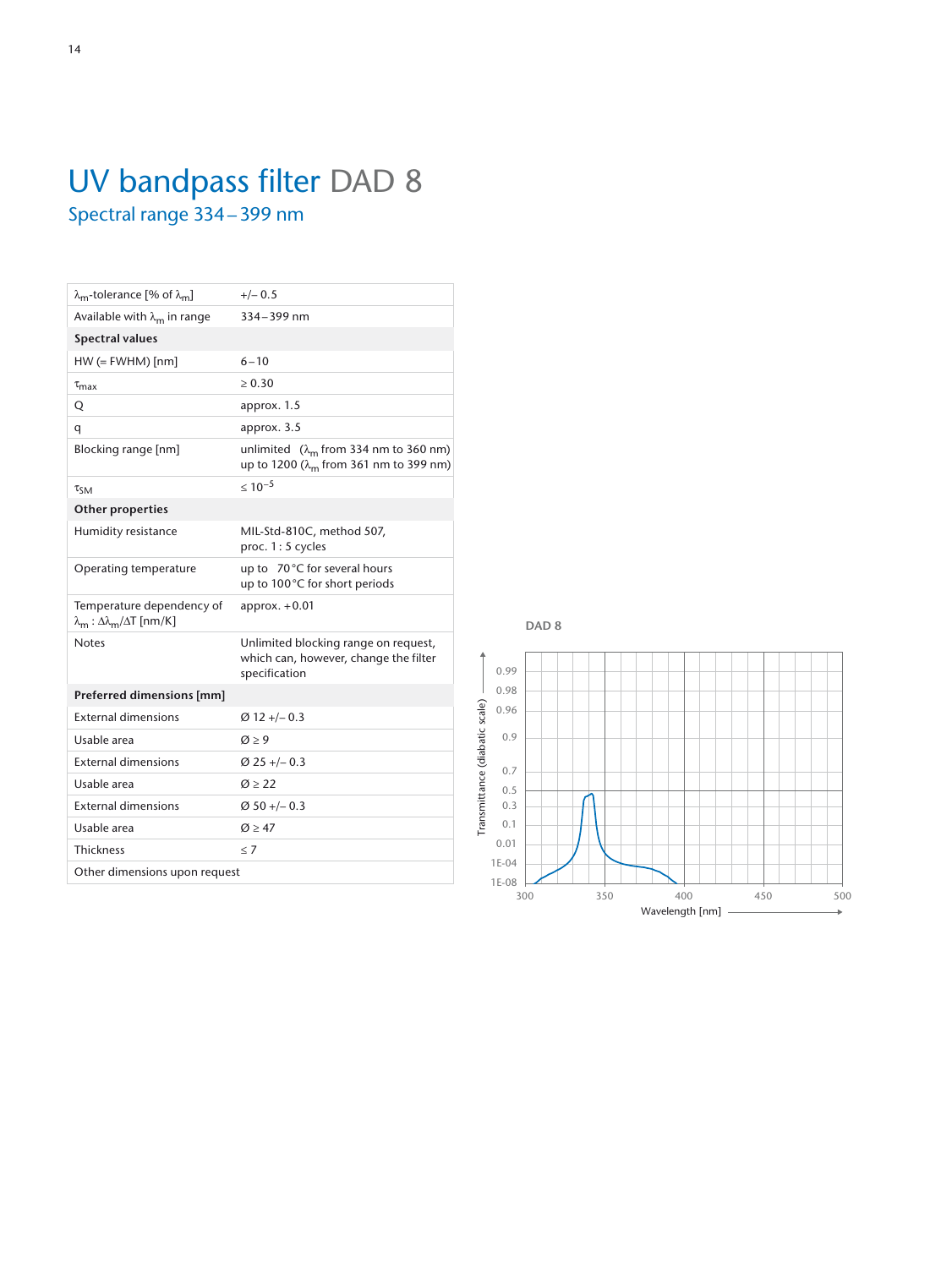## UV bandpass filter DAD 15 Spectral range 334–399 nm

| $\lambda_{\rm m}$ -tolerance [% of $\lambda_{\rm m}$ ]                                    | $+/- 1.5$                                                                                          |
|-------------------------------------------------------------------------------------------|----------------------------------------------------------------------------------------------------|
| Available with $\lambda_m$ in range                                                       | 334-399 nm                                                                                         |
| <b>Spectral values</b>                                                                    |                                                                                                    |
| $HW (= FWHM)$ [nm]                                                                        | $12 - 18$                                                                                          |
| $\tau_{\text{max}}$                                                                       | $\geq 0.30$                                                                                        |
| Q                                                                                         | approx. 1.5                                                                                        |
| q                                                                                         | approx. 3.5                                                                                        |
| Blocking range [nm]                                                                       | unlimited $(\lambda_m$ from 334 nm to 360 nm)<br>up to 1200 (λ <sub>m</sub> from 361 nm to 399 nm) |
| $\tau_{SM}$                                                                               | $< 10^{-5}$                                                                                        |
| Other properties                                                                          |                                                                                                    |
| Humidity resistance                                                                       | MIL-Std-810C, method 507,<br>proc. 1:5 cycles                                                      |
| Operating temperature                                                                     | up to 70°C for several hours<br>up to 100°C for short periods                                      |
| Temperature dependency of<br>$\lambda_{\rm m}$ : $\Delta \lambda_{\rm m}/\Delta T$ [nm/K] | approx. $+0.01$                                                                                    |
| <b>Notes</b>                                                                              | Unlimited blocking range on request,<br>which can, however, change the filter<br>specification     |
| Preferred dimensions [mm]                                                                 |                                                                                                    |
| <b>External dimensions</b>                                                                | $Ø12 + -0.3$                                                                                       |
| Usable area                                                                               | $\varnothing \geq 9$                                                                               |
| <b>External dimensions</b>                                                                | $Ø$ 25 +/- 0.3                                                                                     |
| Usable area                                                                               | Q > 22                                                                                             |
| <b>External dimensions</b>                                                                | $Ø$ 50 +/- 0.3                                                                                     |
| Usable area                                                                               | $\varnothing$ > 47                                                                                 |
| <b>Thickness</b>                                                                          | < 7                                                                                                |
| Other dimensions upon request                                                             |                                                                                                    |
|                                                                                           |                                                                                                    |



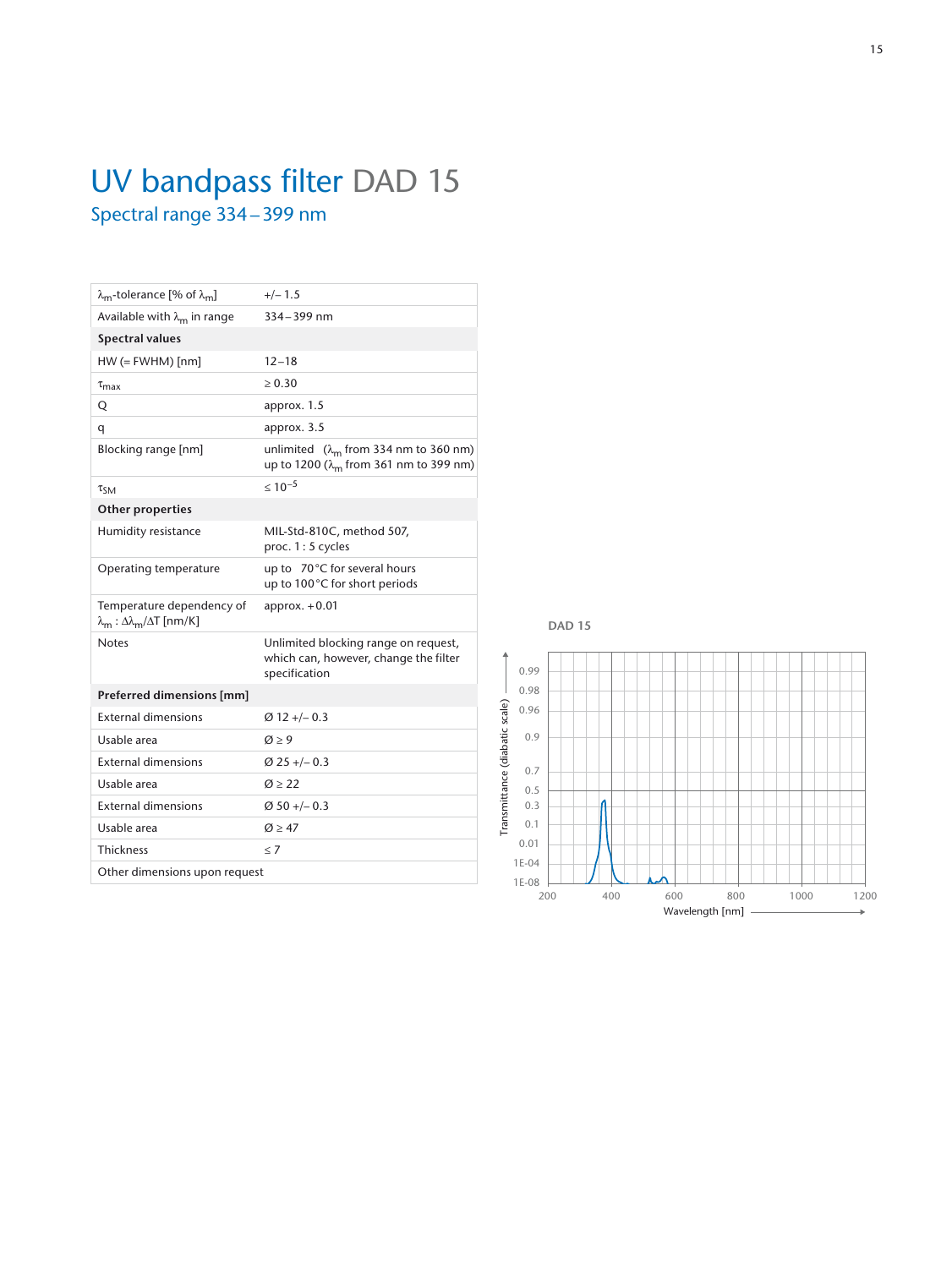# VIS bandpass filter DMZ 12 Spectral range 400–599 nm

| $\lambda_{\rm m}$ -tolerance [% of $\lambda_{\rm m}$ ]                                   | $+/- 1.0$                                                                                      |
|------------------------------------------------------------------------------------------|------------------------------------------------------------------------------------------------|
| Available with $\lambda_{m}$ in range                                                    | 400-599 nm                                                                                     |
| <b>Spectral values</b>                                                                   |                                                                                                |
| $HW (= FWHM)$ [nm]                                                                       | $9 - 14$                                                                                       |
| $\tau_{\rm max}$                                                                         | ≥ 0.35 (λ <sub>m</sub> from 400 nm to 449 nm)<br>≥ 0.40 (λ <sub>m</sub> from 450 nm to 599 nm) |
| Q                                                                                        | approx. 1.8                                                                                    |
| q                                                                                        | approx. 6                                                                                      |
| Blocking range [nm]                                                                      | unlimited                                                                                      |
| $\tau_{SM}$                                                                              | $< 10^{-5}$                                                                                    |
| <b>Other properties</b>                                                                  |                                                                                                |
| Humidity resistance                                                                      | MIL-Std-810C, method 507,<br>proc. 1:5 cycles                                                  |
| Operating temperature                                                                    | up to 70°C for several hours<br>up to 100°C for short periods                                  |
| Temperature dependency of<br>$\lambda_{\rm m}$ : $\Delta\lambda_{\rm m}/\Delta T$ [nm/K] | approx. $+0.02$                                                                                |
| <b>Notes</b>                                                                             | Face filters with mirror side towards<br>light source                                          |
| Preferred dimensions [mm]                                                                |                                                                                                |
| <b>External dimensions</b>                                                               | $\varnothing$ 12 +/- 0.3                                                                       |
| Usable area                                                                              | $\varnothing$ > 9                                                                              |
| <b>External dimensions</b>                                                               | $Ø$ 25 +/-0.3                                                                                  |
| Usable area                                                                              | $\varnothing$ > 22                                                                             |
| <b>External dimensions</b>                                                               | $Ø$ 50 +/- 0.3                                                                                 |
| Usable area                                                                              | $\varnothing$ > 47                                                                             |
| <b>External dimensions</b>                                                               | $\Box$ 50 +/- 0.3                                                                              |
| Usable area                                                                              | $\square$ > 47                                                                                 |
| <b>Thickness</b>                                                                         | < 6                                                                                            |
| Other dimensions upon request                                                            |                                                                                                |
|                                                                                          |                                                                                                |

**DMZ 12**

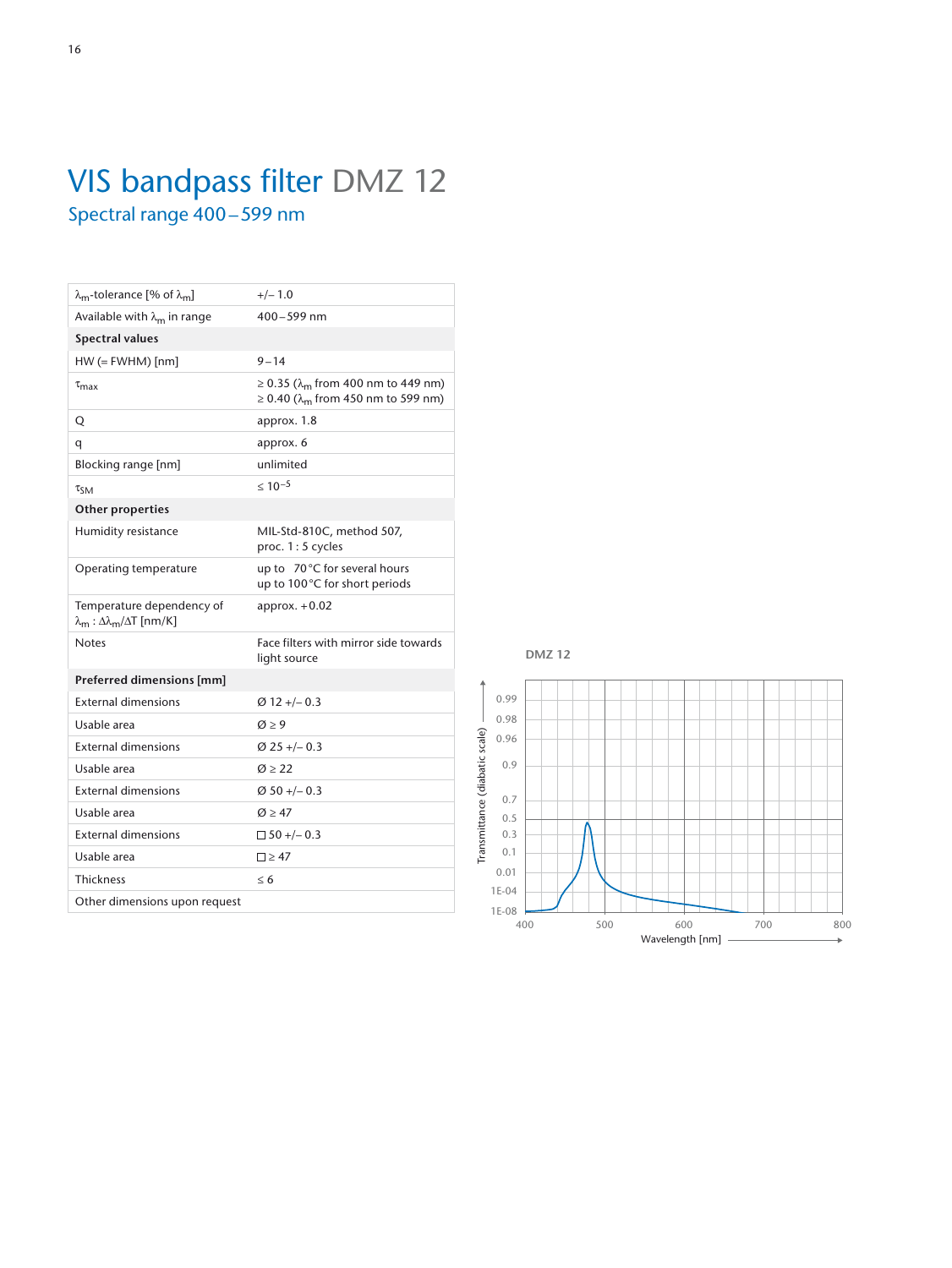## VIS bandpass filter DMZ 20 Spectral range 400–599 nm

| $\lambda_{\rm m}$ -tolerance [% of $\lambda_{\rm m}$ ]                                    | $+/- 1.0$                                                                                        |
|-------------------------------------------------------------------------------------------|--------------------------------------------------------------------------------------------------|
| Available with $\lambda_m$ in range                                                       | 400-599 nm                                                                                       |
| <b>Spectral values</b>                                                                    |                                                                                                  |
| $HW (= FWHM)$ [nm]                                                                        | $18 - 22$                                                                                        |
| $\tau_{\rm max}$                                                                          | ≥ 0.45 (λ <sub>m</sub> from 400 nm to 449 nm)<br>$≥$ 0.50 (λ <sub>m</sub> from 450 nm to 599 nm) |
| Q                                                                                         | approx. 1.8                                                                                      |
| q                                                                                         | approx. 6                                                                                        |
| Blocking range [nm]                                                                       | unlimited                                                                                        |
| $\tau_{SM}$                                                                               | $\leq 10^{-5}$                                                                                   |
| <b>Other properties</b>                                                                   |                                                                                                  |
| Humidity resistance                                                                       | MIL-Std-810C, method 507,<br>proc. 1:5 cycles                                                    |
| Operating temperature                                                                     | up to 70°C for several hours<br>up to 100°C for short periods                                    |
| Temperature dependency of<br>$\lambda_{\rm m}$ : $\Delta \lambda_{\rm m}/\Delta T$ [nm/K] | approx. $+0.02$                                                                                  |
| <b>Notes</b>                                                                              | Face filters with mirror side towards<br>light source                                            |
| Preferred dimensions [mm]                                                                 |                                                                                                  |
| <b>External dimensions</b>                                                                | $Ø12+/-0.3$                                                                                      |
| Usable area                                                                               | $\varnothing$ > 9                                                                                |
| <b>External dimensions</b>                                                                | $\varnothing$ 25 +/- 0.3                                                                         |
| Usable area                                                                               | $\varnothing \geq 22$                                                                            |
| <b>External dimensions</b>                                                                | $\varnothing$ 50 +/-0.3                                                                          |
| Usable area                                                                               | $\varnothing$ > 47                                                                               |
| <b>External dimensions</b>                                                                | $\Box$ 50 +/- 0.3                                                                                |
| Usable area                                                                               | $\square$ > 47                                                                                   |
| <b>Thickness</b>                                                                          | $\leq 6$                                                                                         |
|                                                                                           |                                                                                                  |

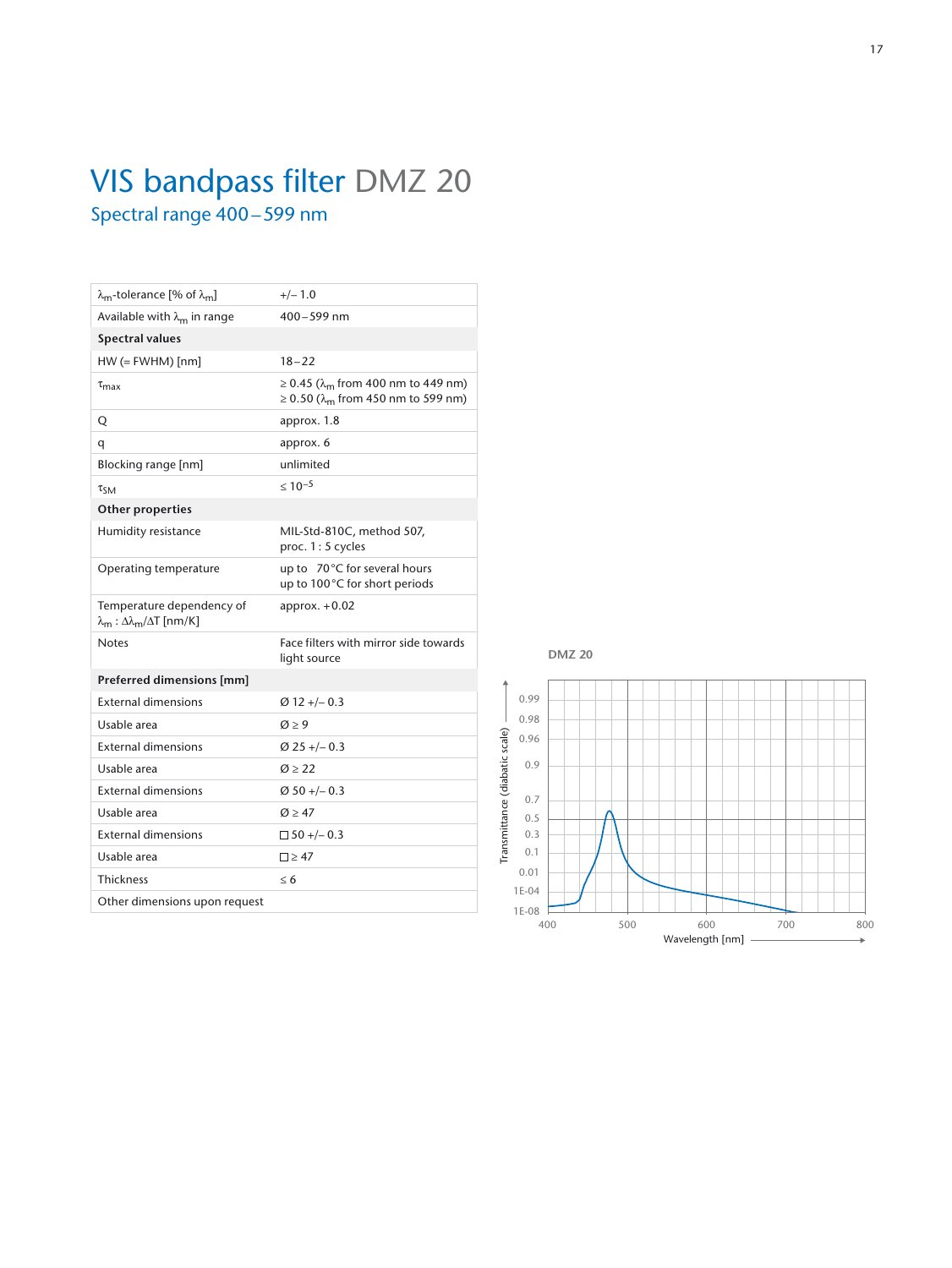## VIS bandpass filter MAD 8 Spectral range 400–1100 nm

| $\lambda_{\rm m}$ -tolerance [% of $\lambda_{\rm m}$ ]                                   | $+/- 1.0$                                                                                               |
|------------------------------------------------------------------------------------------|---------------------------------------------------------------------------------------------------------|
| Available with $\lambda_{m}$ in range                                                    | $400 - 1100$ nm                                                                                         |
| <b>Spectral values</b>                                                                   |                                                                                                         |
| $HW (= FWHM)$ [nm]                                                                       | $6 - 12$                                                                                                |
| $\tau_{\rm max}$                                                                         | ≥ 0.30 ( $\lambda$ <sub>m</sub> from 400 nm to 429 nm)<br>≥ 0.45 (λ <sub>m</sub> from 430 nm to 800 nm) |
| Q                                                                                        | approx. 1.5                                                                                             |
| q                                                                                        | approx. 3.0                                                                                             |
| Blocking range [nm]                                                                      | unlimited                                                                                               |
| $\tau_{SM}$                                                                              | $< 10^{-5}$                                                                                             |
| <b>Other properties</b>                                                                  |                                                                                                         |
| Humidity resistance                                                                      | MIL-Std-810C, method 507,<br>proc. 1:5 cycles                                                           |
| Operating temperature                                                                    | up to 70°C for several hours<br>up to 100°C for short periods                                           |
| Temperature dependency of<br>$\lambda_{\rm m}$ : $\Delta\lambda_{\rm m}/\Delta T$ [nm/K] | approx. $+0.02$                                                                                         |
| <b>Notes</b>                                                                             | Face filters with mirror side towards<br>light source                                                   |
| Preferred dimensions [mm]                                                                |                                                                                                         |
| <b>External dimensions</b>                                                               | $\varnothing$ 12 +/- 0.3                                                                                |
| Usable area                                                                              | $\varnothing \geq 9$                                                                                    |
| <b>External dimensions</b>                                                               | $Ø$ 25 +/-0.3                                                                                           |
| Usable area                                                                              | $\varnothing$ > 22                                                                                      |
| <b>External dimensions</b>                                                               | $Ø$ 50 +/- 0.3                                                                                          |
| Usable area                                                                              | $\varnothing$ > 47                                                                                      |
| <b>External dimensions</b>                                                               | $\Box$ 50 +/- 0.3                                                                                       |
| Usable area                                                                              | $\square$ > 47                                                                                          |
| <b>Thickness</b>                                                                         | < 7                                                                                                     |
| Other dimensions upon request                                                            |                                                                                                         |
|                                                                                          |                                                                                                         |

**MAD 8**

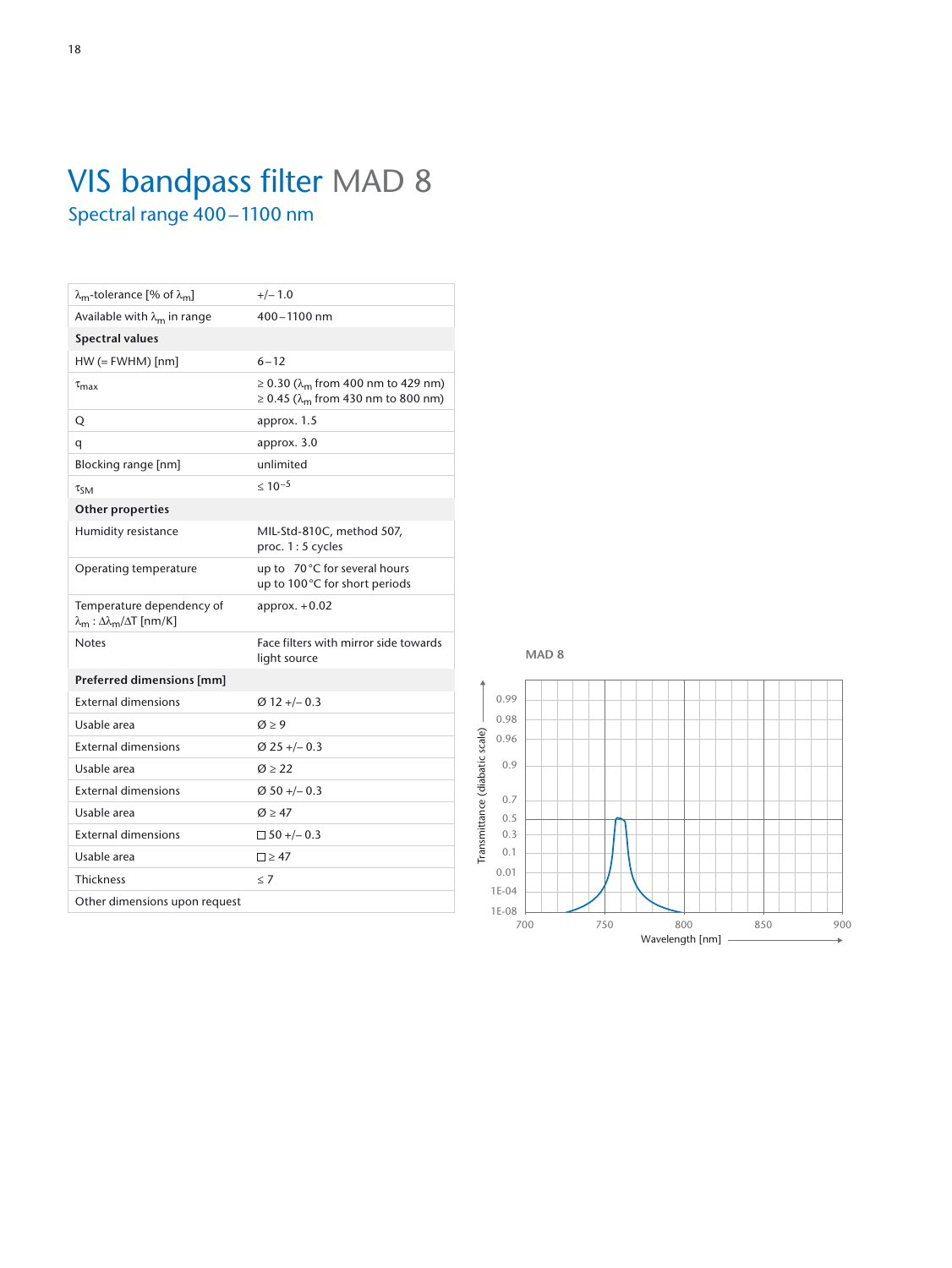# VIS bandpass filter KMZ 50 Spectral range 400–1400 nm

| $\lambda_{\rm m}$ -tolerance [% of $\lambda_{\rm m}$ ]                                    | $+/- 1.0$                                                                                                    |
|-------------------------------------------------------------------------------------------|--------------------------------------------------------------------------------------------------------------|
| Available with $\lambda_m$ in range                                                       | $400 - 1400$ nm                                                                                              |
| <b>Spectral values</b>                                                                    |                                                                                                              |
| $HW (= FWHM)$ [nm]                                                                        | $30 - 60$                                                                                                    |
| $\tau_{\text{max}}$                                                                       | ≥ 0.45 (λ <sub>m</sub> from 400 nm to 449 nm)<br>$\geq 0.55$ ( $\lambda$ <sub>m</sub> from 450 nm to 800 nm) |
| Q                                                                                         | approx. 1.8                                                                                                  |
| q                                                                                         | approx. 6                                                                                                    |
| Blocking range [nm]                                                                       | unlimited                                                                                                    |
| $\tau_{SM}$                                                                               | $< 10^{-5}$                                                                                                  |
| <b>Other properties</b>                                                                   |                                                                                                              |
| Humidity resistance                                                                       | MIL-Std-810C, method 507,<br>proc. 1:5 cycles                                                                |
| Operating temperature                                                                     | up to 70°C for several hours<br>up to 100°C for short periods                                                |
| Temperature dependency of<br>$\lambda_{\rm m}$ : $\Delta \lambda_{\rm m}/\Delta T$ [nm/K] | approx. $+0.02$                                                                                              |
| <b>Notes</b>                                                                              | Face filters with mirror side towards<br>light source                                                        |
| Preferred dimensions [mm]                                                                 |                                                                                                              |
| <b>External dimensions</b>                                                                | $Ø12+/-0.3$                                                                                                  |
| Usable area                                                                               | $\varnothing$ > 9                                                                                            |
| <b>External dimensions</b>                                                                | $Ø$ 25 +/-0.3                                                                                                |
| Usable area                                                                               | $\varnothing$ > 22                                                                                           |
| <b>External dimensions</b>                                                                | $Ø 50 + -0.3$                                                                                                |
| Usable area                                                                               | $\varnothing$ > 47                                                                                           |
| <b>External dimensions</b>                                                                | $\Box$ 50 +/- 0.3                                                                                            |
| Usable area                                                                               | $\square$ > 47                                                                                               |
| <b>Thickness</b>                                                                          | < 4                                                                                                          |
| Other dimensions upon request                                                             |                                                                                                              |
|                                                                                           |                                                                                                              |

0.99 0.98 Transmittance (diabatic scale) Transmittance (diabatic scale) 0.96 0.9 0.7 0.5 0.3 0.1 0.01 1E-04  $1E-08$   $700$ 700 800 900 1000 1100 Wavelength [nm]

**KMZ 50**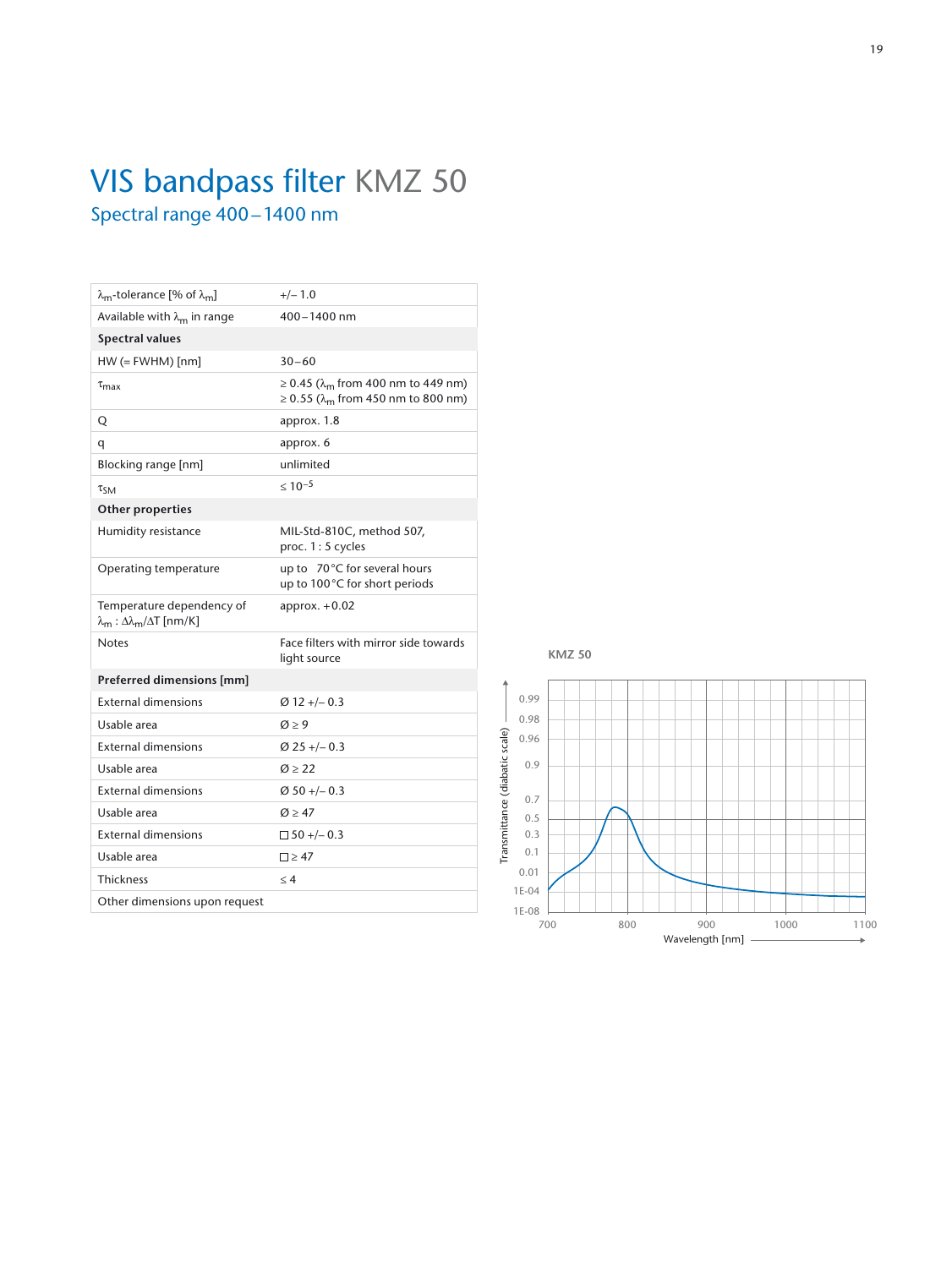# VIS bandpass filter KMZ 12 Spectral range 600–800 nm

| $\lambda_{\rm m}$ -tolerance [% of $\lambda_{\rm m}$ ]                               | $+/- 1.0$                                                                                                                                                 |
|--------------------------------------------------------------------------------------|-----------------------------------------------------------------------------------------------------------------------------------------------------------|
| Available with $\lambda_{m}$ in range                                                | 600-800 nm                                                                                                                                                |
| <b>Spectral values</b>                                                               |                                                                                                                                                           |
| $HW (= FWHM)$ [nm]                                                                   | $9 - 16$                                                                                                                                                  |
| $\tau_{\text{max}}$                                                                  | > 0.40                                                                                                                                                    |
| Q                                                                                    | approx. 1.8                                                                                                                                               |
| q                                                                                    | approx. 6                                                                                                                                                 |
| Blocking range [nm]                                                                  | up to $2 \cdot \lambda_{\rm m}$                                                                                                                           |
| $\tau_{SM}$                                                                          | $< 10^{-5}$                                                                                                                                               |
| <b>Other properties</b>                                                              |                                                                                                                                                           |
| Humidity resistance                                                                  | MIL-Std-810C, method 507,<br>proc. 1:5 cycles                                                                                                             |
| Operating temperature                                                                | up to $70^{\circ}$ C for several hours<br>up to 100°C for short periods                                                                                   |
| Temperature dependency of<br>$\lambda_{\rm m}$ : Δ $\lambda_{\rm m}/\Delta$ T [nm/K] | $approx. +0.02$                                                                                                                                           |
| <b>Notes</b>                                                                         | Unlimited blocking range on re-<br>quest, which can, however, change<br>the filter specification<br>Face filters with mirror side towards<br>light source |
| Preferred dimensions [mm]                                                            |                                                                                                                                                           |
| <b>External dimensions</b>                                                           | $Ø12 + -0.3$                                                                                                                                              |
| Usable area                                                                          | $\varnothing$ > 9                                                                                                                                         |
| <b>External dimensions</b>                                                           | $Ø$ 25 +/- 0.3                                                                                                                                            |
| Usable area                                                                          | $\varnothing$ $\geq$ 22                                                                                                                                   |
| <b>External dimensions</b>                                                           | $\varnothing$ 50 +/- 0.3                                                                                                                                  |
| Usable area                                                                          | $\varnothing$ > 47                                                                                                                                        |
| <b>External dimensions</b>                                                           | $\Box$ 50 +/- 0.3                                                                                                                                         |
| Usable area                                                                          | $\square \geq 47$                                                                                                                                         |
| <b>Thickness</b>                                                                     | < 4                                                                                                                                                       |
| Other dimensions upon request                                                        |                                                                                                                                                           |
|                                                                                      |                                                                                                                                                           |



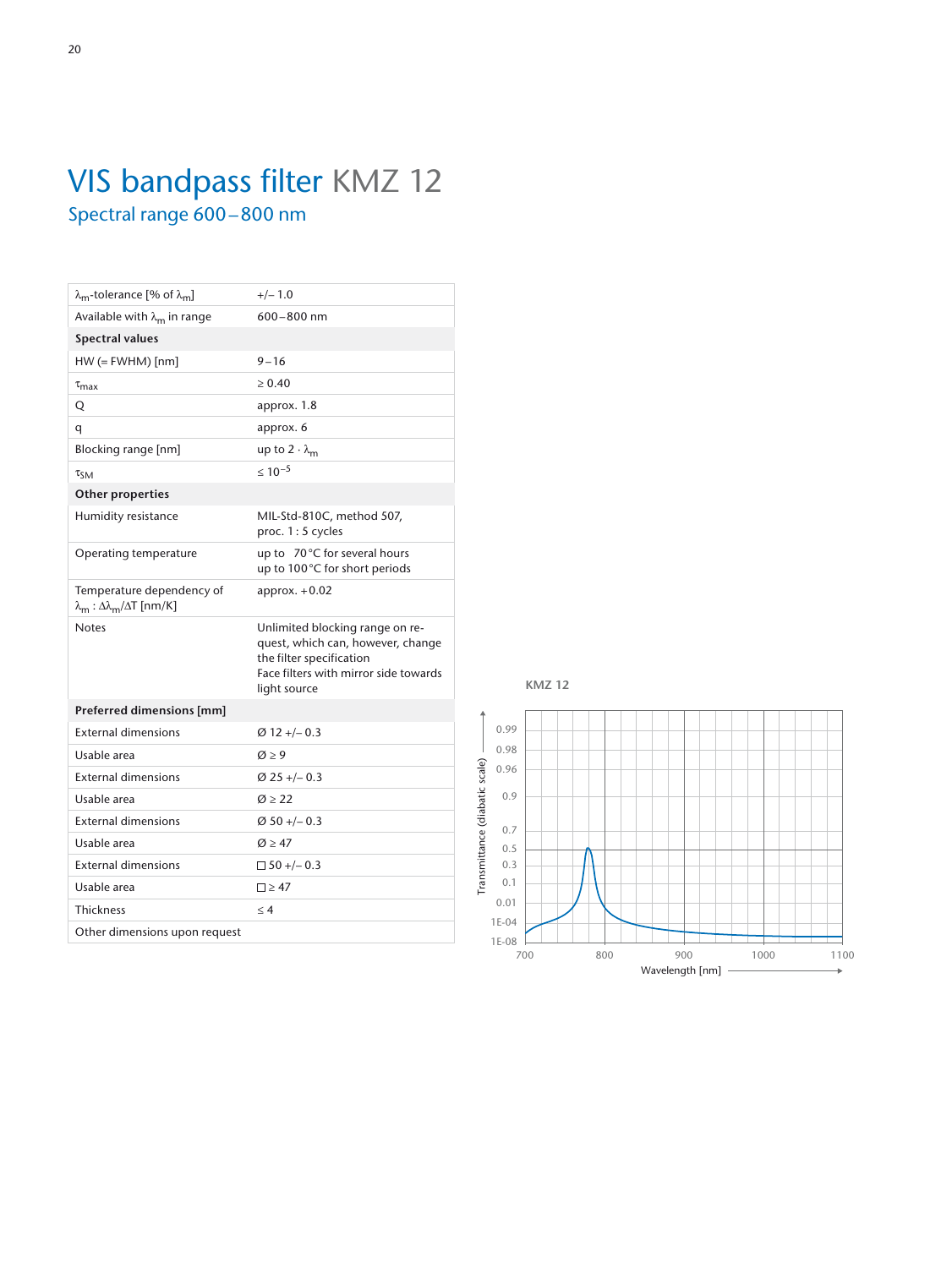## VIS bandpass filter KMZ 20 Spectral range 600–800 nm

| $\lambda_{\rm m}$ -tolerance [% of $\lambda_{\rm m}$ ] | $+/- 1.0$                                                                                                                                                 |
|--------------------------------------------------------|-----------------------------------------------------------------------------------------------------------------------------------------------------------|
| Available with $\lambda_{m}$ in range                  | $600 - 800$ nm                                                                                                                                            |
| <b>Spectral values</b>                                 |                                                                                                                                                           |
| $HW (= FWHM)$ [nm]                                     | $18 - 24$                                                                                                                                                 |
| $\tau_{\text{max}}$                                    | > 0.50                                                                                                                                                    |
| Q                                                      | approx. 1.8                                                                                                                                               |
| q                                                      | approx. 6                                                                                                                                                 |
| Blocking range [nm]                                    | up to $2 \cdot \lambda_m$                                                                                                                                 |
| $\tau_{\text{SM}}$                                     | $< 10^{-5}$                                                                                                                                               |
| <b>Other properties</b>                                |                                                                                                                                                           |
| Humidity resistance                                    | MIL-Std-810C, method 507,<br>proc. 1:5 cycles                                                                                                             |
| Operating temperature                                  | up to $70^{\circ}$ C for several hours<br>up to 100°C for short periods                                                                                   |
| Temperature dependency of                              | approx. $+0.02$                                                                                                                                           |
| $λm : Δλm/ΔT [nm/K]$                                   |                                                                                                                                                           |
| <b>Notes</b>                                           | Unlimited blocking range on re-<br>quest, which can, however, change<br>the filter specification<br>Face filters with mirror side towards<br>light source |
| Preferred dimensions [mm]                              |                                                                                                                                                           |
| <b>External dimensions</b>                             | $Ø12 + -0.3$                                                                                                                                              |
| Usable area                                            | $\varnothing$ > 9                                                                                                                                         |
| <b>External dimensions</b>                             | $\varnothing$ 25 +/- 0.3                                                                                                                                  |
| Usable area                                            | Q > 22                                                                                                                                                    |
| <b>External dimensions</b>                             | $\varnothing$ 50 +/- 0.3                                                                                                                                  |
| Usable area                                            | $\varnothing$ > 47                                                                                                                                        |
| <b>External dimensions</b>                             | $\Box$ 50 +/- 0.3                                                                                                                                         |
| Usable area                                            | $\square$ > 47                                                                                                                                            |
| <b>Thickness</b>                                       | < 4                                                                                                                                                       |

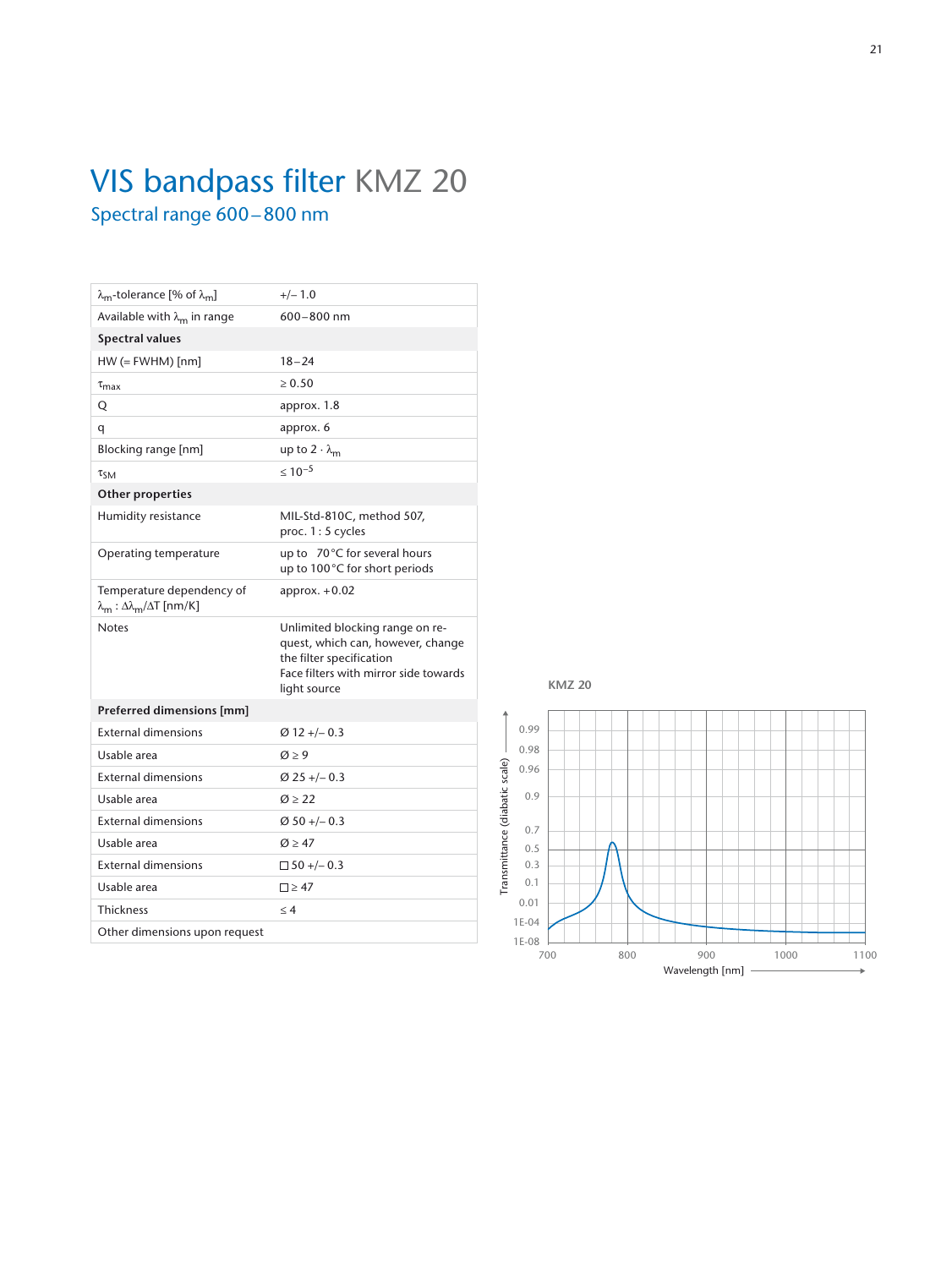## VIS and near IR bandpass filter DAD 8 Spectral range 400–1100 nm

| $\lambda_{\rm m}$ -tolerance [% of $\lambda_{\rm m}$ ]                                    | $+/- 1.0$                                                                                                                                                                                                  |
|-------------------------------------------------------------------------------------------|------------------------------------------------------------------------------------------------------------------------------------------------------------------------------------------------------------|
| Available with $\lambda_{m}$ in range                                                     | 400-1100 nm                                                                                                                                                                                                |
| <b>Spectral values</b>                                                                    |                                                                                                                                                                                                            |
| $HW (= FWHM)$ [nm]                                                                        | 6-10 ( $\lambda_{\rm m}$ from 400 nm to 699 nm)<br>$8-12$ ( $\lambda_{\rm m}$ from 700 nm to 1100 nm)                                                                                                      |
| $\tau_{\text{max}}$                                                                       | ≥ 0.40 (λ <sub>m</sub> from 400 nm to 429 nm)<br>≥ 0.60 (λ <sub>m</sub> from 430 nm to 479 nm)<br>≥ 0.65 ( $\lambda$ <sub>m</sub> from 480 nm to 749 nm)<br>≥ 0.70 (λ <sub>m</sub> from 750 nm to 1100 nm) |
| Q                                                                                         | approx. 1.5                                                                                                                                                                                                |
| q                                                                                         | approx. 3.5                                                                                                                                                                                                |
| Blocking range [nm]                                                                       | up to 1200                                                                                                                                                                                                 |
| $\tau_{SM}$                                                                               | $\leq 10^{-5}$                                                                                                                                                                                             |
| <b>Other properties</b>                                                                   |                                                                                                                                                                                                            |
| Humidity resistance                                                                       | MIL-Std-810C, method 507,<br>proc. 1: 5 cycles                                                                                                                                                             |
| Operating temperature                                                                     | up to 70°C for several hours<br>up to 100°C for short periods                                                                                                                                              |
| Temperature dependency of<br>$\lambda_{\rm m}$ : $\Delta \lambda_{\rm m}/\Delta T$ [nm/K] | approx. $+0.02$                                                                                                                                                                                            |
| <b>Notes</b>                                                                              |                                                                                                                                                                                                            |
| Preferred dimensions [mm]                                                                 |                                                                                                                                                                                                            |
| <b>External dimensions</b>                                                                | $\varnothing$ 12 +/- 0.3                                                                                                                                                                                   |
| Usable area                                                                               | $\varnothing$ > 9                                                                                                                                                                                          |
| <b>External dimensions</b>                                                                | $\varnothing$ 25 +/- 0.3                                                                                                                                                                                   |
| Usable area                                                                               | $\varnothing \geq 22$                                                                                                                                                                                      |
| <b>External dimensions</b>                                                                | $\varnothing$ 50 +/- 0.3                                                                                                                                                                                   |
| Usable area                                                                               | $\varnothing \geq 47$                                                                                                                                                                                      |
| <b>External dimensions</b>                                                                | $\Box$ 50 +/- 0.3                                                                                                                                                                                          |
| Usable area                                                                               | $\square \geq 47$                                                                                                                                                                                          |
| <b>Thickness</b>                                                                          | < 7                                                                                                                                                                                                        |
| Other dimensions upon request                                                             |                                                                                                                                                                                                            |
|                                                                                           |                                                                                                                                                                                                            |



#### **DAD 8**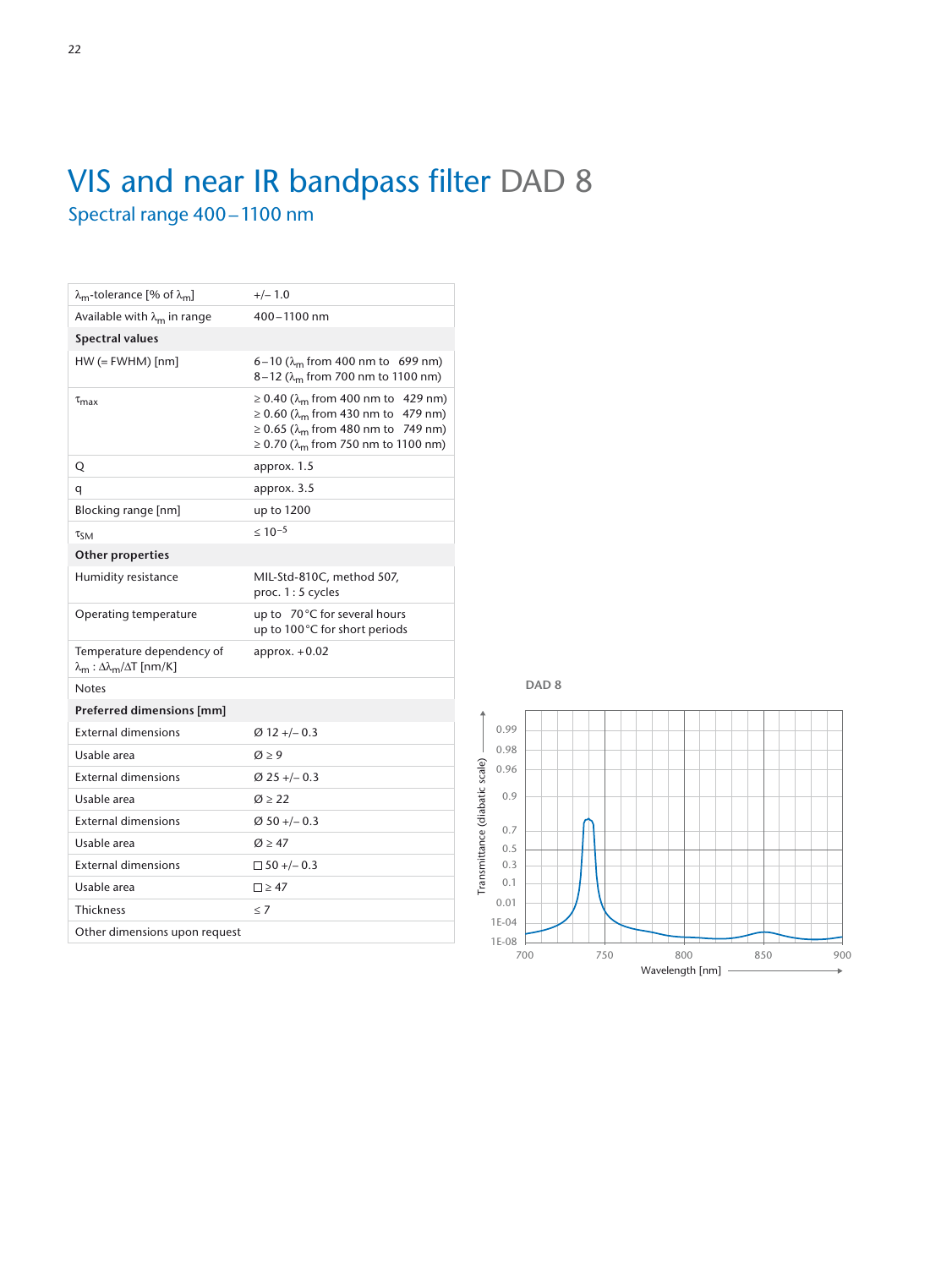## UV, VIS, and near IR bandpass filter DAD 8–70 Spectral range 300–1450 nm

| Available with $\lambda_{m}$ in range                                                     | 300-1450 nm                                                                                               |
|-------------------------------------------------------------------------------------------|-----------------------------------------------------------------------------------------------------------|
| <b>Spectral values</b>                                                                    |                                                                                                           |
| $HW (= FWHM)$ [nm]                                                                        | $8 - 70$                                                                                                  |
| $\tau_{\text{max}}$                                                                       | For individual requirements                                                                               |
| Q                                                                                         | concerning spectral values of $\lambda_{m}$ ,<br>FWHM, transmittance within                               |
| q                                                                                         | passband and blocking region,                                                                             |
| Blocking range [nm]                                                                       | please contact us!                                                                                        |
| $\tau_{SM}$                                                                               |                                                                                                           |
| <b>Other properties</b>                                                                   |                                                                                                           |
| Humidity resistance                                                                       | MIL-Std-810C, method 507,<br>proc. 1:10 cycles                                                            |
| Coating abrasion resistance                                                               | MIL-C-14806 A, para. 3.7                                                                                  |
| Coating adhesion                                                                          | MIL-M-13508 C, para 4.4.6                                                                                 |
| Operating temperature<br>(hard coating on single substrate)                               | up to approx. $350^{\circ}$ C                                                                             |
| Operating temperature<br>(if cemented mulitple substrates)                                | 70°C for several hours<br>up to<br>up to 100°C for short periods                                          |
| Temperature dependency of<br>$\lambda_{\rm m}$ : $\Delta \lambda_{\rm m}/\Delta T$ [nm/K] | Can be optimized by a suitable<br>choice of substrate and coating<br>material combination to $\leq 0.005$ |
| <b>Notes</b>                                                                              | Please indicate operating tem-<br>peratures > 100 °C for an appro-<br>priate substrate selection          |
| Preferred dimensions [mm]                                                                 |                                                                                                           |
|                                                                                           |                                                                                                           |
| <b>External dimensions</b>                                                                | $\varnothing$ 12 +/- 0.3                                                                                  |
| Usable area                                                                               | $Ø12 + -0.3$                                                                                              |
| <b>External dimensions</b>                                                                | $\varnothing$ 25 +/- 0.3                                                                                  |
| Usable area                                                                               | $\varnothing$ 25 +/- 0.3                                                                                  |
| <b>External dimensions</b>                                                                | $\varnothing$ 50 +/- 0.3                                                                                  |
| Usable area                                                                               | $\varnothing$ 50 +/- 0.3                                                                                  |
| <b>External dimensions</b>                                                                | $\Box$ 50 +/- 0.3                                                                                         |
| Usable area                                                                               | $\Box$ 50 +/- 0.3                                                                                         |
| <b>Thickness</b>                                                                          | $1 + (-0.2)$                                                                                              |



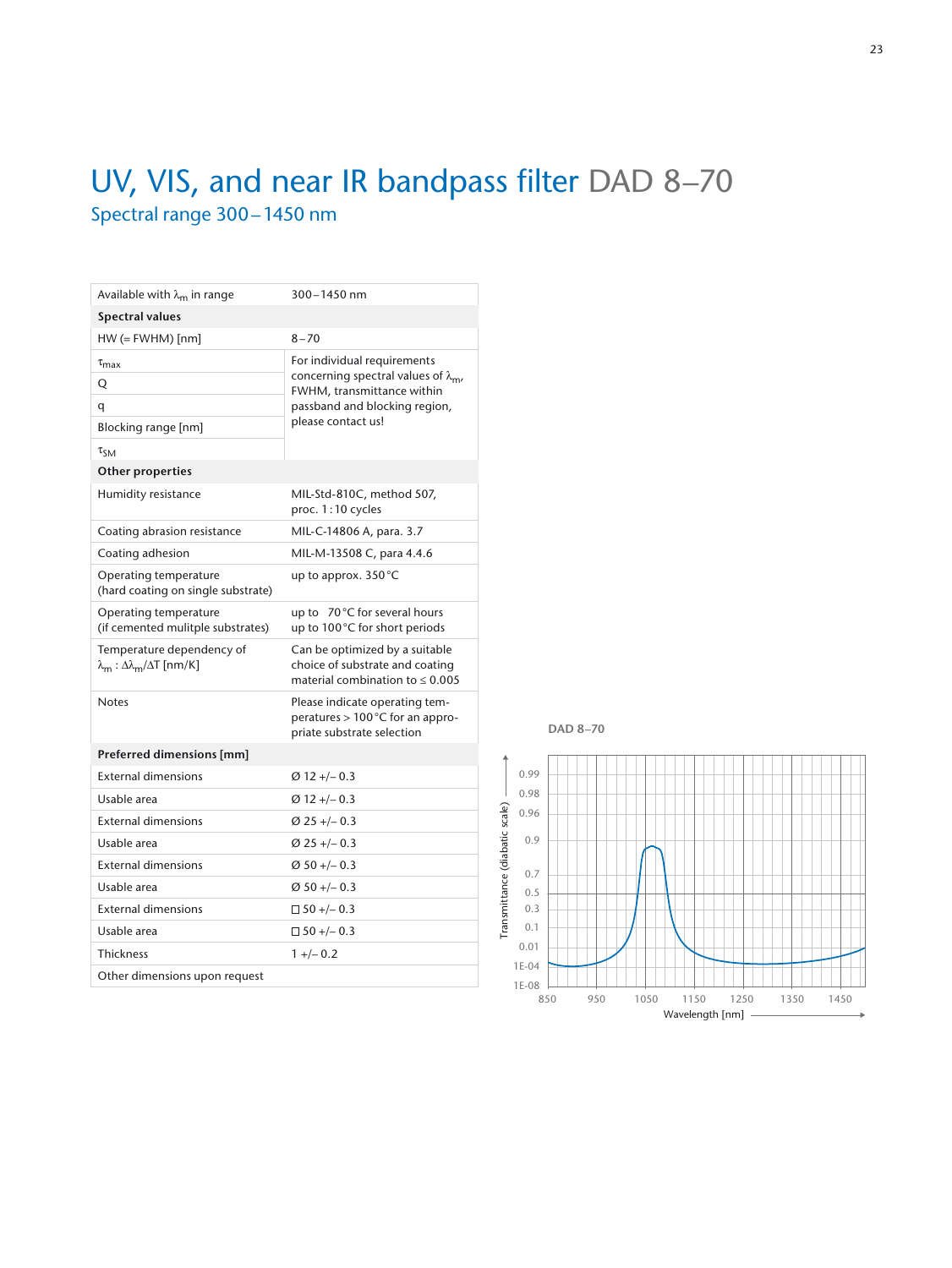## Linear variable (bandpass) filter VERIL Spectral range 400–1000 nm

The spectral position of the center wavelength  $\lambda_m$  of the narrow passband of VERIL linear variable interference filters **changes constantly over the length of the filter**. These filters possess the same curve characteristics as the corresponding homogeneous filters. Additional blocking is achieved in some cases by graduated colored glasses (graduated optical filter glass).

When linear variable filters with a pre-fitted slit are used, increasing the slit width widens the passband curve and

reduces the maximum transmittance  $\lambda_{\text{max}}$ . Slit widths up to 1 mm in the case of VERIL S 60 filters and up to 3 mm in the case of VERIL S 200 and BL 200 have practically no effect on spectral performance.

The special method of manufacturing these filters gives rise to slight deviations in dispersion from filter to filter and to deviations in linearity. A calibration curve and a calibration table are included with each linear variable filter ordered.

| Type                                    | VERIL S 60                                                                                                                                              | VERIL S 200                                                                                                                                             | VERIL BL 200                                                                                                                  |
|-----------------------------------------|---------------------------------------------------------------------------------------------------------------------------------------------------------|---------------------------------------------------------------------------------------------------------------------------------------------------------|-------------------------------------------------------------------------------------------------------------------------------|
| Design analog                           | KMZ12                                                                                                                                                   | KMZ12                                                                                                                                                   | KMZ40                                                                                                                         |
| Available with $\lambda_{m}$ in range   | 400-700 nm                                                                                                                                              | 400-700 nm                                                                                                                                              | 400-1000 nm                                                                                                                   |
| Spectrum length [nm]                    | $38 - 50$                                                                                                                                               | $115 - 135$                                                                                                                                             | $135 - 165$                                                                                                                   |
| Reciprocal linear dispersion<br>[nm/mm] | $6.0 - 7.9$                                                                                                                                             | $2.2 - 2.6$                                                                                                                                             | $3.6 - 4.4$                                                                                                                   |
| <b>Spectral values</b>                  |                                                                                                                                                         |                                                                                                                                                         |                                                                                                                               |
| $HW (= FWHM)$ [nm]                      | $10-16$ ( $\lambda_m$ = 450 nm)<br>$10-15$ ( $\lambda_m = 550$ nm)<br>$10-18$ ( $\lambda_m = 650$ nm)                                                   | $10-16$ ( $\lambda_m$ = 450 nm)<br>10-15 ( $\lambda_m$ = 550 nm)<br>10–18 ( $\lambda_m$ = 650 nm)                                                       | 25 – 45 ( $\lambda_m$ = 500 nm)<br>$35-50$ ( $\lambda_m$ = 700 nm)<br>$40-65$ ( $\lambda_m = 900$ nm)                         |
| $\tau_{max}$                            | $\geq 0.35$ ( $\lambda_m = 450$ nm)<br>$\geq 0.45$ ( $\lambda_{\rm m}$ = 550 nm)<br>$\geq 0.40$ ( $\lambda_m = 650$ nm)                                 | $\geq 0.35$ ( $\lambda_m = 450$ nm)<br>$\geq$ 0.45 ( $\lambda_{\rm m}$ = 550 nm)<br>$\geq 0.40$ ( $\lambda_m = 650$ nm)                                 | $\geq 0.40$ ( $\lambda_m = 500$ nm)<br>$\geq 0.40$ ( $\lambda_{\rm m} = 700$ nm)<br>$\geq$ 0.30 ( $\lambda_{\rm m}$ = 900 nm) |
| Q                                       | approx. 1.8                                                                                                                                             | approx. 1.8                                                                                                                                             | approx. 1.8                                                                                                                   |
| q                                       | approx. 6                                                                                                                                               | approx. 6                                                                                                                                               | approx. 6                                                                                                                     |
| Blocking range [nm]                     | up to $2 \cdot \lambda_m$                                                                                                                               | up to $2 \cdot \lambda_m$                                                                                                                               | unlimited                                                                                                                     |
| $\tau_{SM}$                             | $\leq 10^{-4}$                                                                                                                                          | $\leq 10^{-4}$                                                                                                                                          | $\leq 10^{-4}$                                                                                                                |
| <b>Other properties</b>                 |                                                                                                                                                         |                                                                                                                                                         |                                                                                                                               |
| Humidity resistance                     | MIL-Std-810C, method 507,<br>proc. 1:5 cycles                                                                                                           | MIL-Std-810C, method 507,<br>proc. 1:5 cycles                                                                                                           | MIL-Std-810C, method 507,<br>proc. 1: 5 cycles                                                                                |
| Operating temperature                   | up to 70°C for several hours<br>up to 100°C for short periods                                                                                           | up to 70°C for several hours<br>up to 100°C for short periods                                                                                           | up to 70°C for several hours<br>up to 100°C for short periods                                                                 |
| <b>Notes</b>                            | Unlimited blocking range on<br>request, which can, however,<br>change the filter specification<br>Face filters with mirror side<br>towards light source | Unlimited blocking range on<br>request, which can, however,<br>change the filter specification<br>Face filters with mirror side<br>towards light source | Face filters with mirror side<br>towards light source                                                                         |
| Preferred dimensions [mm]               |                                                                                                                                                         |                                                                                                                                                         |                                                                                                                               |
| Length                                  | $60 + 0/- 0.3$                                                                                                                                          | $200 + 0/- 0.3$                                                                                                                                         | $200 + 0/- 0.3$                                                                                                               |
| Width                                   | $25 + 0/- 0.3$                                                                                                                                          | $25 + 0/- 0.3$                                                                                                                                          | $25 + 0/- 0.3$                                                                                                                |
| Thickness                               | $\leq$ 5                                                                                                                                                | $\leq 6$                                                                                                                                                | $\leq 6$                                                                                                                      |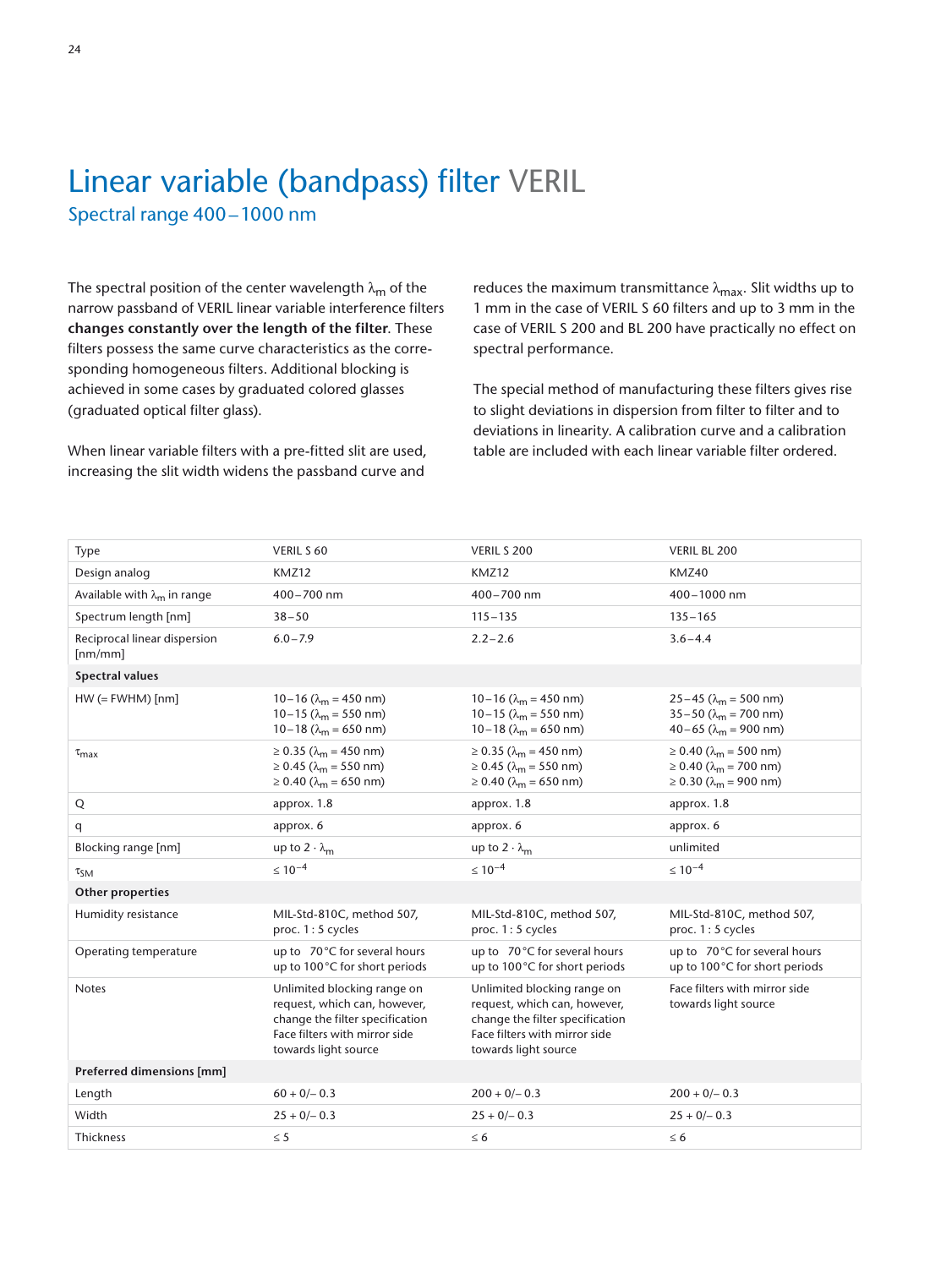



**VERIL BL200 Tolerance channel**

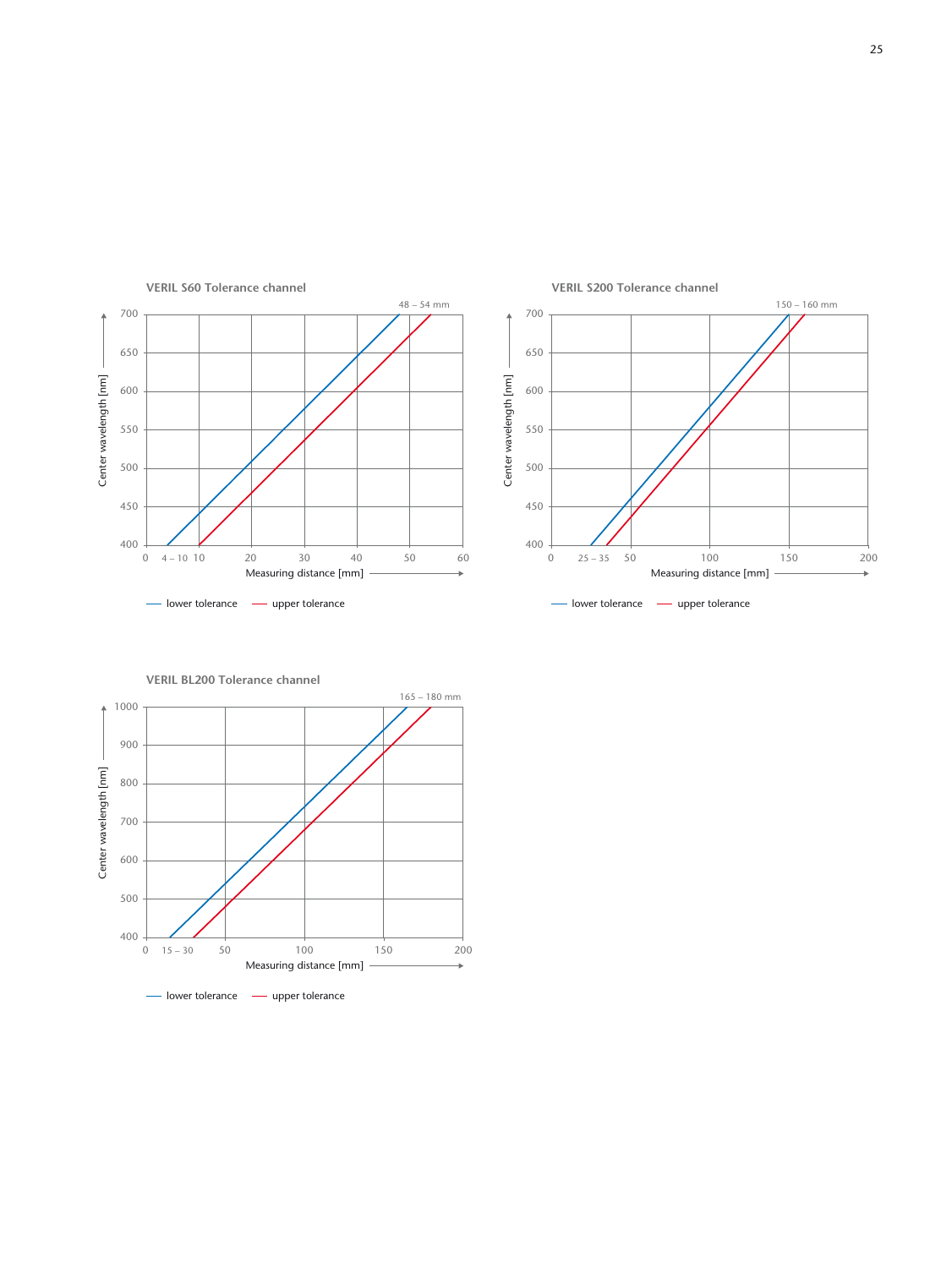## Fluorescence (bandpass) filters FITC A-40 and FITC E-45

These two filters are our standard filters for fluorescence microscopy or fluorescence spectroscopy. **Steeper filters are offered on customers' request.** If you need a steep filter please contact us.

Fluorochrome FITC (fluorescein-isothiocyanate) is used in fluorescence microscopy and spectroscopy for investigating immune reactions. These filters separate the absorbed light from the light source (FITC A-40) and the emitted light from the sample under investigation (FITC E-45).

| Type                                                                                    | FITC A-40                                                                                             | <b>FITC E-45</b>                                                     |  |
|-----------------------------------------------------------------------------------------|-------------------------------------------------------------------------------------------------------|----------------------------------------------------------------------|--|
| <b>Spectral values</b>                                                                  |                                                                                                       |                                                                      |  |
| Edge wavelengths $\lambda_c$<br>$(\tau = 0.5)$ [nm]                                     | $450 \pm 5$<br>$492 \pm 5$                                                                            | $515 \pm 5$<br>$560 \pm 5$                                           |  |
| $\tau_{\rm D}$                                                                          | 0.75 (from 460 nm<br>to 480 nm)                                                                       | 0.80 (from 530 nm<br>to 550 nm)                                      |  |
| $\tau_S$                                                                                | 10 <sup>-4</sup> (below 430 nm)<br>$10^{-4}$ (515 nm to<br>740 nm)<br>$10^{-4}$ (740 nm to<br>850 nm) | 10 <sup>-5</sup> (below 500 nm)<br>$10^{-4}$ (600 nm to<br>700 nm)   |  |
| Other properties                                                                        |                                                                                                       |                                                                      |  |
| Humidity resistance                                                                     | MIL-Std-810C,<br>method 507,<br>proc. 1:5 cycles                                                      | MIL-Std-810C,<br>method 507,<br>proc. 1:5 cycles                     |  |
| Coating abrasion<br>resistance                                                          | MIL-C-14806 A,<br>para. 3.7                                                                           |                                                                      |  |
| Coating adhesion                                                                        | MIL-M-13508 C,<br>para 4.4.6                                                                          |                                                                      |  |
| Operating tempera-<br>ture                                                              | up to 70 °C for<br>several hours<br>up to 100°C for<br>short periods                                  | up to 70 °C for<br>several hours<br>up to 100°C for<br>short periods |  |
| Temperature<br>dependency of<br>$\lambda_{\rm m}$ : Δ $\lambda_{\rm m}/\Delta$ T [nm/K] | approx. $\leq 0.005$                                                                                  | approx. $+0.02$                                                      |  |
| <b>Notes</b>                                                                            |                                                                                                       |                                                                      |  |
| Preferred dimensions [mm]                                                               |                                                                                                       |                                                                      |  |
| <b>External dimensions</b>                                                              | $Ø18 + O/- 0.3$                                                                                       | $Ø18 + O/- 0.3$                                                      |  |
| Usable area                                                                             | $\emptyset$ ≥ 16.5                                                                                    | $\emptyset$ ≥ 16.5                                                   |  |
| <b>External dimensions</b>                                                              | $\varnothing$ 25 + 0/- 0.3                                                                            | $\varnothing$ 25 + 0/- 0.3                                           |  |
| Usable area                                                                             | $\varnothing \ge 23.5$                                                                                | $\emptyset$ ≥ 23.5                                                   |  |
| <b>Thickness</b>                                                                        | < 3.5                                                                                                 | $\leq$ 3.5                                                           |  |
| Other dimensions upon request                                                           |                                                                                                       |                                                                      |  |

**FITC A–E**



- FITC-A 40 - FITC-E 45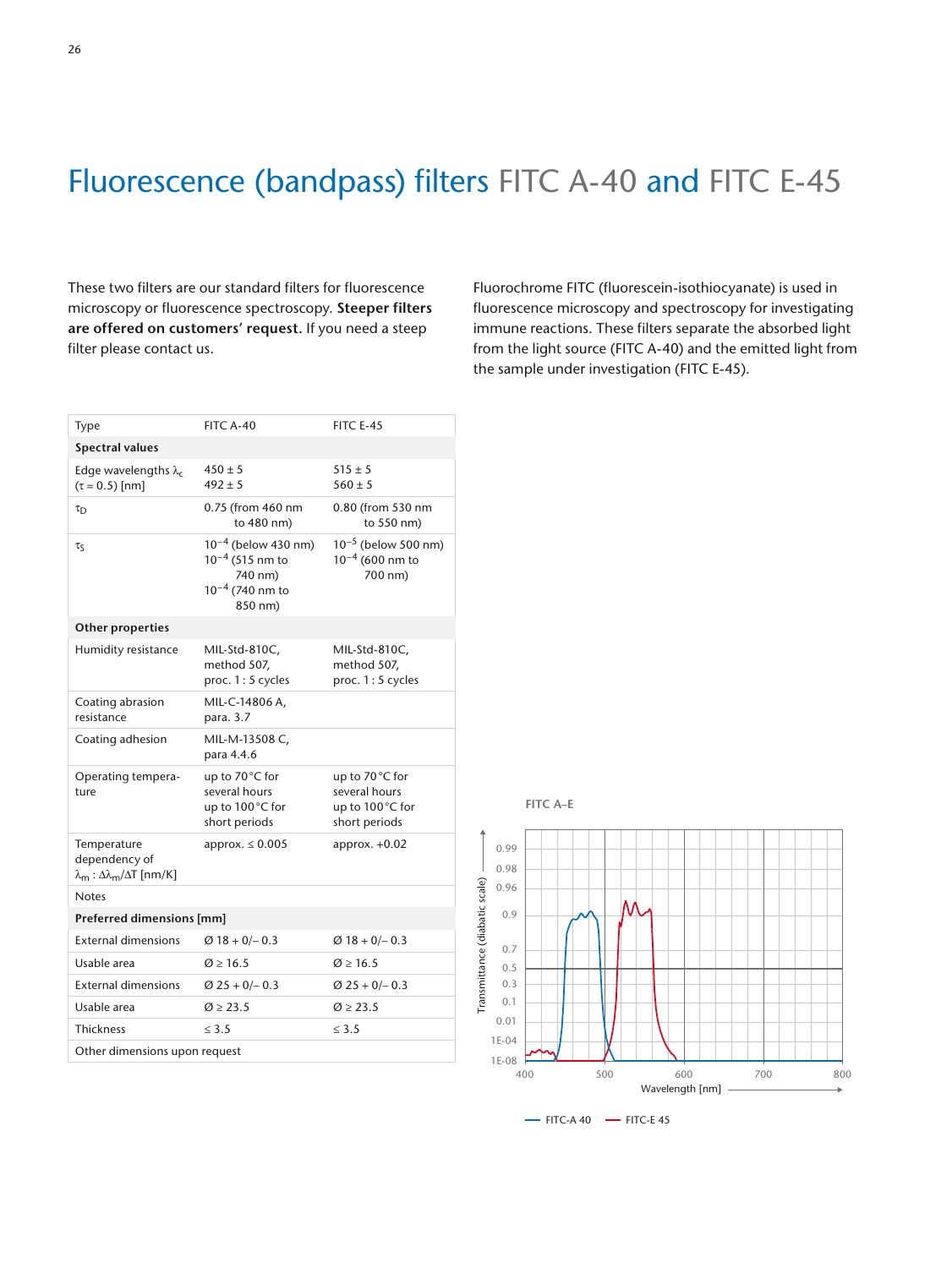## "i-line" bandpass filter Spectral range 365–400 nm

Accompanying optical glasses with high UV-transmittance at 365 nm (i-line wavelength) and high refractive index homogeneity, SCHOTT offers narrow bandpass filters for applications in i-line wafer steppers.

With the help of coating material development and high purity raw materials, SCHOTT is able to provide high transmission filters with extraordinary radiation resistance.

The requirements which are addressed to i-line interference filters are translated into a customized design. The filter is coated with various layers and this tailored multilayer system is characterized with an outstanding transmission at 365 nm combined with a narrow spectral bandwidth and very good homogeneity of the spectral behavior throughout the usable filter area.

Accompanied with long product life the obtained components are filters from SCHOTT, which are the materials of choice for various applications in the UV spectral region.

| $\lambda_{\rm m}$ -tolerance [% of $\lambda_{\rm m}$ ]                                    | $+/- 0.5$                                                                                 |
|-------------------------------------------------------------------------------------------|-------------------------------------------------------------------------------------------|
| Available with $\lambda_{m}$ in range                                                     | $365 - 400$ nm                                                                            |
| <b>Spectral values</b>                                                                    |                                                                                           |
| $HW (= FWHM)$ [nm]                                                                        | $5 - 12$                                                                                  |
| $\tau_{\text{max}}$                                                                       | $\ge 0.85$                                                                                |
| Blocking range [nm]                                                                       | unlimited                                                                                 |
| $\tau_{SM}$                                                                               | $< 10^{-5}$                                                                               |
| <b>Other properties</b>                                                                   |                                                                                           |
| Humidity resistance                                                                       | MIL-Std-810C, method 507,<br>proc. 1: 5 cycles                                            |
| Operating temperature                                                                     | up to 70°C for several hours<br>up to 100°C for short periods                             |
| Temperature dependency of<br>$\lambda_{\rm m}$ : $\Delta \lambda_{\rm m}/\Delta T$ [nm/K] | approx. $+0.007$                                                                          |
| <b>Notes</b>                                                                              | Filters delivered in mounts only<br>Face filters with mirror side towards<br>light source |
| Preferred dimensions [mm]                                                                 |                                                                                           |
| <b>External dimensions</b>                                                                | $Ø$ 12 +/- 0.15                                                                           |
| Usable area                                                                               | $\varnothing$ > 9                                                                         |
| <b>Thickness</b>                                                                          | $4.75 + (-0.1)$                                                                           |
| Other dimensions upon request                                                             |                                                                                           |

**i-line filter** 

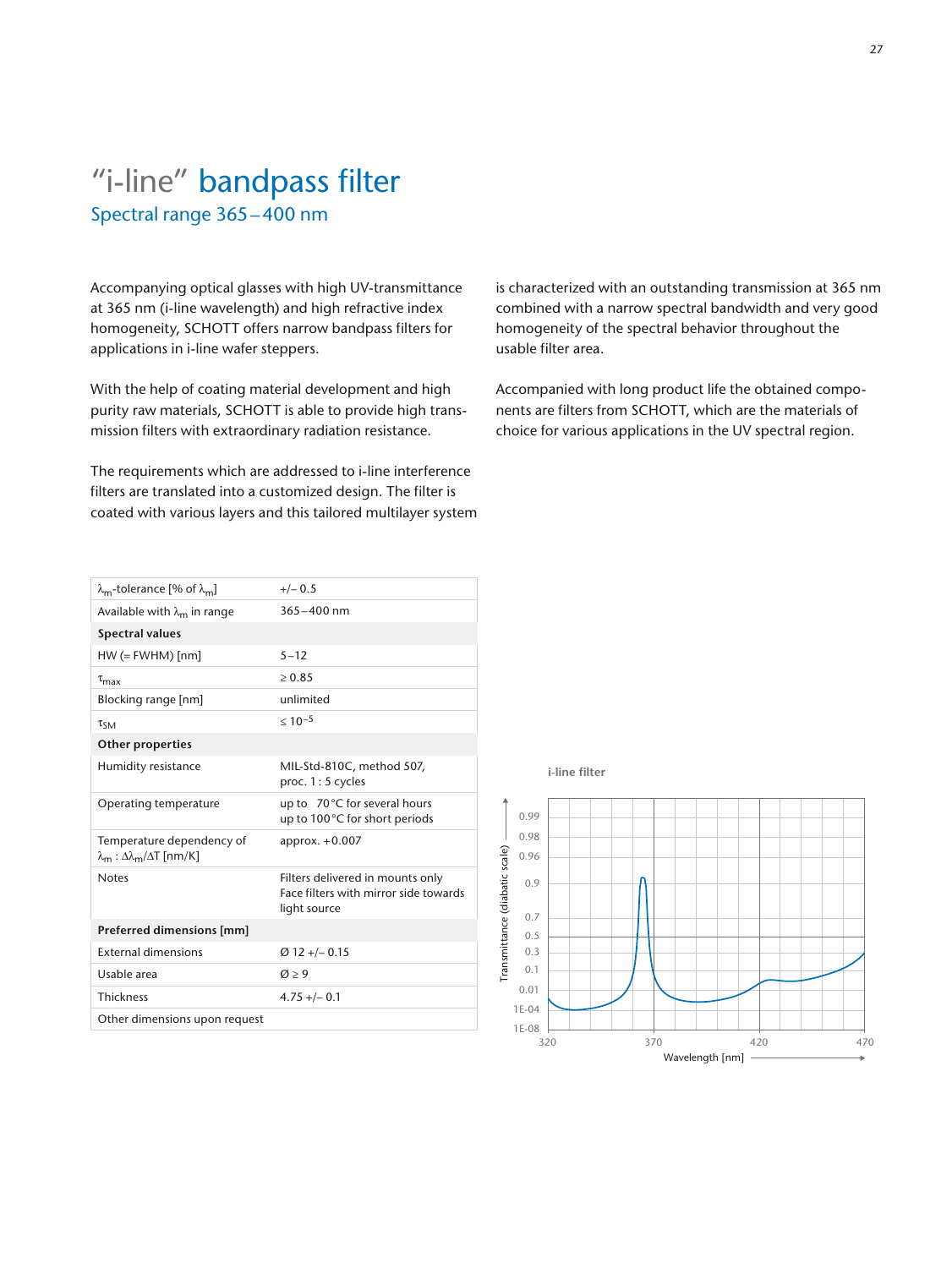## Shortpass filter KIF Spectral range 300–1200 nm

These edge filters pass only the short wavelength and are made according to customers' specification for edge wavelengths between about 300 nm and 1200 nm.

| Edge wavelength $\lambda_c$ -tolerance<br>$[% \text{ of } \lambda_c]$                | $+/- 1.0 - 2.0$                                                                                           |
|--------------------------------------------------------------------------------------|-----------------------------------------------------------------------------------------------------------|
| Available with edge wavelength<br>$\lambda_c$ ( $\tau$ = 0.5) in range               | 300-1200 nm                                                                                               |
| <b>Spectral values</b>                                                               |                                                                                                           |
| Slope $S_{\%}$ [%]                                                                   | For individual requirements con-                                                                          |
| $\tau_{\text{max}}$                                                                  | cerning spectral transmittance<br>within passband and blocking                                            |
| $\tau_{\textsf{DM}}$                                                                 | region, please contact us!                                                                                |
| $\tau_{SM}$                                                                          |                                                                                                           |
| <b>Other properties</b>                                                              |                                                                                                           |
| Humidity resistance                                                                  | MIL-Std-810C, method 507,<br>proc. 1:10 cycles                                                            |
| Coating abrasion resistance                                                          | MIL-C-14806 A, para. 3.7                                                                                  |
| Coating adhesion                                                                     | MIL-M-13508 C, para 4.4.6                                                                                 |
| Operating temperature                                                                | up to approx. $350^{\circ}$ C                                                                             |
| Temperature dependency of<br>$\lambda_{\rm m}$ : Δ $\lambda_{\rm m}/\Delta$ T [nm/K] | Can be optimized by a suitable<br>choice of substrate and coating<br>material combination to $\leq 0.005$ |
| Notes                                                                                | Please indicate operating tempera-<br>tures $>100^{\circ}$ C for an appropriate<br>substrate selection    |
| Preferred dimensions [mm]                                                            |                                                                                                           |
| <b>External dimensions</b>                                                           | $Ø12 + -0.3$                                                                                              |
| Usable area                                                                          | $Ø12 + -0.3$                                                                                              |
| <b>External dimensions</b>                                                           | $\varnothing$ 25 +/- 0.3                                                                                  |
| Usable area                                                                          | $Ø$ 25 +/- 0.3                                                                                            |
| <b>External dimensions</b>                                                           | $Ø$ 50 +/- 0.3                                                                                            |
| Usable area                                                                          | $Ø$ 50 +/- 0.3                                                                                            |
| <b>External dimensions</b>                                                           | $\Box$ 50 +/- 0.3                                                                                         |
| Usable area                                                                          | $\Box$ 50 +/- 0.3                                                                                         |
| <b>Thickness</b>                                                                     | $1 + (-0.2)$                                                                                              |
| Other dimensions upon request                                                        |                                                                                                           |
|                                                                                      |                                                                                                           |

**KIF**

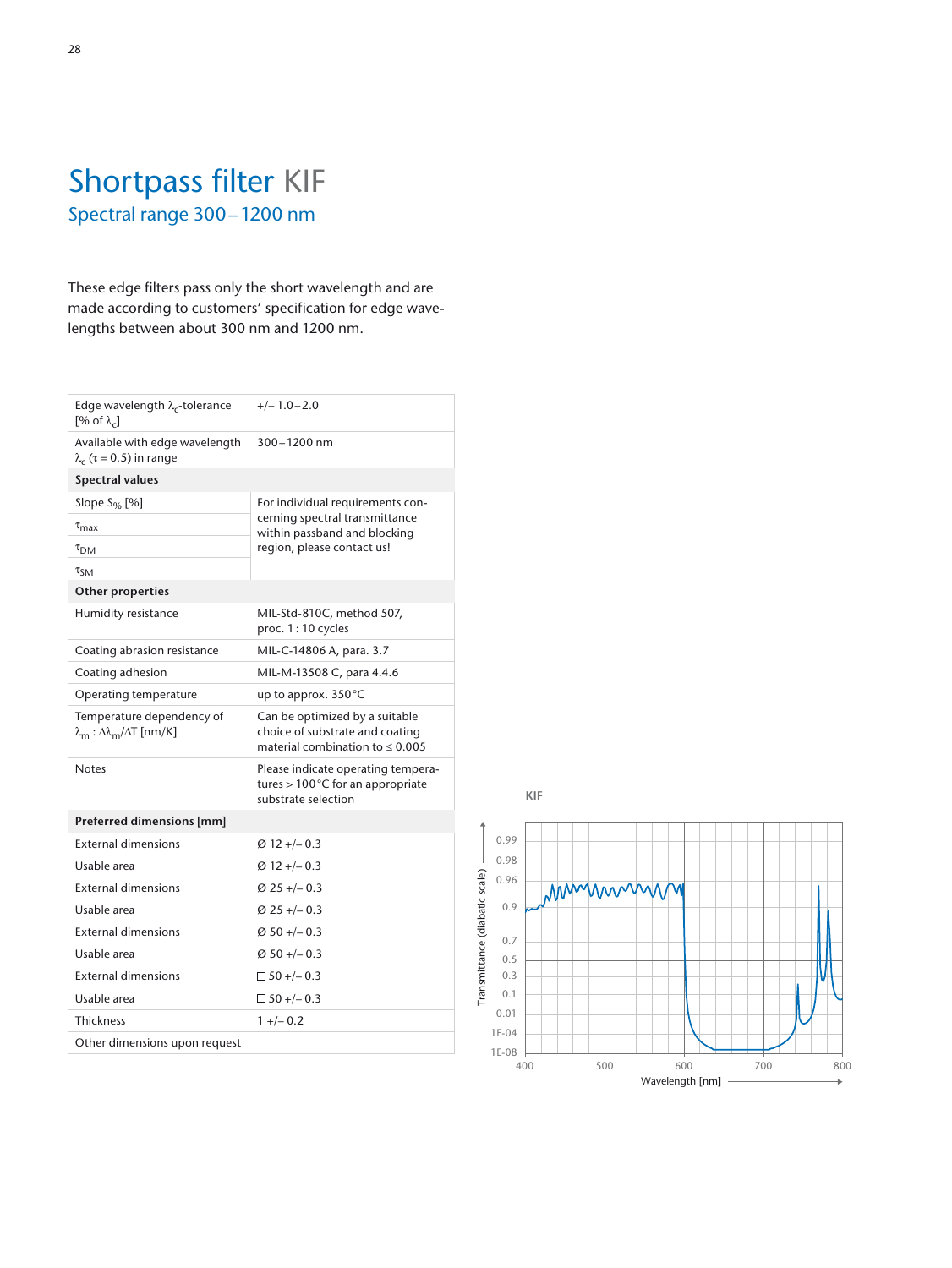## Longpass filter LIF Spectral range 300–1200 nm

These edge filters pass only the long wavelength and are made according to customers' specification for edge wavelengths between about 300 nm and 1200 nm.

| Edge wavelength $\lambda_c$ -tolerance<br>[% of $\lambda_c$ ]          | $+/- 1.0 - 2.0$                                                                                           |
|------------------------------------------------------------------------|-----------------------------------------------------------------------------------------------------------|
| Available with edge wavelength<br>$\lambda_c$ ( $\tau$ = 0.5) in range | 300-1200 nm                                                                                               |
| <b>Spectral values</b>                                                 |                                                                                                           |
| Slope $S_{\%}$ [%]                                                     | For individual requirements con-                                                                          |
| $\tau_{\text{max}}$                                                    | cerning spectral transmittance<br>within passband and blocking                                            |
| $\tau_{DM}$                                                            | region, please contact us!                                                                                |
| $\tau_{SM}$                                                            |                                                                                                           |
| <b>Other properties</b>                                                |                                                                                                           |
| Humidity resistance                                                    | MIL-Std-810C, method 507,<br>proc. 1:10 cycles                                                            |
| Coating abrasion resistance                                            | MIL-C-14806 A, para. 3.7                                                                                  |
| Coating adhesion                                                       | MIL-M-13508 C, para 4.4.6                                                                                 |
| Operating temperature                                                  | up to approx. 350°C                                                                                       |
| Temperature dependency of<br>$λm : Δλm/ΔT [nm/K]$                      | Can be optimized by a suitable<br>choice of substrate and coating<br>material combination to $\leq 0.005$ |
| <b>Notes</b>                                                           | Please indicate operating tempera-<br>tures > 100°C for an appropriate<br>substrate selection             |
| Preferred dimensions [mm]                                              |                                                                                                           |
| <b>External dimensions</b>                                             | $Ø$ 12 +/- 0.3                                                                                            |
| Usable area                                                            | $\varnothing$ 12 +/- 0.3                                                                                  |
| <b>External dimensions</b>                                             | $Ø$ 25 +/- 0.3                                                                                            |
| Usable area                                                            |                                                                                                           |
|                                                                        | $\varnothing$ 25 +/- 0.3                                                                                  |
| <b>External dimensions</b>                                             | $\varnothing$ 50 +/- 0.3                                                                                  |
| Usable area                                                            | $\varnothing$ 50 +/- 0.3                                                                                  |
| <b>External dimensions</b>                                             | $\Box$ 50 +/- 0.3                                                                                         |
| Usable area                                                            | $\Box$ 50 +/- 0.3                                                                                         |
| <b>Thickness</b>                                                       | $1 + (-0.2)$                                                                                              |
| Other dimensions upon request                                          |                                                                                                           |



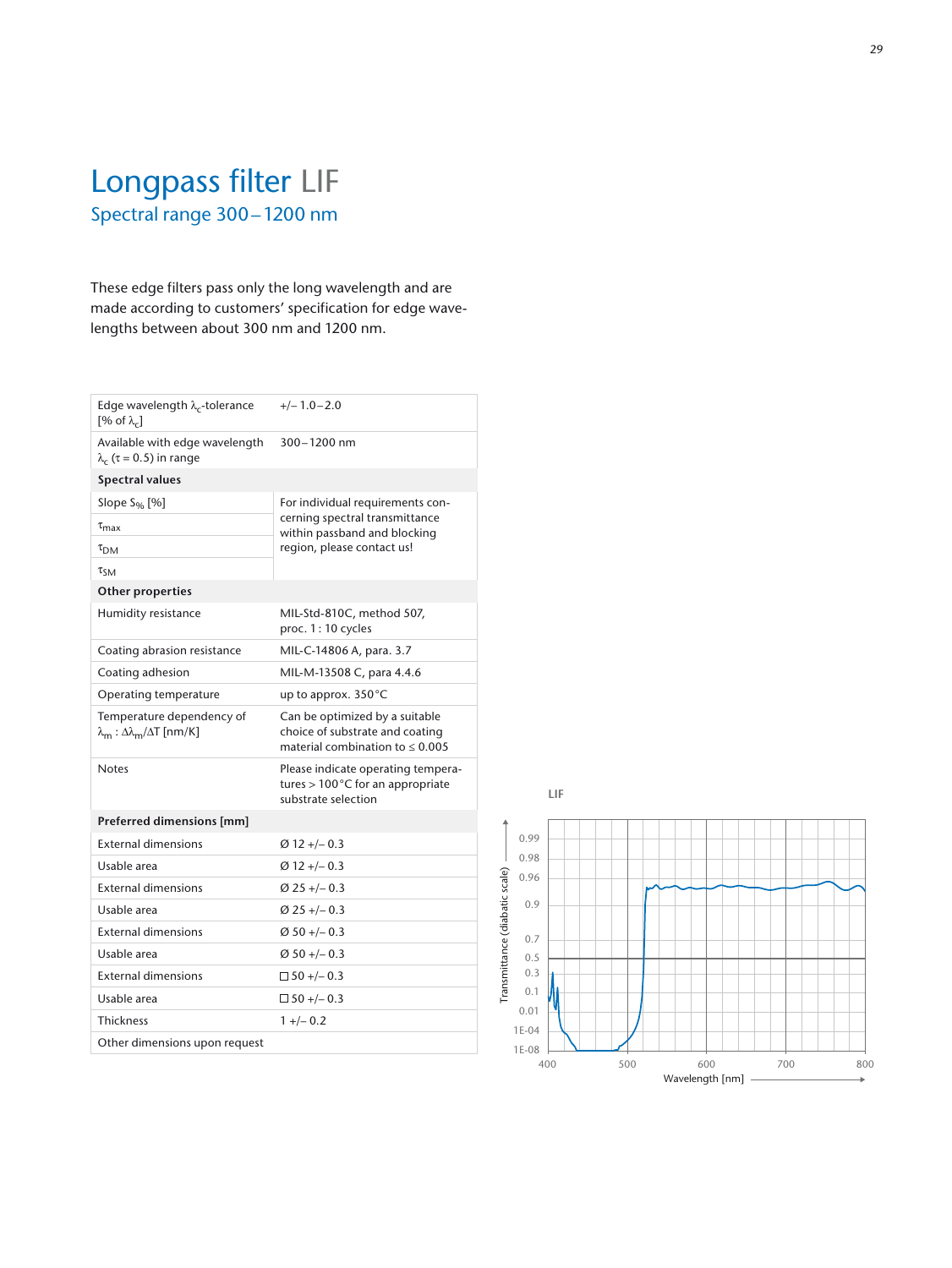## UV bandpass filters DUG 11 and DUG 11X (combination with filter glass)

The UV-broadband filter types DUG 11 & DUG 11 X are made of SCHOTT UV-transmitting optical filter glass of the type UG 11, whereby its typical secondary passband at about 720 nm has been blocked by an additional coating on both sides. These coating layers also work as a **protective coating** against external influences. The types DUG 11 and

DUG 11 X, in contrast to pure UG 11 filter glass, are much **more stable** with regard to **intensive shortwave UV-radiation** (solarization resistance), as the layer systems absorb or reflect this radiation to a greater extent and hence prevent it from penetrating into the filter glass.

| Type                                 | <b>DUG 11</b>                                                                                                                                                                                                                     | <b>DUG 11 X</b>                                                                                                                                                                                                                     |
|--------------------------------------|-----------------------------------------------------------------------------------------------------------------------------------------------------------------------------------------------------------------------------------|-------------------------------------------------------------------------------------------------------------------------------------------------------------------------------------------------------------------------------------|
| Center wavelength $\lambda_{m}$ [nm] | approx. 340                                                                                                                                                                                                                       | approx. 320                                                                                                                                                                                                                         |
| <b>Spectral values</b>               |                                                                                                                                                                                                                                   |                                                                                                                                                                                                                                     |
| $HW (= FWHM)$ [nm]                   | approx. 70                                                                                                                                                                                                                        | approx. 100                                                                                                                                                                                                                         |
| $\tau_{\text{max}}$                  | $\geq 0.70$                                                                                                                                                                                                                       | $\ge 0.70$                                                                                                                                                                                                                          |
| Q                                    | approx. 1.3                                                                                                                                                                                                                       | approx. 1.3                                                                                                                                                                                                                         |
| q                                    | approx. 1.6                                                                                                                                                                                                                       | approx. 1.6                                                                                                                                                                                                                         |
| $\tau_{SM}$                          | ≤ 10 <sup>-5</sup> (below 260 nm)<br>≤ 10 <sup>-8</sup> (420nm to 649nm)<br>$\leq$ 5 $\cdot$ 10 <sup>-6</sup> (650 nm to 799 nm)<br>$\leq 5.10^{-4}$ (800 nm to 999 nm)<br>$\leq$ 5 $\cdot$ 10 <sup>-3</sup> (1000 nm to 1200 nm) | ≤ 10 <sup>-5</sup> (below 260 nm)<br>$\leq 10^{-8}$ (420nm to 649nm)<br>≤ 5 · 10 <sup>-6</sup> (650 nm to 799 nm)<br>$\leq$ 5 $\cdot$ 10 <sup>-4</sup> (800 nm to 999 nm)<br>$\leq$ 5 $\cdot$ 10 <sup>-3</sup> (1000 nm to 1200 nm) |
| Other properties                     |                                                                                                                                                                                                                                   |                                                                                                                                                                                                                                     |
| Humidity resistance                  | MIL-Std-810C, method 507, proc. 1: 10 cycles                                                                                                                                                                                      | MIL-Std-810C, method 507, proc. 1: 10 cycles                                                                                                                                                                                        |
| Coating abrasion resistance          | MIL-C-14806 A, para. 3.7                                                                                                                                                                                                          | MIL-C-14806 A, para. 3.8                                                                                                                                                                                                            |
| Coating adhesion                     | MIL-M-13508 C, para 4.4.6                                                                                                                                                                                                         | MIL-M-13508 C, para 4.4.6                                                                                                                                                                                                           |
| Operating temperature                | up to approx. 220 °C                                                                                                                                                                                                              | up to approx. 220°C                                                                                                                                                                                                                 |
| <b>Notes</b>                         | Please indicate operating temperatures $> 100$ °C for<br>appropriate measures for minimizing breakage risk                                                                                                                        | Please indicate operating temperatures $> 100$ °C for<br>appropriate measures for minimizing breakage risk                                                                                                                          |
| Preferred dimensions [mm]            |                                                                                                                                                                                                                                   |                                                                                                                                                                                                                                     |
| <b>External dimensions</b>           | $\Box$ 50 + 0/- 0.3                                                                                                                                                                                                               | $\Box$ 50 + 0/- 0.3                                                                                                                                                                                                                 |
| Usable area                          | $\square$ > 46                                                                                                                                                                                                                    | $\Box$ > 46                                                                                                                                                                                                                         |
| Thickness                            | $2.0 + -0.2$                                                                                                                                                                                                                      | $2.0 + -0.2$                                                                                                                                                                                                                        |
| Other dimensions on request          |                                                                                                                                                                                                                                   |                                                                                                                                                                                                                                     |

Thickness changes lead to transmittance changes



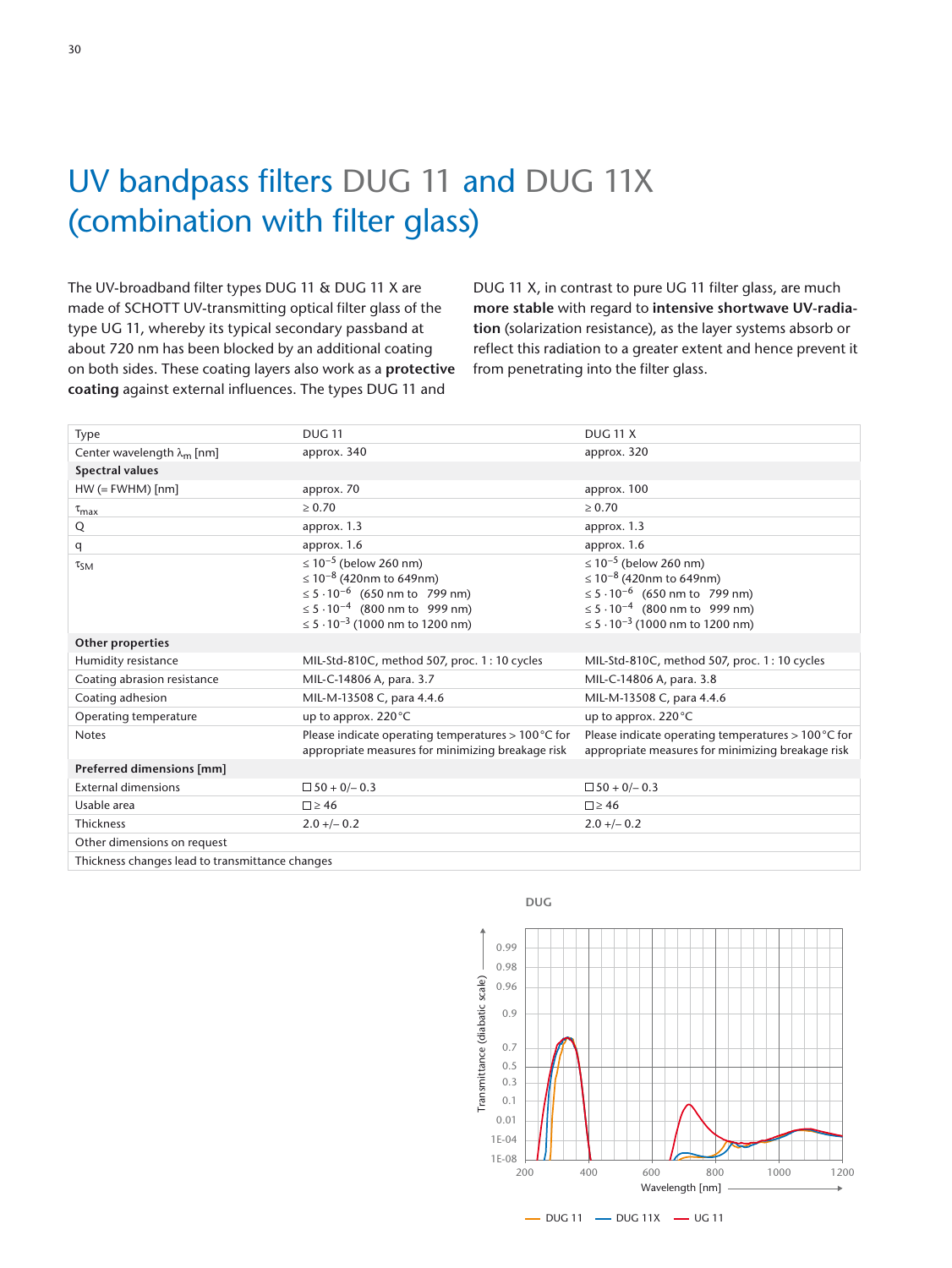## AR coating AR-V-coating Spectral range 200–25000 nm

| Center wavelength-tolerance [%]              | $+/- 0.5$                                      |
|----------------------------------------------|------------------------------------------------|
| Available with center wavelength<br>in range | $200 - 25000$ nm                               |
| <b>Spectral values</b>                       |                                                |
| Reflectance $\rho$ at center wavelength      | $< 0.2\%$                                      |
| <b>Other properties</b>                      |                                                |
| Humidity resistance                          | MIL-Std-810C, method 507,<br>proc. 1: 5 cycles |
| Coating abrasion resistance                  | MIL-C-14806 A, para. 3.7                       |
| Coating adhesion                             | MIL-M-13508 C, para 4.4.6                      |
| Operating temperature                        | up to 250°C for several hours                  |
| <b>Notes</b>                                 |                                                |
| Preferred dimensions [mm]                    |                                                |
| <b>External dimensions</b>                   | up to 590 x 730 mm                             |
| Usable area                                  | upon request                                   |
| <b>Thickness</b>                             | upon request                                   |
| Other dimensions upon request                |                                                |
|                                              |                                                |

**AR-V-coating**

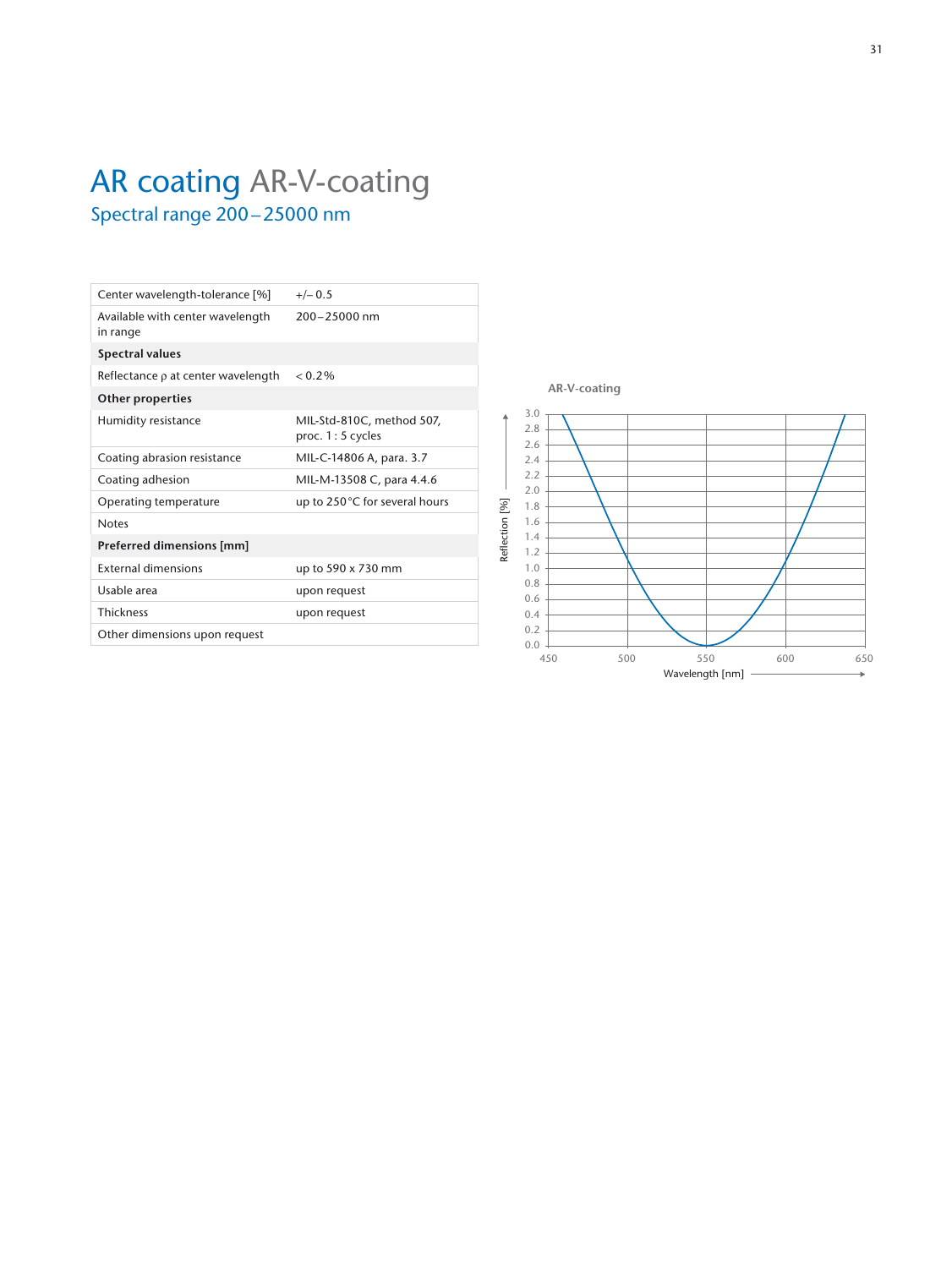## AR coating AR-VIS Lova Spectral range 350–1000 nm

| Coating materials                         | metaloxide + MgF <sub>2</sub>                    |
|-------------------------------------------|--------------------------------------------------|
| Available performance shifted<br>in range | $350 - 1000$ nm                                  |
| <b>Spectral values</b>                    |                                                  |
| Reflectance $\rho$                        | 440-650 nm < 0.5% average                        |
| <b>Other properties</b>                   |                                                  |
| Humidity resistance                       | MIL-Std-810C, method 507,<br>proc. $1:10$ cycles |
| Coating abrasion resistance               | MIL-C-675 C, para. 4.5.10                        |
| Coating adhesion                          | MIL-M-13508 C, para 4.4.6                        |
| Operating temperature                     | up to 250°C for several hours                    |
| <b>Notes</b>                              |                                                  |
| Preferred dimensions [mm]                 |                                                  |
| <b>External dimensions</b>                | up to $\varnothing$ 200 mm                       |
| Usable area                               | upon request                                     |
| <b>Thickness</b>                          | upon request                                     |
| Other dimensions upon request             |                                                  |
|                                           |                                                  |

**AR-visual Lova**

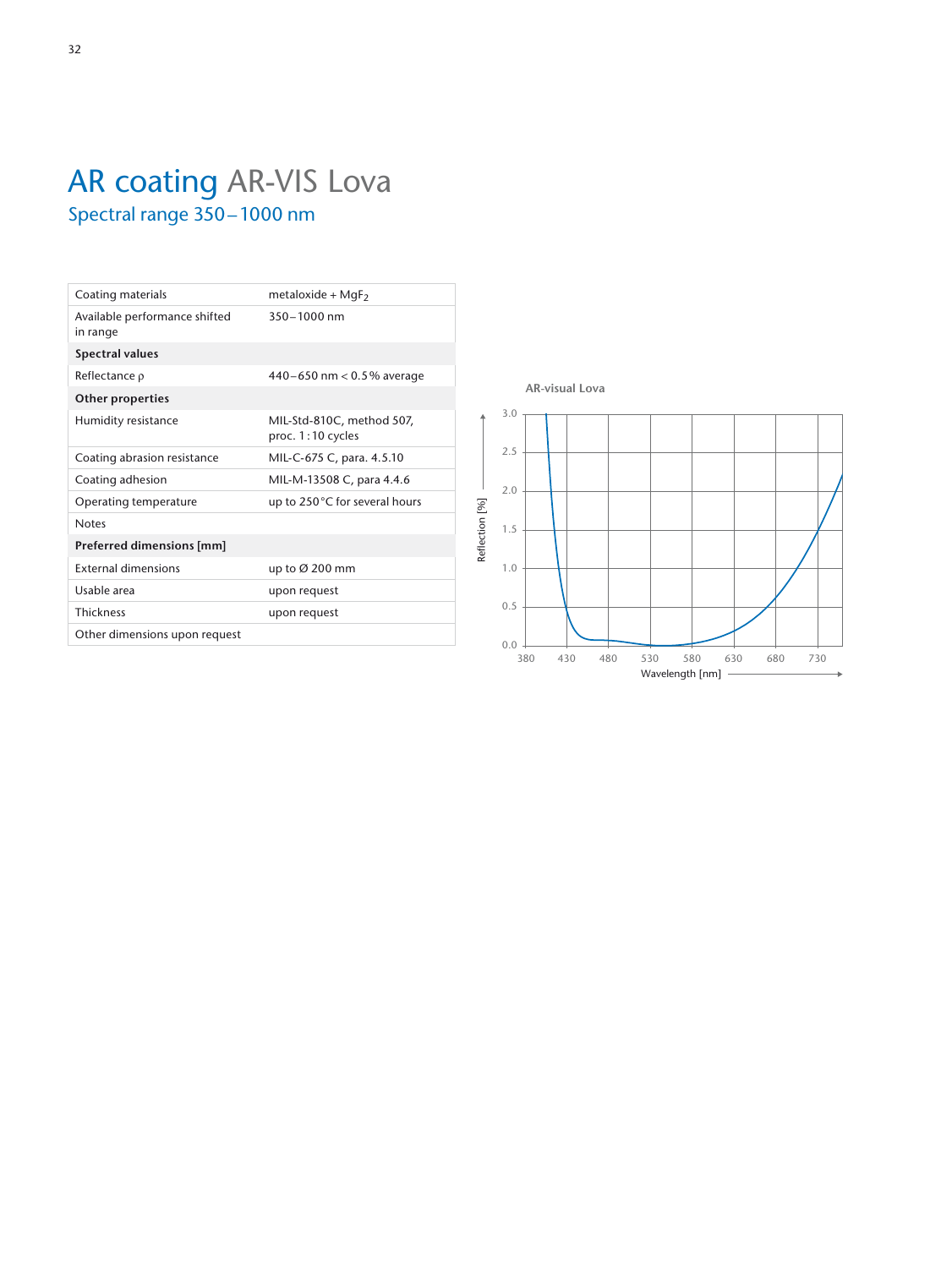## AR coating AR-VIS DIXI Spectral range 350–1000 nm

| Coating materials                         | hard metal oxide                                 |
|-------------------------------------------|--------------------------------------------------|
| Available performance shifted<br>in range | $350 - 1000$ nm                                  |
| <b>Spectral values</b>                    |                                                  |
| Reflectance $\rho$                        | 420–680 nm $< 0.8\%$ average                     |
| <b>Other properties</b>                   |                                                  |
| Humidity resistance                       | MIL-Std-810C, method 507,<br>proc. $1:10$ cycles |
| Coating abrasion resistance               | MIL-C-14806 A, para. 3.7                         |
| Coating adhesion                          | MIL-M-13508 C, para 4.4.6                        |
| Operating temperature                     | up to $250^{\circ}$ C for several hours          |
| <b>Notes</b>                              |                                                  |
| Preferred dimensions [mm]                 |                                                  |
| <b>External dimensions</b>                |                                                  |
| Usable area                               | upon request                                     |
| <b>Thickness</b>                          | upon request                                     |
| Other dimensions upon request             |                                                  |
|                                           |                                                  |

**AR-visual DIXI**

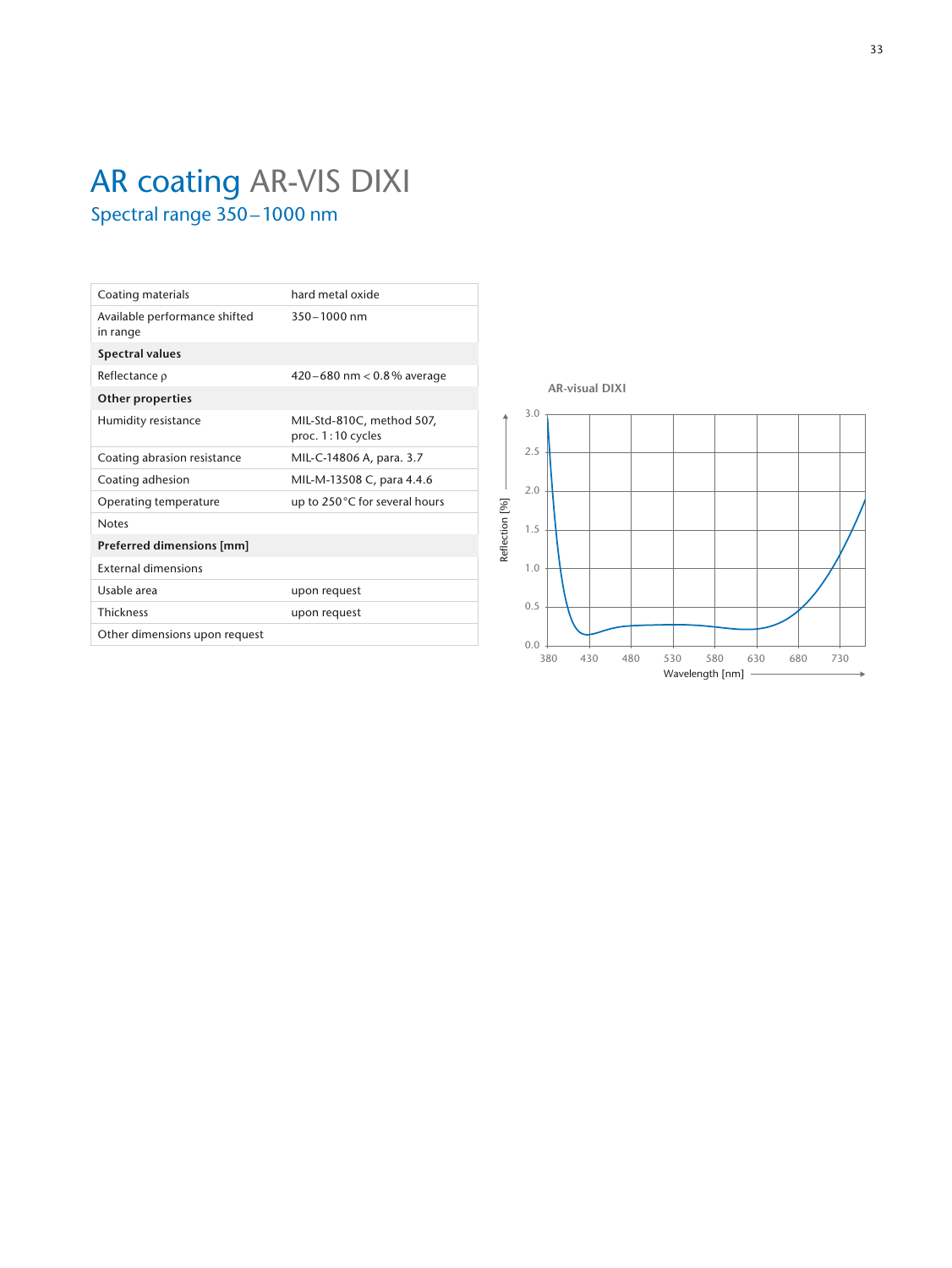## AR coating Broadband AR-coating Spectral range 350–1000 nm

| Coating materials                         | metaloxide + MgF <sub>2</sub>                                                  |
|-------------------------------------------|--------------------------------------------------------------------------------|
| Available performance shifted<br>in range | 350-1000 nm                                                                    |
| <b>Spectral values</b>                    |                                                                                |
| Reflectance $\rho$                        | $400 - 450$ nm $< 3\%$<br>$450 - 1000$ nm < 1.3%<br>$1000 - 1100$ nm < $3.5\%$ |
| <b>Other properties</b>                   |                                                                                |
| Humidity resistance                       | MIL-Std-810C, method 507,<br>proc. $1:10$ cycles                               |
| Coating abrasion resistance               | MIL-C-675 C, para. 4.5.10                                                      |
| Coating adhesion                          | MIL-M-13508 C, para 4.4.6                                                      |
| Operating temperature                     | up to 250°C                                                                    |
| <b>Notes</b>                              |                                                                                |
| Preferred dimensions [mm]                 |                                                                                |
| <b>External dimensions</b>                | up to Ø 200 mm                                                                 |
| Usable area                               | upon request                                                                   |
| Thickness                                 | upon request                                                                   |
| Other dimensions upon request             |                                                                                |
|                                           |                                                                                |

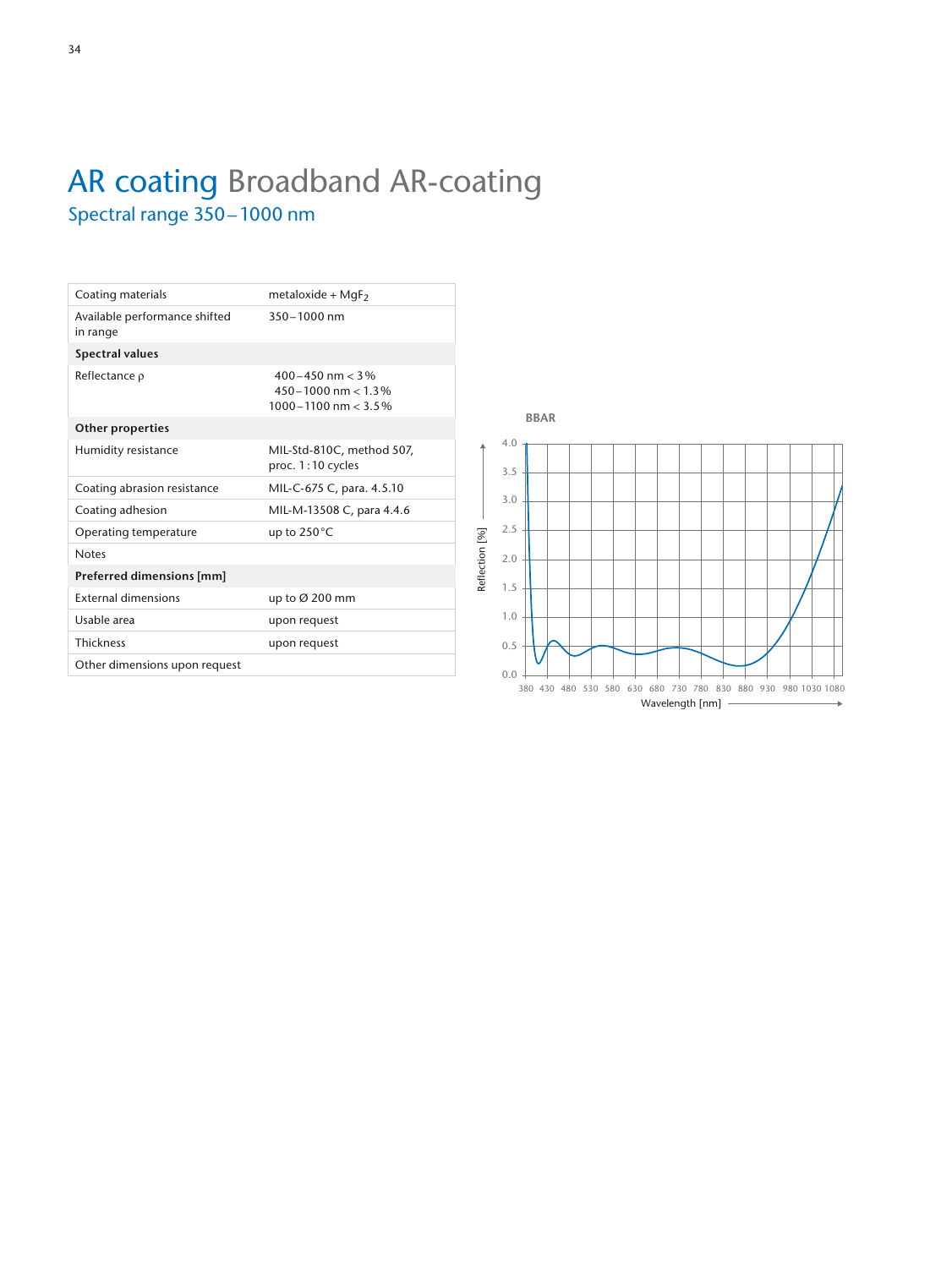## AR coating Multiband AR-coating Spectral range 350–1600 nm

| Coating materials                         | metaloxide + $MqF_2$                               |
|-------------------------------------------|----------------------------------------------------|
| Available performance shifted<br>in range | 350-1600 nm                                        |
| <b>Spectral values</b>                    |                                                    |
| Reflectance $\rho$                        | 450-650 nm < 1% average<br>$1064 \text{ nm} < 1\%$ |
| <b>Other properties</b>                   |                                                    |
| Humidity resistance                       | MIL-Std-810C, method 507,<br>proc. 1:10 cycles     |
| Coating abrasion resistance               | MIL-C-675 C, para. 4.5.10                          |
| Coating adhesion                          | MIL-M-13508 C, para 4.4.6                          |
| Operating temperature                     | up to 250 °C                                       |
| <b>Notes</b>                              |                                                    |
| Preferred dimensions [mm]                 |                                                    |
| <b>External dimensions</b>                | up to $\varnothing$ 200 mm                         |
| Usable area                               | upon request                                       |
| <b>Thickness</b>                          | upon request                                       |
| Other dimensions upon request             |                                                    |
|                                           |                                                    |

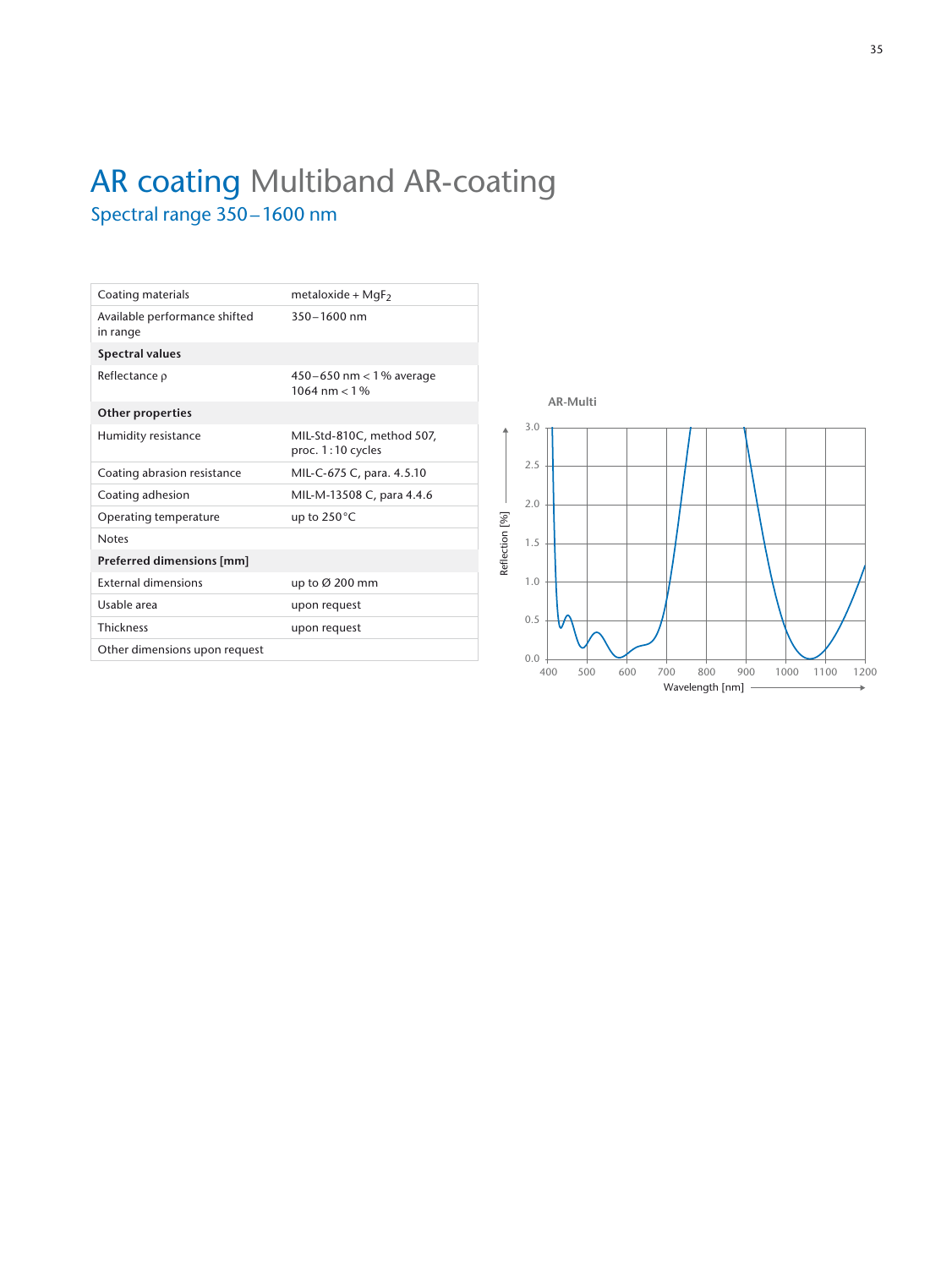## VIS scratch-resistant (hard) AR coating

Spectral range 450–700 nm

SCHOTT offers a variety of customized glass products with a special hard coating in reliable and reproducible quality. Using magnetron sputtering and our own proprietary process for hard AR coatings results in both scratch resistance and AR characteristics (also for different angle of incidence possible).

#### **Dimensions**

• Up to 590 x 730 mm and thickness < 40 mm

#### **Proof of scratch resistance**

Scratch resistance is often measured after performing the so-called Bayer test (often as variation of the original test in ASTM F735) where the hard AR-coated substrate is covered by sand and oscillates many thousand of times with several hundred rounds per minute. The optical performance (e.g. reflection) is measured before and after the Bayer abrasion test.

The graph below shows the result of a sapphire sample substrate (with about 8% reflection if uncoated) with the following specifications:

- Hard coated AR for 450 nm to 700 nm
- Reflection < 1.5% @ 450 nm … 700 nm before abrasion test
- Reflection < 5% @ 450 nm … 700 nm after abrasion test

| <b>Example specification</b>                                            |                                                                          |
|-------------------------------------------------------------------------|--------------------------------------------------------------------------|
| Available wavelength range [nm]                                         | $450 - 700$                                                              |
| Substrate                                                               | sapphire                                                                 |
| Reflectance uncoated substrate                                          | approx. $8\%$                                                            |
| Reflectance before abrasion test<br>$(450 \text{ nm} - 700 \text{ nm})$ | < 1.5%                                                                   |
| Reflectance after abrasion test<br>$(450 \text{ nm} - 700 \text{ nm})$  | $< 5\%$                                                                  |
| <b>Other properties</b>                                                 |                                                                          |
|                                                                         |                                                                          |
| Scratch resistance                                                      | according Bayer test (as variation<br>of the original test in ASTM F735) |
| <b>Notes</b>                                                            | other substrates on request                                              |
| Preferred dimensions [mm]                                               |                                                                          |
| <b>External dimensions</b>                                              | up to 590 x 730 mm                                                       |
| Usable area                                                             |                                                                          |
| Thickness                                                               | < 40                                                                     |

**Reflectance of sapphire** 

Reflectance [%]

Reflectance [%]



- uncoated sapphire - after Bayer test - before Bayer test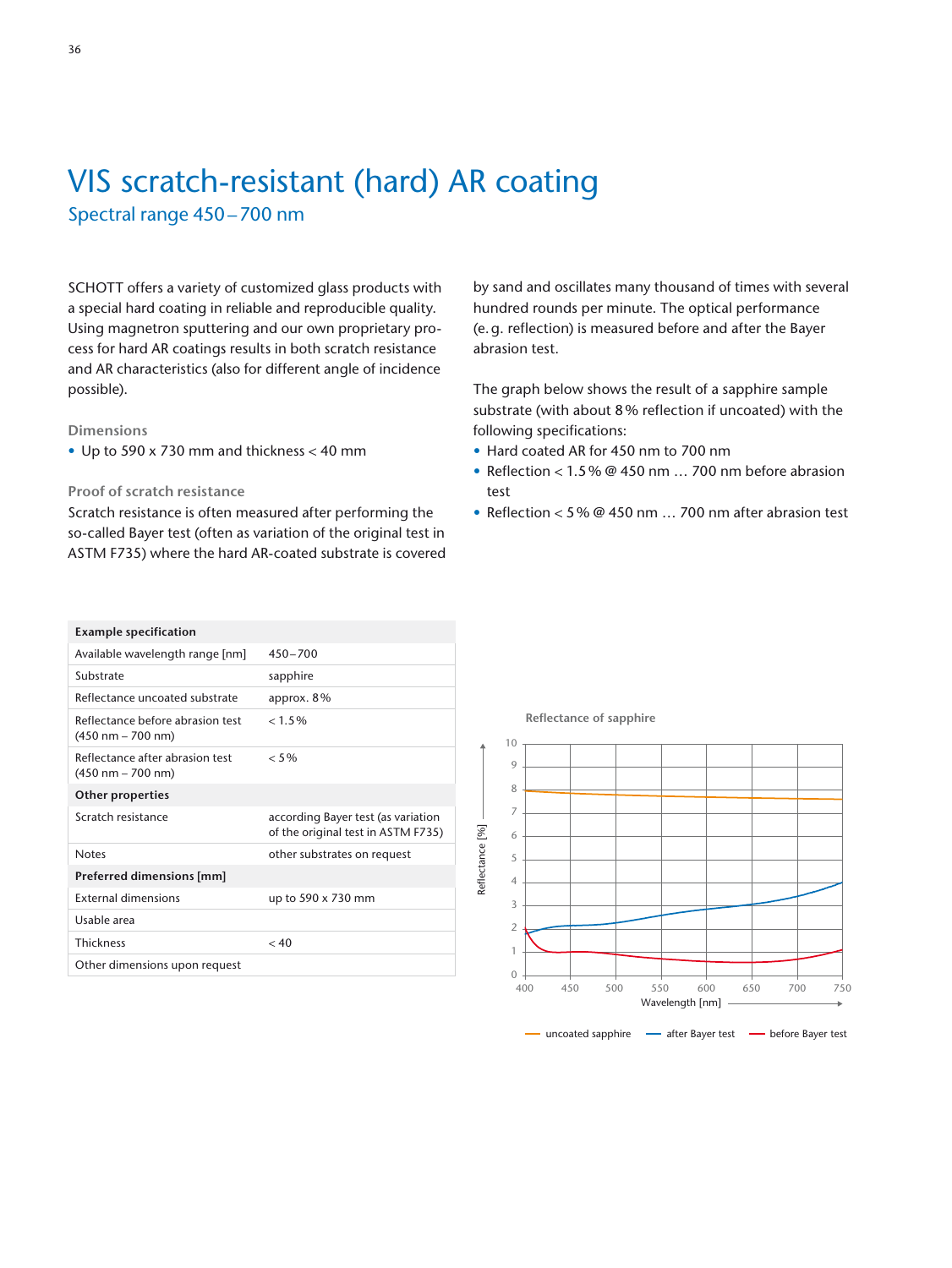## Dielectric (laser) mirror REMAX Spectral range 300–2500 nm

Mirrors of this type consist of dielectric layers with low absorption and are therefore suited for laser applications.

|                               |                                                       | Reflectance (diabatic scale) | 0.99<br>0.98<br>0.96<br>0.9<br>0.7<br>0.5<br>0.3<br>0.1<br>0.01 | mmmmmmm                                                           |
|-------------------------------|-------------------------------------------------------|------------------------------|-----------------------------------------------------------------|-------------------------------------------------------------------|
| Spectral range                | 300-2500 nm                                           |                              | 1E-04                                                           |                                                                   |
| Type                          | <b>REMAX</b>                                          |                              | 1E-08                                                           |                                                                   |
| Reflectance p                 | 1064 nm $<$ 99.8%<br>higher reflectivities on request |                              |                                                                 | 500<br>700<br>800<br>400<br>600<br>900<br>1000<br>Wavelength [nm] |
| Other properties              |                                                       |                              |                                                                 |                                                                   |
| Humidity resistance           | MIL-Std-810C, method 507,<br>proc. 1:5 cycles         |                              | 100.0                                                           | <b>REMAX</b>                                                      |
| Operating temperature         | up to 200°C                                           |                              |                                                                 |                                                                   |
| Notes                         | typical application cw-laser power<br>$> 50$ kW       |                              | 99.8                                                            |                                                                   |
| Preferred dimensions [mm]     |                                                       | Reflectance [%]              | 99.6                                                            |                                                                   |
| <b>External dimensions</b>    | up to Ø 200 mm                                        |                              | 99.4                                                            |                                                                   |
| Usable area                   |                                                       |                              |                                                                 |                                                                   |
| <b>Thickness</b>              | upon request                                          |                              | 99.2                                                            |                                                                   |
| Other dimensions upon request |                                                       |                              | 99.0                                                            | 1022<br>1000<br>1010<br>10/2<br>1000                              |

| Spectral range                     | $300 - 2500$ nm                                       |
|------------------------------------|-------------------------------------------------------|
| <b>Type</b>                        | <b>REMAX</b>                                          |
| Reflectance $\rho$                 | 1064 nm $<$ 99.8%<br>higher reflectivities on request |
| <b>Other properties</b>            |                                                       |
| Humidity resistance                | MIL-Std-810C, method 507,<br>proc. $1:5$ cycles       |
| Operating temperature              | up to $200^{\circ}$ C                                 |
| <b>Notes</b>                       | typical application cw-laser power<br>$> 50$ kW       |
| Preferred dimensions [mm]          |                                                       |
| <b>External dimensions</b>         | up to $\varnothing$ 200 mm                            |
| Usable area                        |                                                       |
| <b>Thickness</b>                   | upon request                                          |
| Other discussions and complete and |                                                       |



**REMAX**

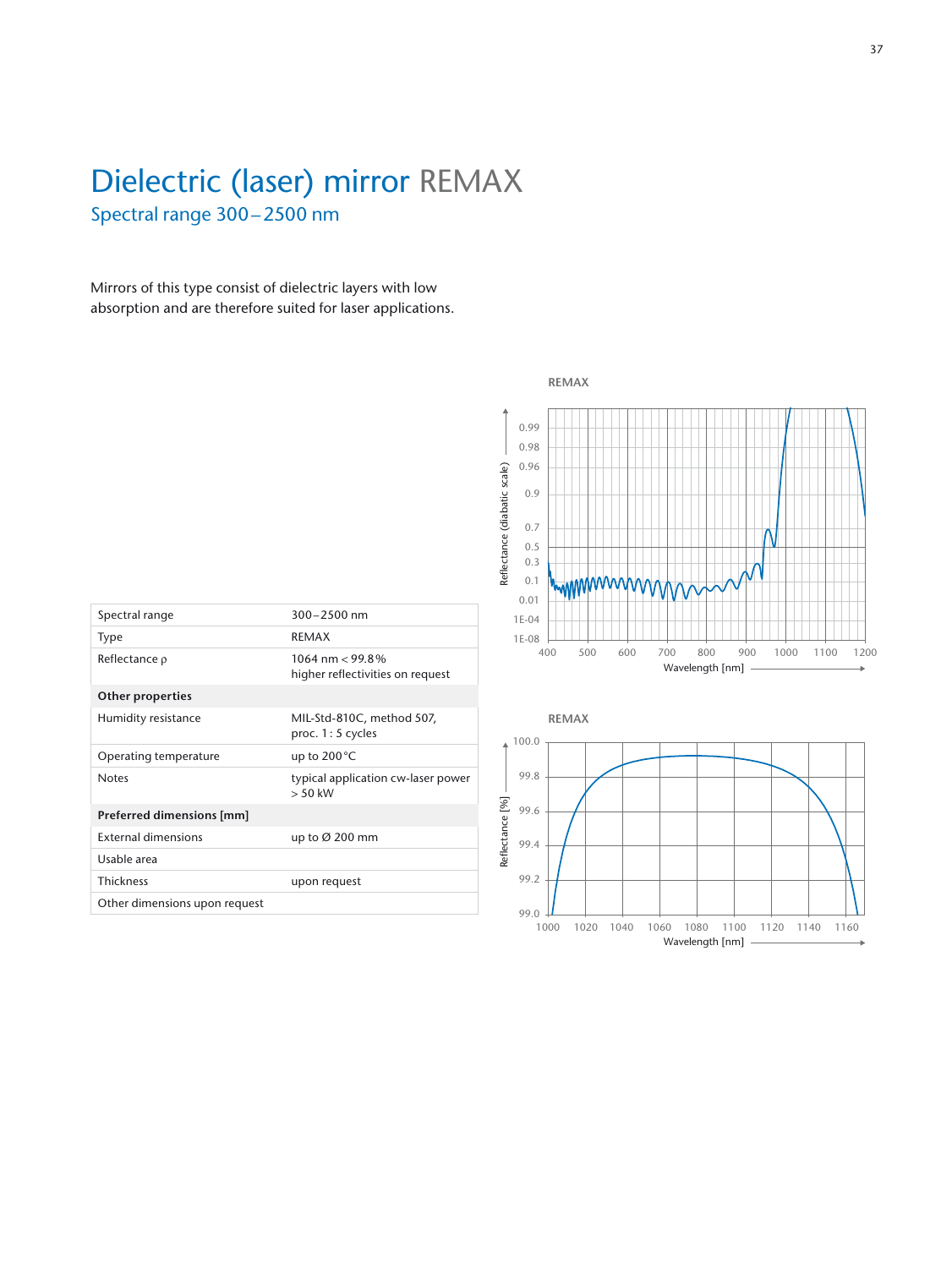## Dielectric (laser) mirror REMAX 2 band

Spectral range 300–2500 nm



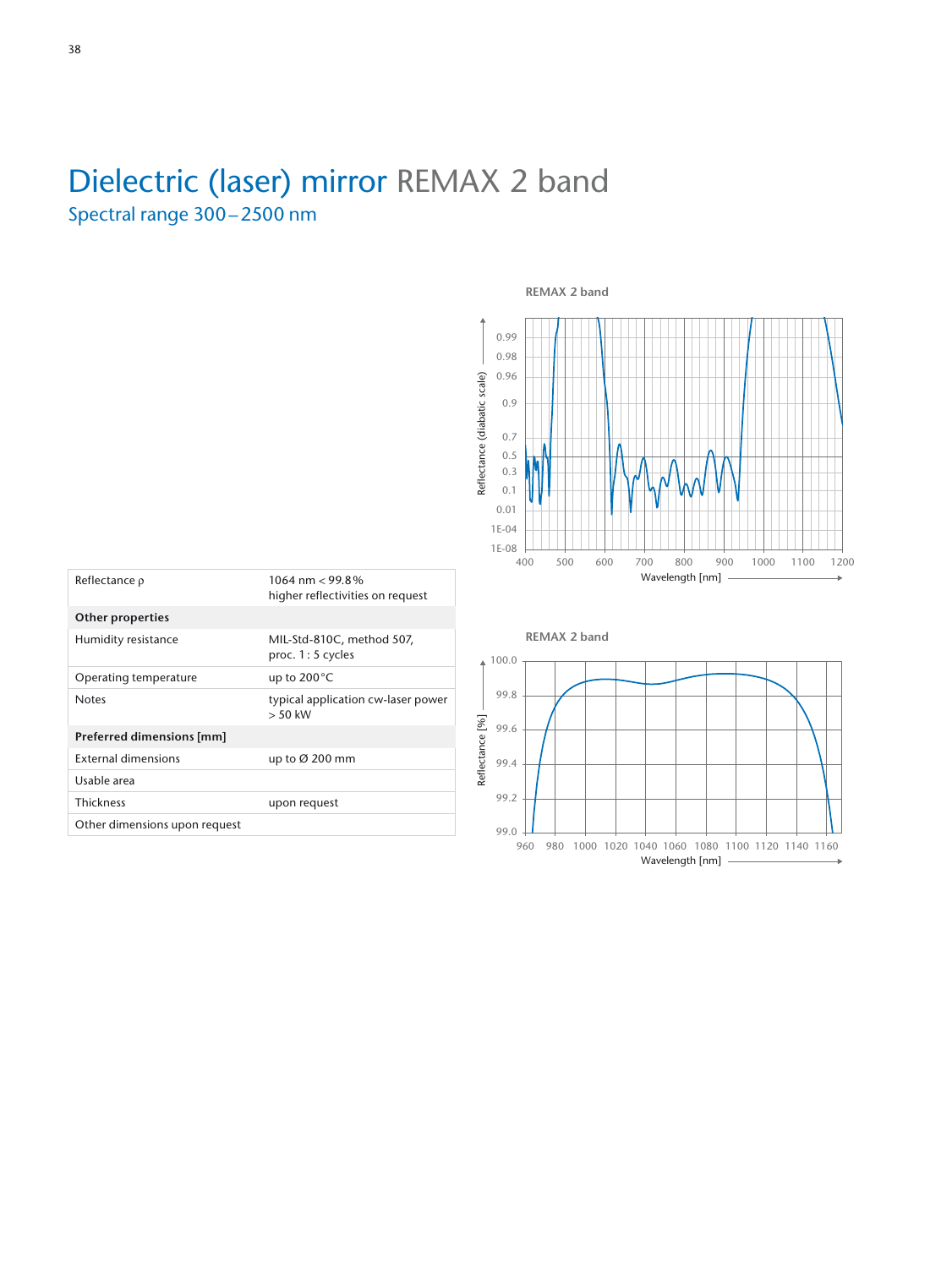## Metallic mirrors REMET ALS Spectral range 400–800 nm

Mirrors of this type consist of a metallic layer and if needed with a  $SiO<sub>2</sub>$  protective layer.

| Angle of incidence                     | $0-45^\circ$                                                  |
|----------------------------------------|---------------------------------------------------------------|
| Available in wavelength range          | $400 - 800$ nm                                                |
| Available article variants             |                                                               |
| Protected Aluminum mirror:             | <b>REMETALS</b>                                               |
| Dielectric enhanced Aluminum<br>mirror | <b>REMET AL2S</b>                                             |
| Reflectance                            |                                                               |
| REMET ALS: reflectance $\rho$          | 400-700 nm > 85% average                                      |
| REMET AL2S: reflectance $\rho$         | 400-700 nm > 90% average                                      |
| <b>Other properties</b>                |                                                               |
| Adhesion                               | DIN 58196 - K1                                                |
| Rubbing test                           | DIN 58196 - H <sub>25</sub>                                   |
| Operating temperature                  | up to 70°C for several hours<br>up to 100°C for short periods |
| <b>Notes</b>                           |                                                               |
| Preferred dimensions [mm]              |                                                               |
| <b>External dimensions</b>             | up to $\varnothing$ 300 mm                                    |
| <b>Thickness</b>                       | upon request                                                  |
| Other dimensions upon request          |                                                               |
|                                        |                                                               |

**REMET ALS/AL2S**

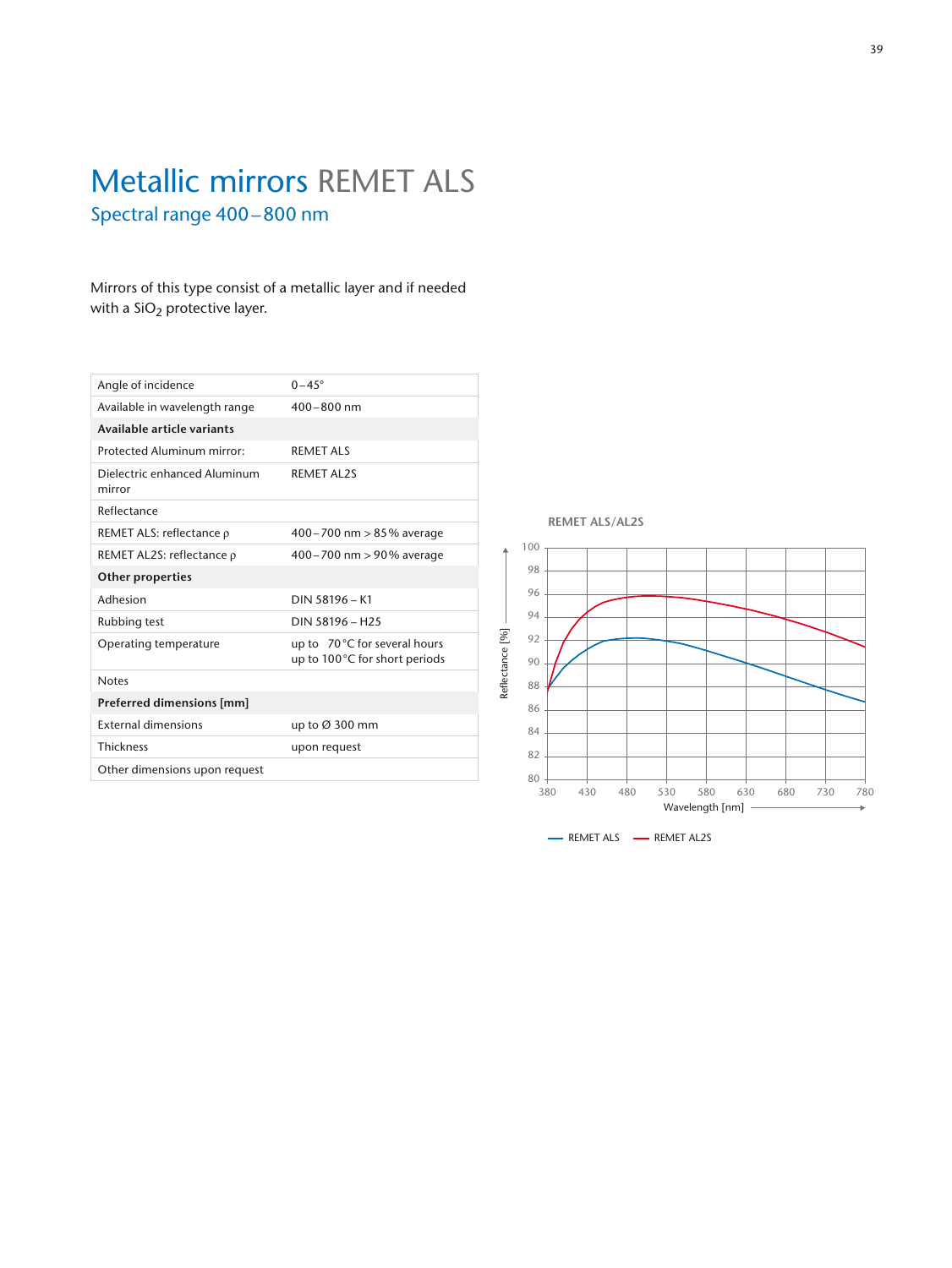## Transparent conducting oxide coating (TCO) Spectral range 400–5000 nm

A transparent conducting coating (TCO) ensures both electrical conductivity and optically transparency. SCHOTT uses ITO (indium-tin-oxide) for this purpose.

Transparent conductive oxides (TCO) combine transparency in the visible spectrum, infrared reflectivity and electrical conductivity. Indium Tin Oxide (In2O3:Sn) is the most common.

#### **Available article variants**

|                                                       | ITO single layer<br>ITO with AR coating<br>ITO with AR coating and flexible<br>connectors<br>structured ITO for touch screens |
|-------------------------------------------------------|-------------------------------------------------------------------------------------------------------------------------------|
| Optical sheet resistance can be<br>adapted:           | 7-5000 $\Omega$ /square                                                                                                       |
| Typical sheet resistances/<br>tolerances              | $10+/-4$ $\Omega$ /square<br>$100+/-10 \Omega/square$<br>300+/-30 $\Omega$ /square                                            |
| Reflectance $\rho$                                    |                                                                                                                               |
| Reflection if AR-coating is applied<br>on top of ITO: | 450-650 nm <1% average<br>other ranges on request                                                                             |
| <b>Other properties</b>                               |                                                                                                                               |
| Humidity resistance                                   | MIL-Std-810C, method 507,<br>proc. 1:10 cycles                                                                                |
| Operating temperature                                 | up to 200°C for several hours                                                                                                 |
| <b>Notes</b>                                          | Flexible connectors can be applied<br>by conductive epoxy                                                                     |
| Preferred dimensions [mm]                             |                                                                                                                               |
| <b>External dimensions</b>                            | up to $590 \times 730$ mm (sputtering)<br>up to 150 x 150 mm (EB)                                                             |

Usable area values of the upon request Thickness upon request Other dimensions on request

Sheet resistance (Rs) is specified for transparent conductive thin films. The spectral transmission/reflection and electrical conductivity depend on TCO-material and coating thickness.

Rs = **Re**sistivity [Ω/square] no units of area! filmthickness

Resistivity ρ is a property of bulk material – sheet resistance is a property of thin films for example:  $\rho = 3 \times 10^{-4} \Omega$  cm, film thickness 300 nm, then Rs = 10  $\Omega$ /square

If a voltage is applied to electrodes on opposites edges of the film, the resistance Re is given by the length L and the distance D of the electrodes and the sheet resistance:



example: Rs = 10 Ω/sq and L = 5 x D example: Rs = 10 Ω/sq and L = D/5  $R_e = 10 Ω/sq.x \frac{D}{L} = 2 Ω$   $R_e = 10 Ω/sq.x \frac{D}{L} = 50 Ω$ 

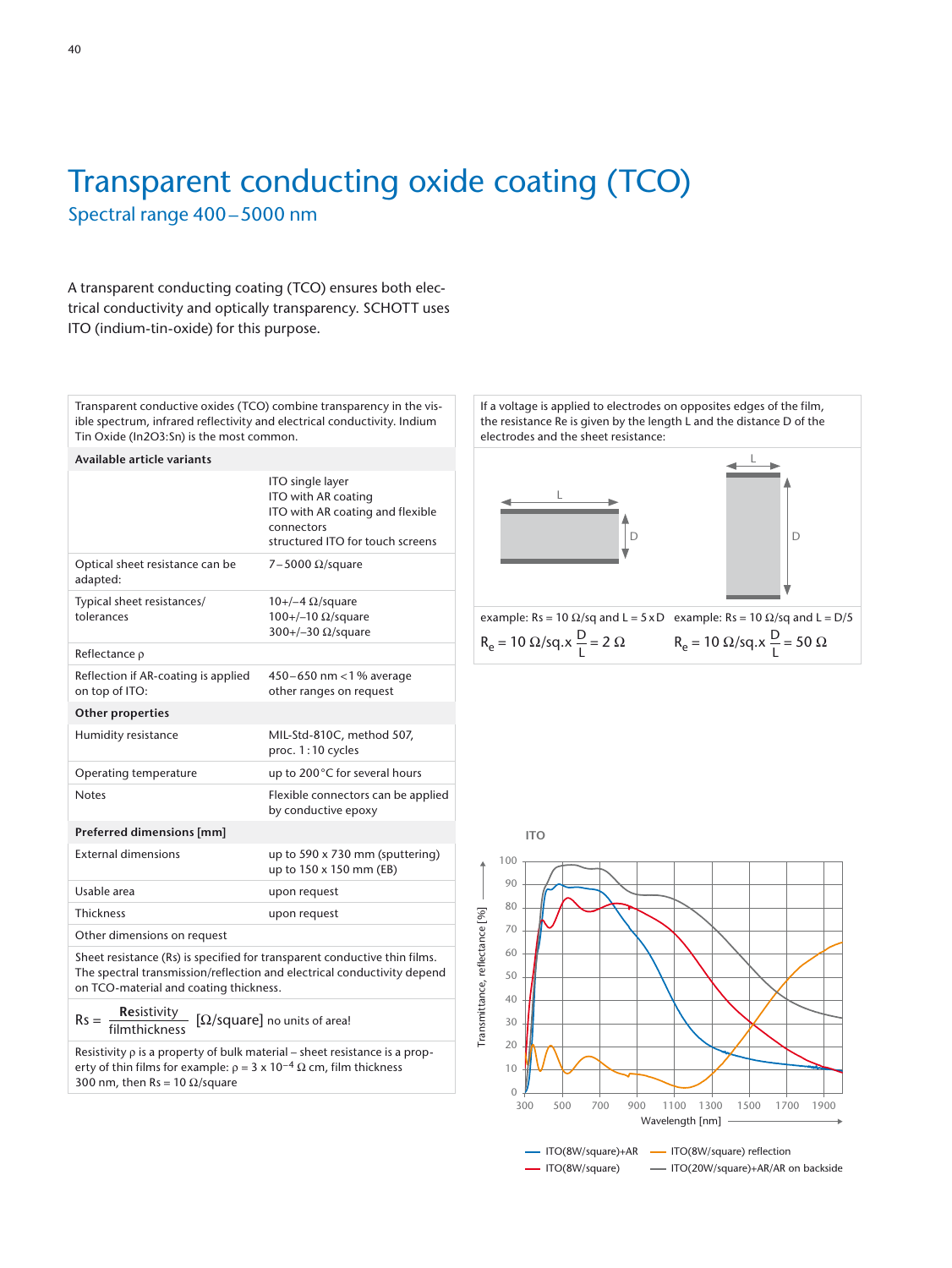## Black chrome coating for light absorption Spectral range 400–1000 nm

#### This coating absorbs light and can be used for masking.

| Available with $\lambda_{m}$ in range           | $400 - 1000$ nm                                |
|-------------------------------------------------|------------------------------------------------|
| Substrate materials                             | Glass, fused silica                            |
| <b>Spectral values</b>                          |                                                |
| Reflectance $\rho$<br>(incidence from air side) | 420 – 1000 nm $<$ 3% average                   |
| Optical density                                 | > 3.5                                          |
| <b>Other properties</b>                         |                                                |
| Operating temperature                           | up to 300°C for several hours                  |
| Humidity resistance                             | MIL-Std-810C, method 507,<br>proc. 1:10 cycles |
| Coating abrasion resistance                     | MIL-C-14806 A, para. 3.7                       |
| Coating adhesion                                | MIL-M-13508 C, para 4.4.6                      |
| <b>Notes</b>                                    |                                                |
| <b>External dimensions</b>                      | up to 150 x 150 mm (EB)                        |
| Usable area                                     | upon request                                   |
| Thickness                                       | upon request                                   |
| Other dimensions on request                     |                                                |

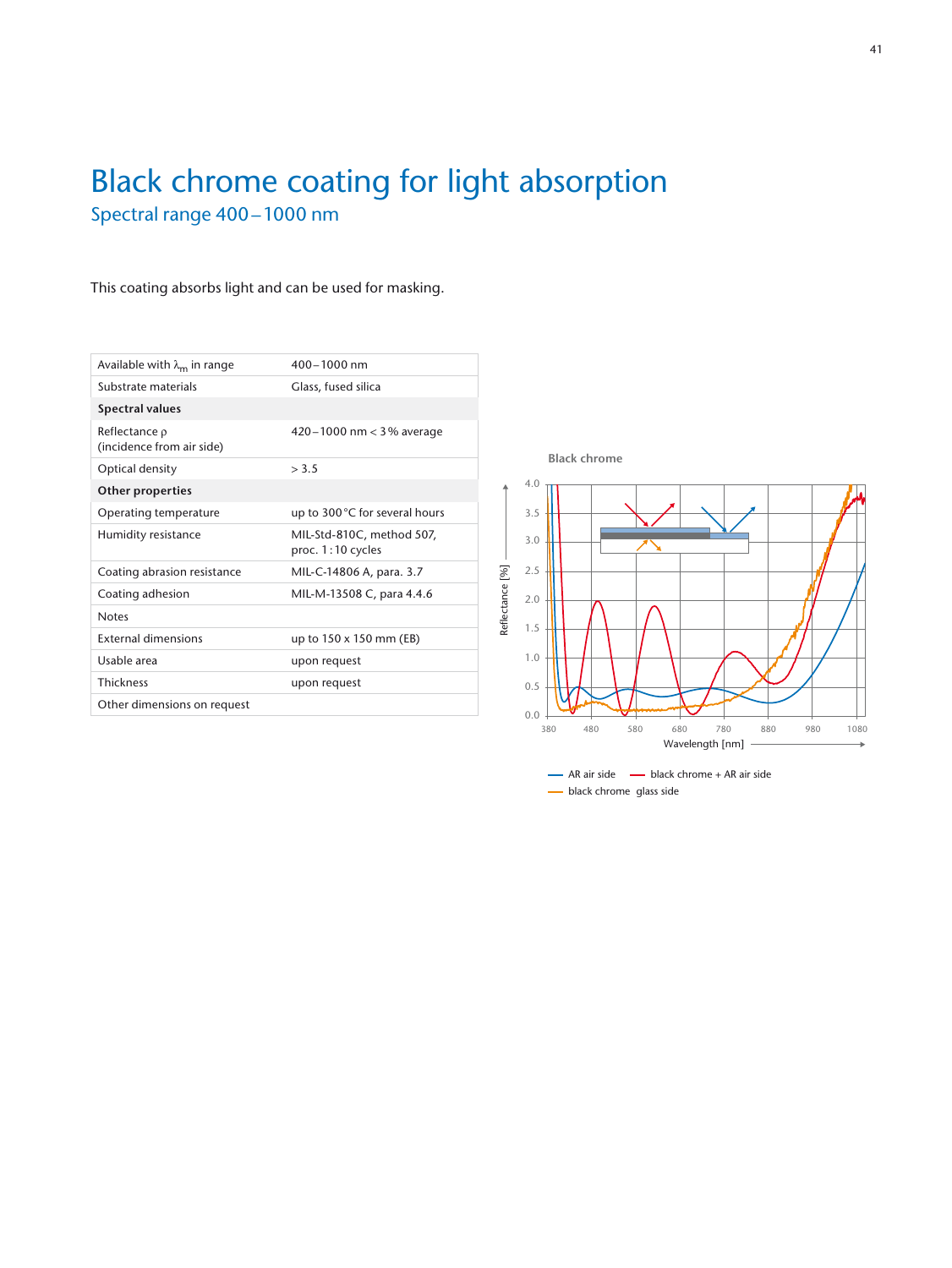## Dielectric beam splitter coating REPART Spectral range 400–1000 nm

Splitting light (power) with different splitting ratio and optimized for a single wavelength or a broad wavelength band can be offered.

| Available article variants                                                               |                                                      |
|------------------------------------------------------------------------------------------|------------------------------------------------------|
| <b>REPART DB</b>                                                                         | $R(450-650) = 50\% \pm 6\%$<br>$(a.o.i. 45^{\circ})$ |
| <b>REPART DS</b>                                                                         | $T(650) = 50\% \pm 5\%$ (a.o.i. 45°)                 |
| <b>Other properties</b>                                                                  |                                                      |
| Humidity resistance                                                                      | MIL-Std-810C, method 507,<br>proc. 1:10 cycles       |
| Operating temperature                                                                    | up to 250°C for several hours                        |
| Temperature dependency of<br>$\lambda_{\rm m}$ : $\Delta\lambda_{\rm m}/\Delta T$ [nm/K] | approx. $+0.007$                                     |
| <b>Notes</b>                                                                             |                                                      |
| Preferred dimensions [mm]                                                                |                                                      |
| <b>External dimensions</b>                                                               | up to 150 x 150 mm                                   |
| Usable area                                                                              | upon request                                         |
| Thickness                                                                                | upon request                                         |
| Other dimensions upon request                                                            |                                                      |
|                                                                                          |                                                      |

**Repart (oblique incidence)**

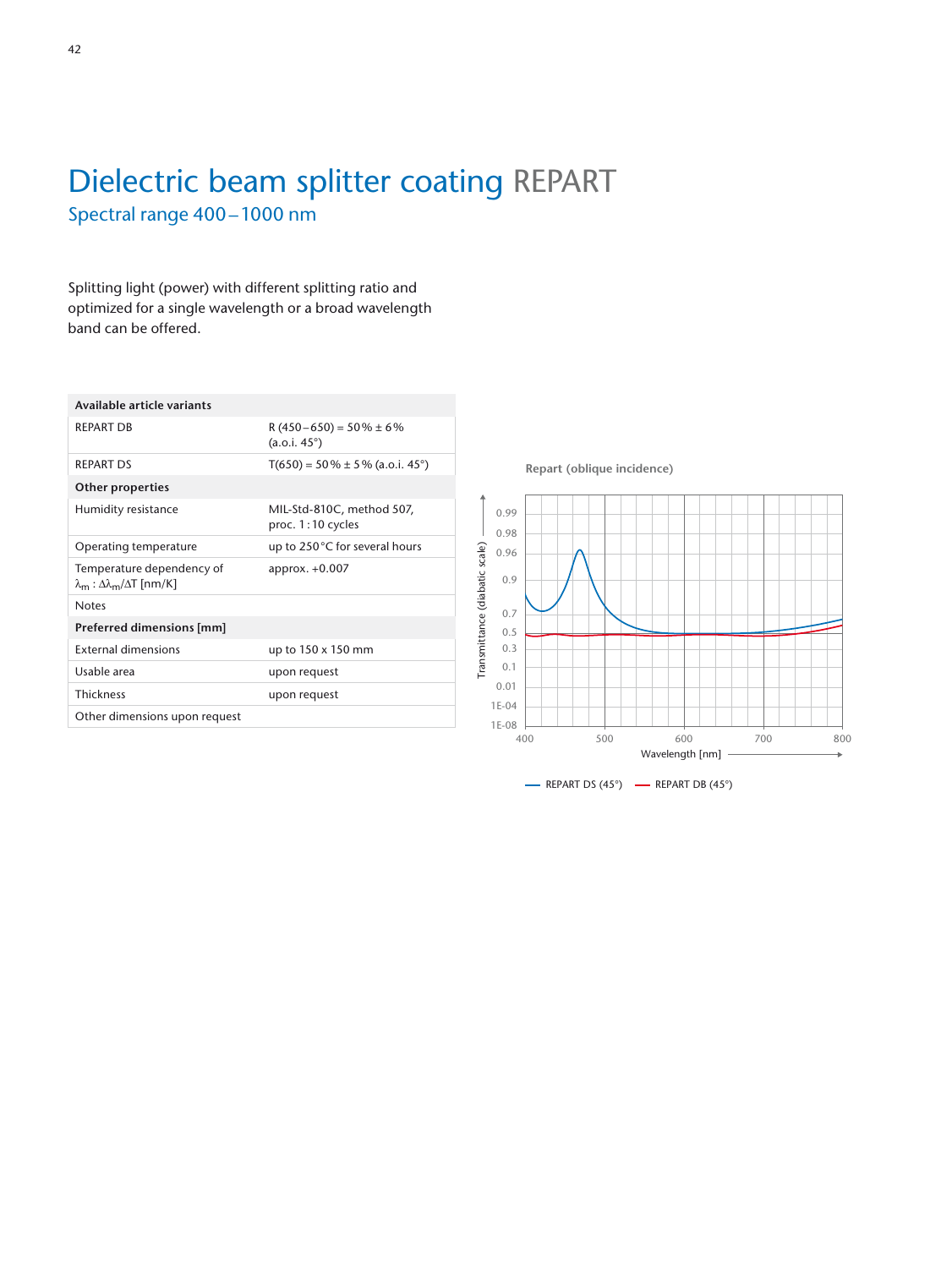## Polarization beam splitter coating Spectral range 300–2500 nm

Here the s-polarization (TE polarization) and the p-polarization (TM polarization) are separated from each other at a specific wavelength. The polarization beam splitter plate must be aligned under an angle of 45°.

| Type                                                                                                                                   | REPOL                                            |
|----------------------------------------------------------------------------------------------------------------------------------------|--------------------------------------------------|
| Available article variants                                                                                                             |                                                  |
| REPOL (e.g. 1064 nm)                                                                                                                   | $Tp(1064 nm) > 97\%$                             |
|                                                                                                                                        | $Ts(1064) < 1\%$                                 |
|                                                                                                                                        | $a \cdot 0$ i = 57°+2°                           |
| <b>Other properties</b>                                                                                                                |                                                  |
| Humidity resistance                                                                                                                    | MIL-Std-810C, method 507,<br>proc. $1:10$ cycles |
| Operating temperature                                                                                                                  | up to 250°C for several hours                    |
| Temperature dependency of<br>$\lambda_{\rm m}$ : Δ $\lambda_{\rm m}/\Delta$ T [nm/K]                                                   | approx. +0.007                                   |
| <b>Notes</b>                                                                                                                           |                                                  |
| Polarizing beamsplitters are available in a broad range of wavelengths<br>and can be adapted to different angles of oblique incidence. |                                                  |
| Preferred dimensions [mm]                                                                                                              |                                                  |
| <b>External dimensions</b>                                                                                                             | ca. $60 \times 60$ mm                            |
| Usable area                                                                                                                            | upon request                                     |
| <b>Thickness</b>                                                                                                                       | upon request                                     |
| Other dimensions upon request                                                                                                          |                                                  |

**REPOL (Brewster angle 57°)**



 $\longrightarrow$  REPOL (p-pol. 57°)  $\longrightarrow$  REPOL (s-pol. 57°)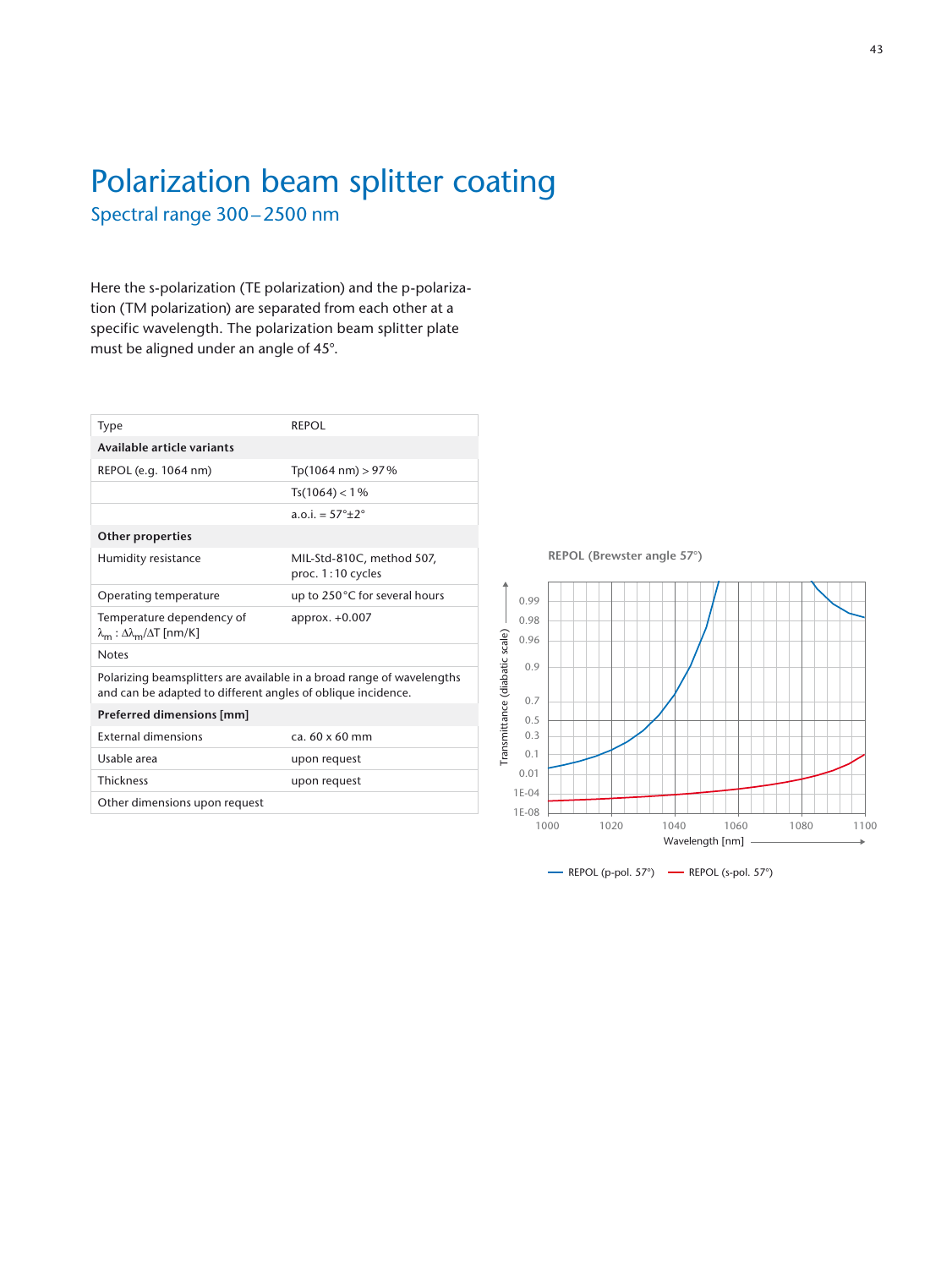## Notch (up to triple notch) filter Spectral range 400–2000 nm

Notch filters provide versatile solutions concerning half widths, center wavelengths and blocking properties typically needed in Raman spectroscopy, fluorescence excitation and emission in bio-photonic, medical analytical, chemical, forensic, and pharmaceutical applications.

SCHOTT offers steep notch wavelengths and high blocking at selectable wavelengths. Highly selective notch wavelengths can be adapted to the customer's specifications. Designs can range from single notch to triple notch.

This type of filter is made according to customers' specification. An example specification for a triple notch filter is as follows:

| Notch wavelength $\lambda_{S}$ | $400 - 2000$ nm                                |
|--------------------------------|------------------------------------------------|
| <b>Spectral values</b>         |                                                |
| $\tau_{\rm ave}$               | > 0.90                                         |
| $\tau_{SM}$                    | $\leq 10^{-5}$                                 |
| <b>Other properties</b>        |                                                |
| Humidity resistance            | MIL-Std-810C, method 507,<br>proc. 1:10 cycles |
|                                |                                                |
| Operating temperature          | up to approx. 350 °C                           |
| <b>Notes</b>                   | All specs per customers' request               |
| Preferred dimensions [mm]      |                                                |
| <b>External dimensions</b>     | 0 < 25                                         |
| Usable area                    | 0 < 24                                         |
| <b>Thickness</b>               | $\leq$ 5                                       |

Example of a triple notch filter (no backside AR)

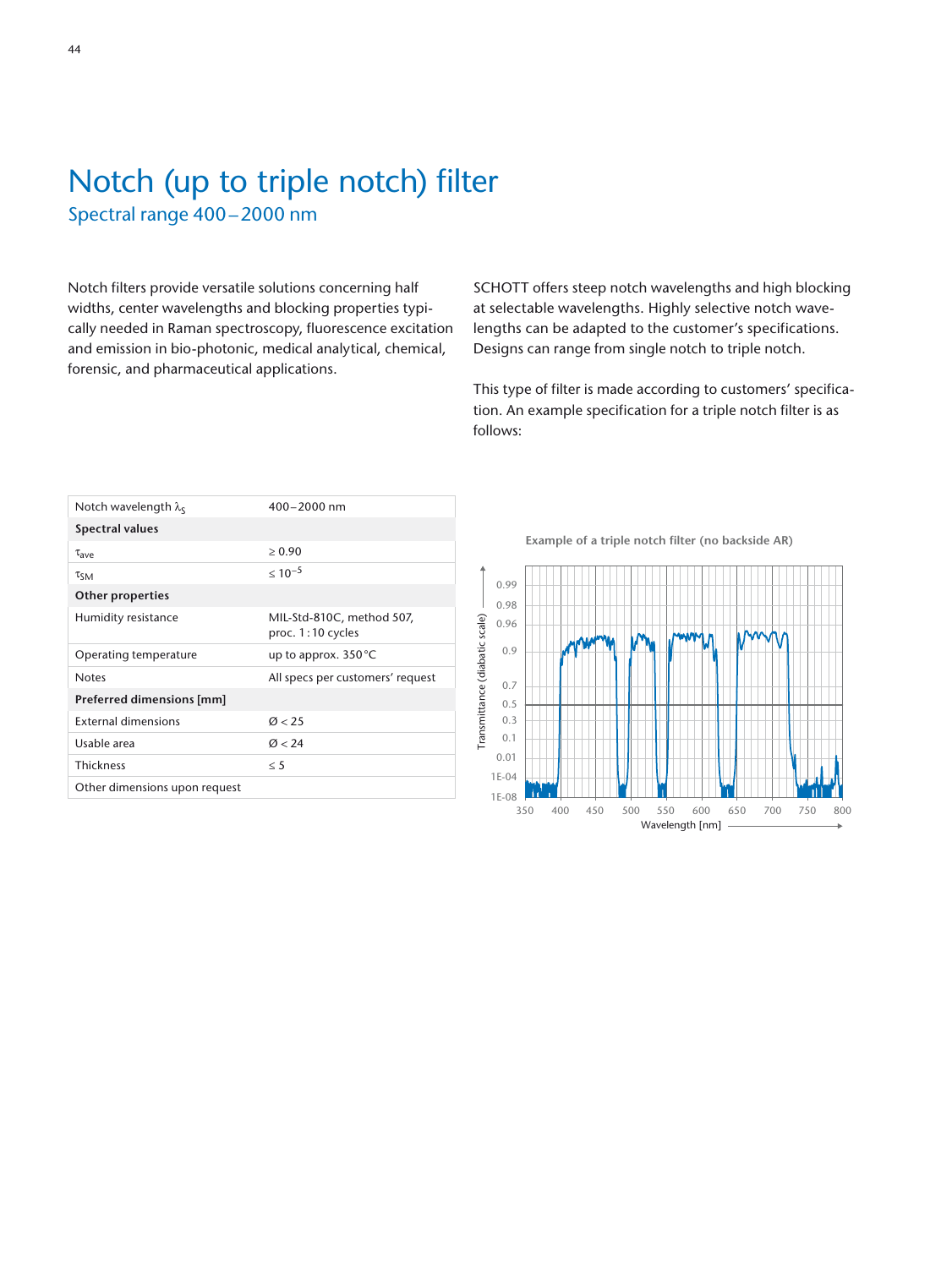## 9. Optical filters for color and brightness measurements: SFK 100A, SFK 101B, SFK 102A

#### Color measurements using the tristimulus method

The measurement of color using the tristimulus method is described by German Industrial Standard DIN 5033, part 6. Color stimulus by measuring the three tristimulus values may be achieved by means of a photometer if the radiation detector's sensitivity is adjusted to definite spectral valuation functions with the aid of appropriate optical filters. If the measurement results are expected to directly provide the tristimulus values within the CIE 1931 standard colorimetric system, the precision filters' spectral transmission factors  $\tau_x(\lambda)$ ,  $\tau_y(\lambda)$  and  $\tau_z(\lambda)$  have to meet the requirements given by:

$$
\tau_x(\lambda)=\frac{c_x\cdot\overline{x}(\lambda)}{S_1(\lambda)},\ \tau_y(\lambda)=\frac{c_y\cdot\overline{y}(\lambda)}{S_2(\lambda)},\ \tau_z(\lambda)=\frac{c_z\cdot\overline{z}(\lambda)}{S_3(\lambda)}
$$

where  $\bar{x}(\lambda)$ ,  $\bar{y}(\lambda)$ , and  $\bar{z}(\lambda)$  are the color-matching functions for the CIE 1931 standard colorimetric observer (see Fig. 1), and where  $S_1(\lambda)$ ,  $S_2(\lambda)$ , and  $S_3(\lambda)$  are the spectral sensitivities of the detectors receiving the non-filtered radiation, and where  $c_x$ ,  $c_y$  and  $c_z$  are wavelength-independent instrument constants that can be determined empirically.





**Fig. 1**  Color matching functions  $\overline{x}(\lambda)$ ,  $\overline{y}(\lambda)$ , and  $\overline{z}(\lambda)$  for the CIE 2° standard colorimetric observer. The curve  $\overline{y}(\lambda)$  is identical to the spectral luminous efficiency function V(λ) for photopic vision.

#### Measurement of brightness

Within the CIE 1931 standard colorimetric system, the color-matching function  $\bar{y}(\lambda)$  is identical to the spectral luminous efficiency function V(λ). Thus, if a precision filter with a spectral transmission factor  $\tau_{\rm v}(\lambda)$  is used, brightness measurements may also be carried out alone (determination of the tri stimulus value Y).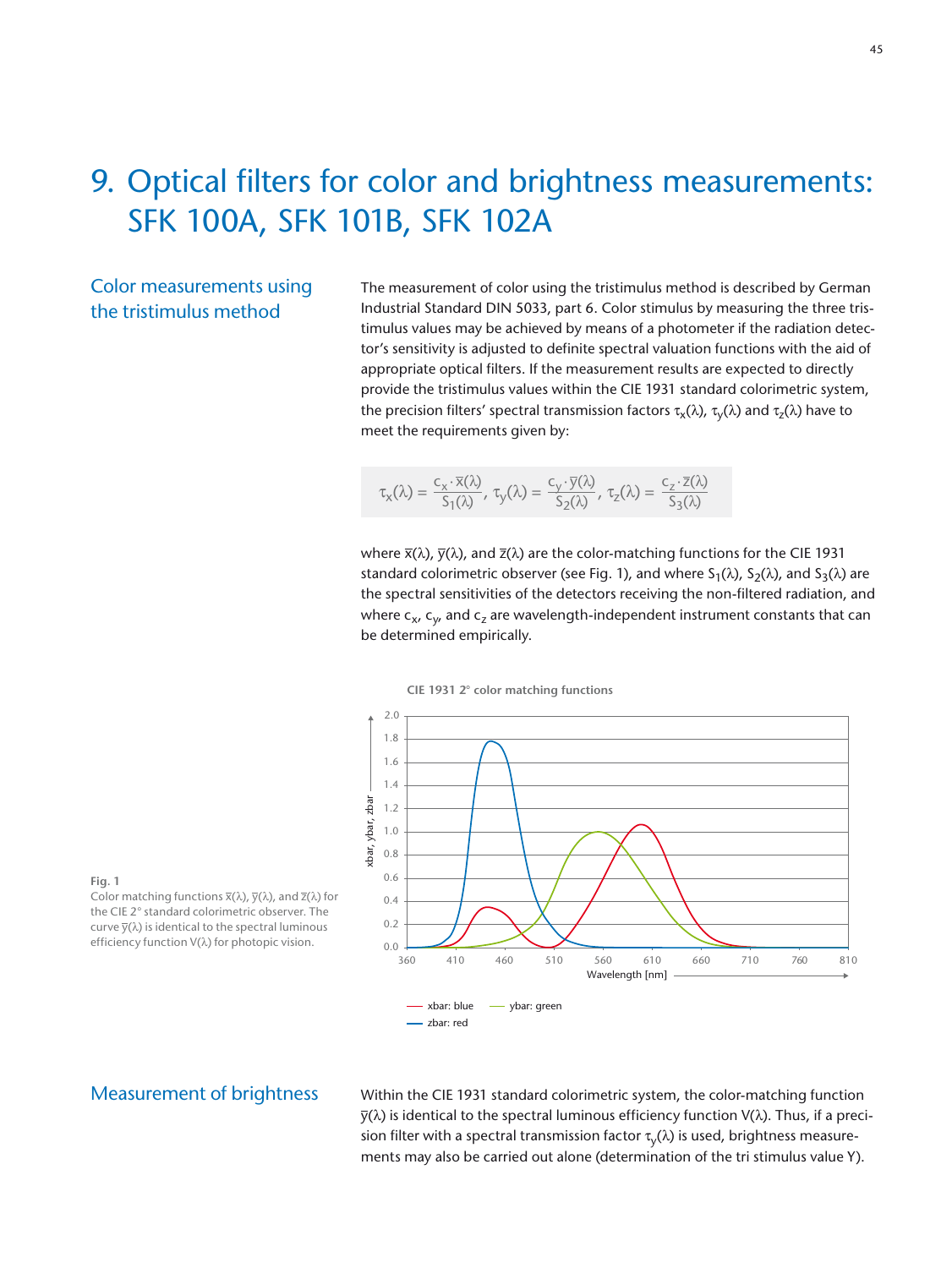#### Filter design

SCHOTT's range of products includes optical filter glass combinations which, given the below simplifications, allow an approximate determination of the tristimulus values and brightness, respectively, to be performed:

- 1. The sensitivity curve a typical silicon detector  $S(\lambda)$  has been taken as a basis.
- 2. Since the curve of the color-matching function  $\bar{x}(\lambda)$  consists of two adjacent, bell-shaped curves, it can be represented by two selective precision filters, with the following approximation:

$$
a_1 \cdot \tau_{x1}(\lambda) + a_2 \cdot \tau_{x2}(\lambda) \approx \frac{\overline{x}(\lambda)}{S(\lambda)},
$$

where  $\tau_{x1}(\lambda)$  describes the curve of transmission of the short-wave band, while  $\tau_{x2}(\lambda)$  describes that of the long-wave band. Appropriately, the wavelengthindependent constants  $a_1$  and  $a_2$  are determined empirically.

3. The  $\bar{y}(\lambda)$ , and  $\bar{z}(\lambda)$  curves are similar so that but only one filter has been computed for each of both curves.

The conditions set forth below apply to optical filter glass combinations SFK 100A, SFK 101B and SFK 102A exhibiting the spectral transmission factors of τ<sub>SFK100A</sub>(λ), τ<sub>SFK101B</sub>(λ), and τ<sub>SFK102A</sub>(λ):

$$
a_1 \cdot \tau_{SFK100A}(\lambda) + a_2 \cdot \tau_{SFK100A}(\lambda) \approx \frac{\overline{x}(\lambda)}{S(\lambda)}
$$
  

$$
b \cdot \tau_{SFK101B}(\lambda) \approx \frac{\overline{y}(\lambda)}{S(\lambda)} = \frac{V(\lambda)}{S(\lambda)}
$$
  

$$
c \cdot \tau_{SFK102A}(\lambda) \approx \frac{\overline{z}(\lambda)}{S(\lambda)}
$$

with the wavelength-independent constants  $a_1$ ,  $a_2$ , b, and c to be determined.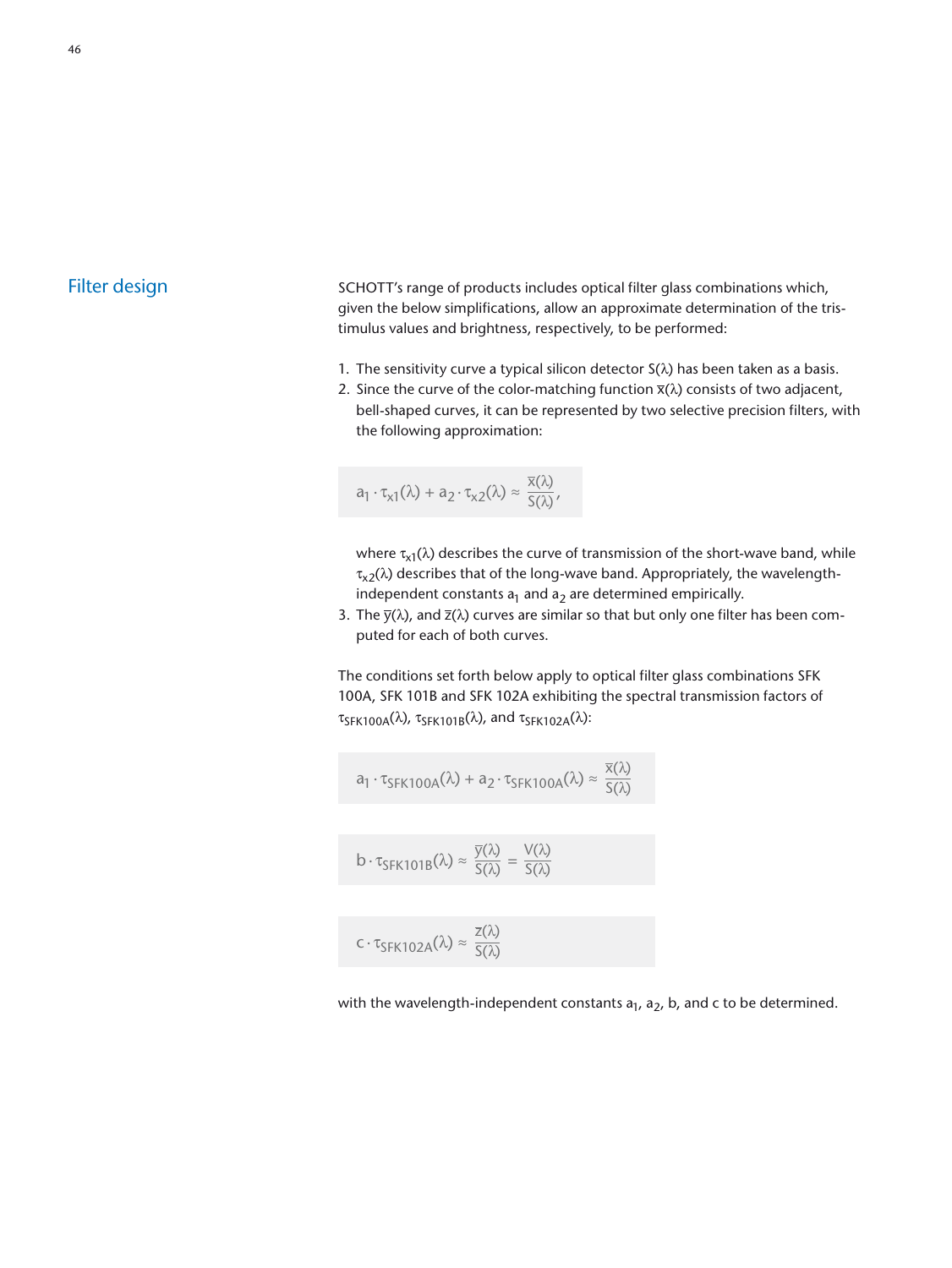







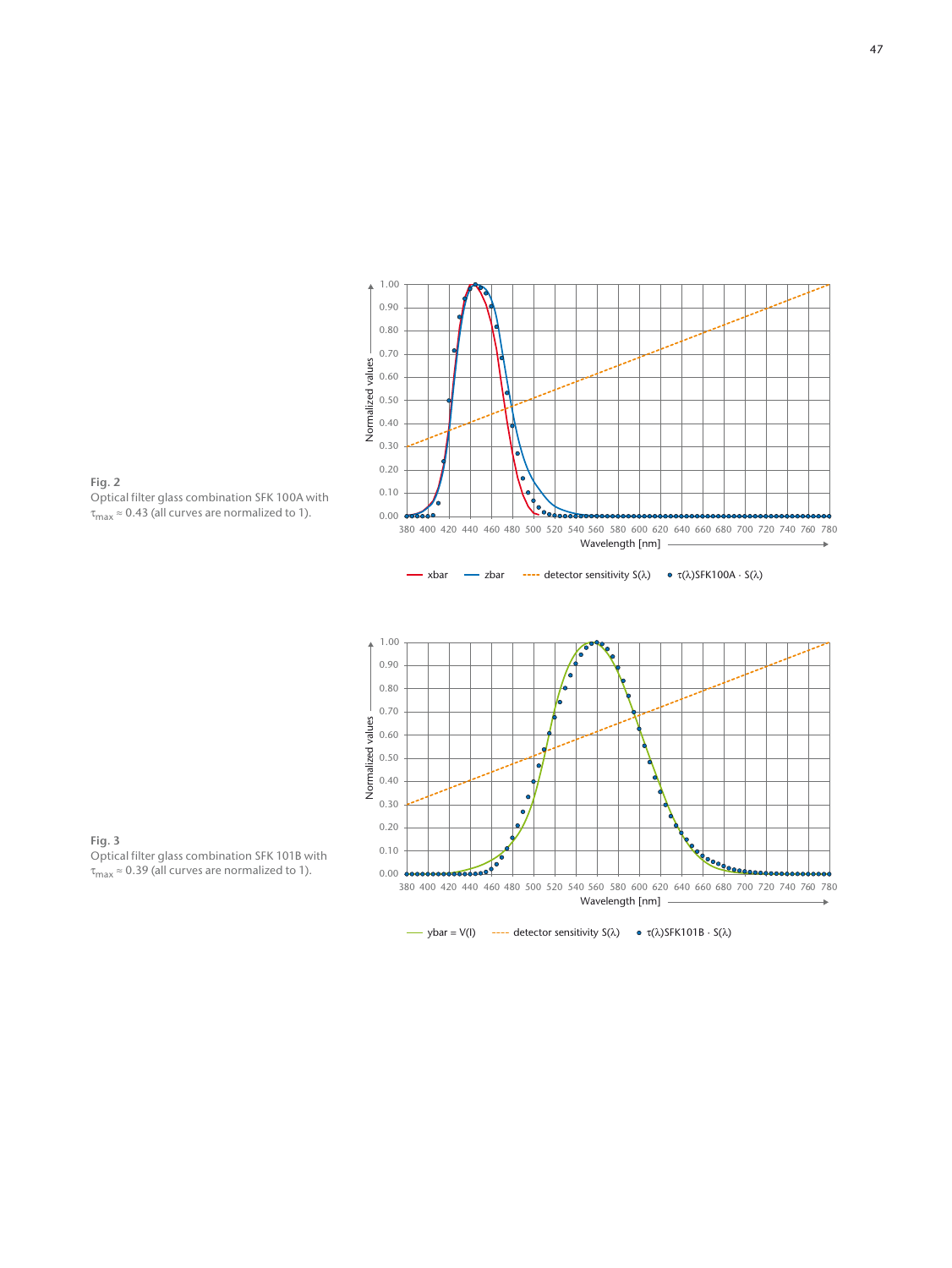

**Fig. 4**  Optical filter glass combination SFK 102A with  $\tau_{\text{max}} \approx 0.08$  (all curves are normalized to 1).

#### Filter properties

The optical filter glass combinations' typical degree of adjustment is evident from Figs. 2–4, that also show the curve of spectral sensitivity of the silicon detector. The transmission curves apply to 20°C temperature, and there is a relatively low and mostly negligible temperature dependence. First-rate glass melts are chosen for manufacturing of the filters, and great attention is paid to the blocking of sensitivity ranges not desirable outside the spectral regions marked. Each of the glass filter combinations is cemented with the aid of epoxy resin. The liners withstand temperatures up 70°C, and can be exposed to up to 100°C for a short time.

In cases of high levels of atmospheric humidity, the use of protective glasses and the embedding in mountings are recommended.

Delivery and dimensions

Glass filter combinations for colorimetry: SFK 100A, SFK 101B, SFK 102A (these three filters make up one set).

Glass filter combination for brightness measurements: SFK 101B.

Standard dimensions: 50 x 50 mm and 50 mm in diameter. Dimensional tolerances: + 01–0.3 mm Max. dimension: 100 x 100 mm Min. dimension: 10 mm in diameter Max. thickness: 11 mm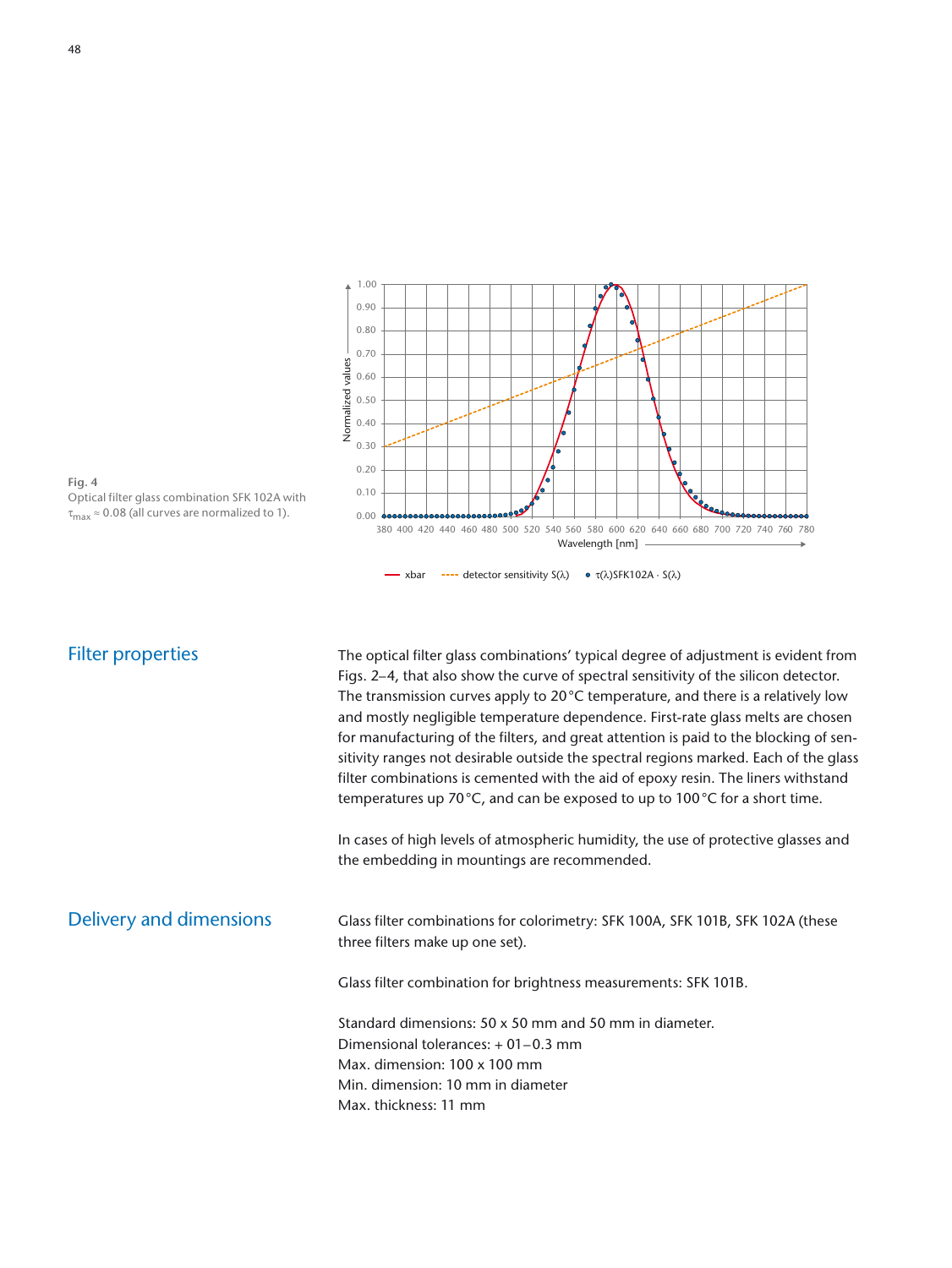## 10. Your global contacts

#### Africa, Europe & Middle East

**Africa:** 

Advanced Optics **SCHOTT AG** Hattenbergstrasse 10 55122 Mainz, Germany Phone +49 (0)6131/66-1812 Fax +49 (0)3641/2888-9047 info.optics@schott.com www.schott.com/advanced\_optics

**Austria: SCHOTT Austria GmbH** Ignaz-Köck-Strasse 10 1210 Wien, Austria Phone +43 (0)1 290 1748-0 Fax +43 (0)1 290 1748-20 info.optics@schott.com www.schott.com/austria

**Benelux: SCHOTT Benelux B.V.** Randweg 3 A 4104 AC Culemborg, Netherlands Phone +31 (0)344/670911 Fax +31 (0)344/621802 info.optics@schott.com www.schott.com/advanced\_optics

**Eastern Europe: SCHOTT Division PP** 113/1 Leninsky Prospect, E-210 117198 Moscow, Russia Phone +7 (495)933-51-53 Fax +7 (495)933-51-53 info.russia@schott-export.com www.schott.com/advanced\_optics

**France, Spain, Portugal: SCHOTT France SAS** 6 bis rue Fournier 92110 Clichy, France Phone +33 (0)1/40873900 Fax +33 (0)1/42707322 info.optics@schott.com www.schott.com/france

**Germany:** Advanced Optics **SCHOTT AG** Hattenbergstrasse 10 55122 Mainz, Germany Phone +49 (0)6131/66-1812 Fax +49 (0)3641/2888-9047 info.optics@schott.com www.schott.com/advanced\_optics

#### **Israel:**

**SCHOTT Glass Export GmbH** Representative Office Top Rasko Bld. 40 Ha`atzmaut St. P.O. Box # 98 56304, Yehud, Israel Phone +972-3-5361711 Fax +972-3-5361710 info.optics@schott.com www.schott.com/advanced\_optics

**Scandinavia and Baltics: SCHOTT Scandinavia A/S** Lyngby Port Lyngby Hovedgade 98, stuen – K16 2800 Kgs. Lyngby, Denmark Phone +45 (0)43 43 6030 Fax +45 (0)43 43 3566 info.optics@schott.com www.schott.com/scandinavia

**Switzerland, Italy, Liechtenstein: SCHOTT Suisse SA, Yverdon** 2, Rue Galilée 1401 Yverdon-les-Bains VD, Switzerland Phone +41 (0)24/423-9900 Fax +41 (0)24/423-9910 info.optics@schott.com www.schott.com/advanced\_optics

**UK, Ireland: H.V. Skan Ltd., Solihull/GB** Phone +44 (0)121/733-3003 Fax +44 (0)121/733-1030 info@skan.co.uk www.skan.co.uk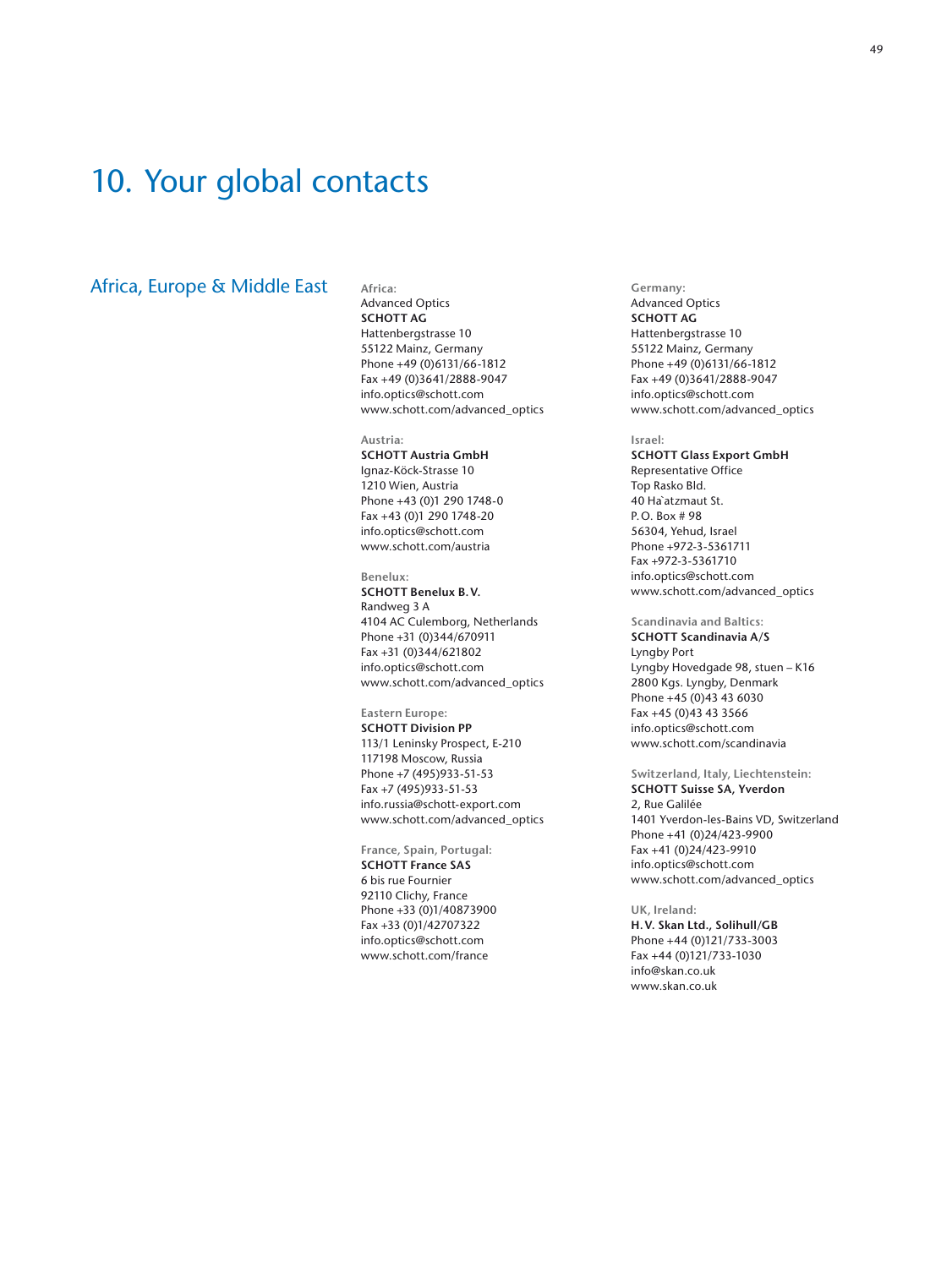#### **China:**

#### **SCHOTT (Shanghai) Precision Materials & Equipment International Trading Co., Ltd.,** Unit 301, RND Tower No. 1801 Hong Mei Road Shanghai, PRC (200233), China Phone +86 (0)21 33678000 Fax +86 (0)21 33678080/33678886 info.china@schott.com www.schott.com/china

#### **India:**

**SCHOTT Glass India Pvt. Ltd.**  DYNASTY "A" Wing, 303/304 3rd FI., Andheri-Kurla Road, Andheri 400059 Mumbai, India Phone +91 (0)22/4094-7000 Fax +91 (0)22/4094-7001 pti-bombay@schott.com www.schott.com/advanced\_optics

#### **Japan:**

**SCHOTT Nippon K.K.** 7, Honshio-cho, Shinjuku-ku Tokyo 160-0003, Japan Phone +81-3-5366-2492 Fax +81-3-5366-2482 sn.info@schott.com/japan www.schott.com/japan

#### **Korea: SCHOTT Korea Co., Ltd.** 5th Floor BK Tower, 434 Samseong-ro Gangnam-gu, Seoul, Korea 135-845 Phone +82-2-3456-0325 Fax +82-2-3456-0301 info.kr@schott.com www.schott.com/korea

#### **Malaysia:**

**SCHOTT Glass (Malaysia) SDN. BHD.** 2024 Tingkat Perusahaan 6 Zon Perindustrian Bebas 2 13600 Perai/Penang, Malaysia Phone +60 4-3898100 Fax +60 4-3993861 schott.mypen@schott.com www.schott.com/advanced\_optics

#### **Singapore:**

**SCHOTT Singapore Pte. Ltd.** 8 Admiralty Street #05-01 Admirax Singapore 757438 Phone +65-64882366 (Main line) Fax +65-62860838 (General Fax) sales.singapore@schott.com www.schott.com/advanced\_optics

#### **Taiwan:**

**SCHOTT Taiwan Ltd.** 8F-3, No. 126, Sec. 4 Nanking E. Road Taipei 105, Taiwan Phone +886 (0)2 2570 9626 ext. 11 Fax +886 (0)2 2570 9628 info.taiwan@schott.com www.schott.com/advanced\_optics

#### Australia & New Zealand

#### **SCHOTT Australia Pty. Ltd.**

Unit 1, 4 Skyline Place Frenchs Forest NSW 2086, Australia Phone +61 (0)2 8426 1600 Fax +61 (0)2 8426 1666 info.australia@schott.com www.schott.com/advanced\_optics

#### North America

Advanced Optics **SCHOTT North America, Inc.** 400 York Avenue Duryea, PA 18642, USA Phone 1-570-457-7485 Fax 1-570-457-7330 info.optics@us.schott.com www.us.schott.com/advanced\_optics